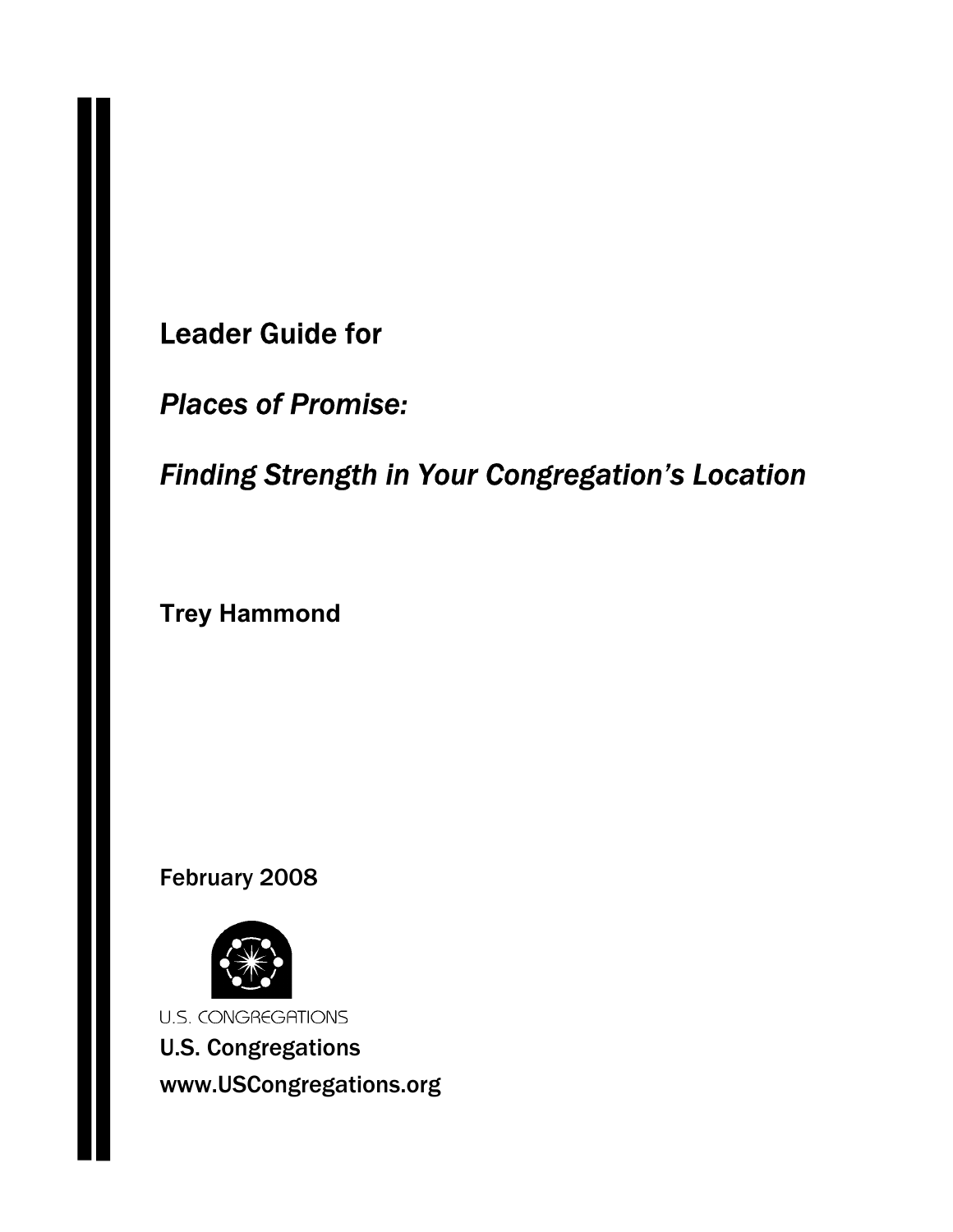# **Places of Promise Leader Guide**

## **Table of Contents**

## Exercises and Readings

| Session 1, Exercise 2—Assumptions about Our Congregation's Place  17         |    |
|------------------------------------------------------------------------------|----|
| Session 2, Exercise 1—Creating a Script of Place: A Historical Narrative  18 |    |
|                                                                              |    |
|                                                                              |    |
| Session 3, Exercise 3—Comparing Our Worshipers to Community Members 25       |    |
|                                                                              |    |
|                                                                              |    |
|                                                                              |    |
| Session 6, Reading 2 (Bonus Activity)—Exploring Some Myths About Place and   |    |
|                                                                              | 41 |
|                                                                              |    |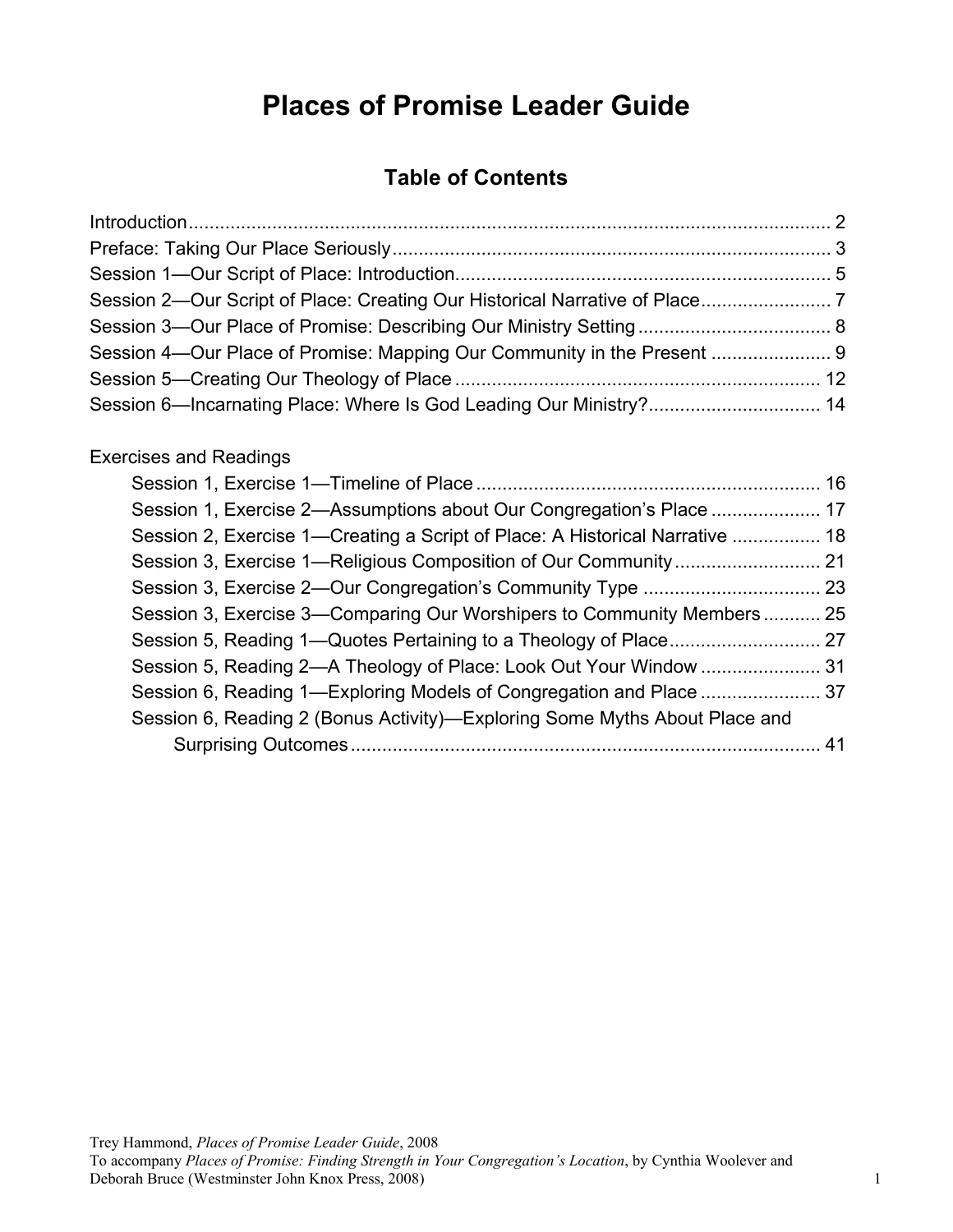# **Places of Promise Leader Guide**

## **Introduction**

This study guide will help congregational leaders explore your congregation's connection with its God-given location. Building on the insights of *Places of Promise: Finding Strength in Your Congregation's Location*, the guide and exercises provide a framework for understanding how location forms your congregation's identity and ministry.

This leader guide presents materials for a six-session process that will help participants:

- Describe our historical script about the congregation's location.
- Carry out an analysis of the congregation's current community.
- Develop a local theology of place.
- Imagine the next steps in the congregation's incarnation of place.

About 2 hours should be allowed for each session, and sessions should be scheduled at least one week apart. Ideally, all participants should be present at each of the six sessions. The exercises are designed for small group discussion. If the size of the group is large, consider dividing into small groups of 6 to 8 people for discussion. Follow these small group conversations with a time for each small group to report back to the whole group.

This guide is designed to be used together with: (a) the book, *Places of Promise: Finding Strength in Your Congregation's Location* by Cynthia Woolever and Deborah Bruce (Westminster John Knox Press, 2008) and (b) your congregation's results from the *U.S. Congregational Life Survey* (reports based on the answers of worshipers in your congregation). If your congregation has not participated in the survey, you can find information about the survey on the Web site (www.USCongregations.org) or call the survey office for more information (888-728-7228; ext 2040). To order the book, call (800- 672-1789) or order online (www.cokesbury.com).

**Author:** Reverend Trey Hammond is senior pastor at La Mesa Presbyterian Church, Albuquerque, New Mexico, and previously served in three urban congregations in Dallas, Texas. His ministry has also included serving on the Presbyterian Church (U.S.A.) national staff as Coordinator for Urban Ministry. Trey has been involved with homeless and affordable housing efforts throughout his ministry. He serves as the chair of Albuquerque Interfaith, a congregation-based community organization affiliated with the Industrial Areas Foundation.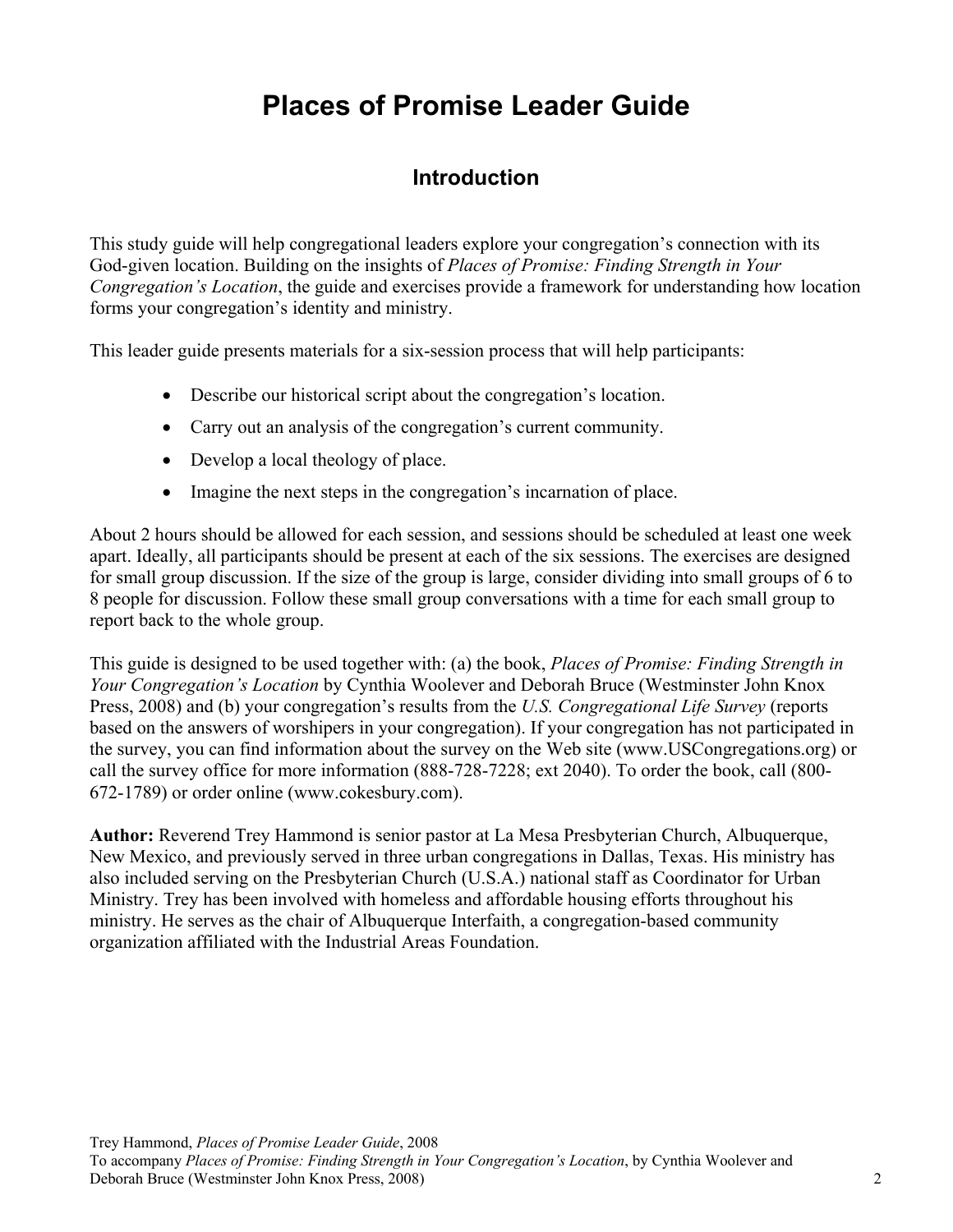## **Preface: Taking Our Place Seriously**

This study guide will help congregational leaders explore your congregation's connection with its God-given location. Building on the insights of *Places of Promise*, the guide and exercises provide a framework for understanding how location shapes congregational identity and ministry. One goal is to articulate a theology of place specific to your congregation and community.

Several assumptions guide this study:

- God is the "placer" of our congregations. Where we find ourselves is part of God's intention and providence for us. How closely we feel connected with the surrounding community does not change that this place is God-created, God-given, and God-nurtured. God invites us to take seriously our stewardship in this place.
- As we seek to serve the reign of Christ in a specific context, we are called to love our neighbors, to work for a more just world, and to incarnate community where we are.
- God is at work in the community near our church, beyond the scope of our congregation's work there. As congregations, we are called to be open to what will come our way, as well as what we are called to give. Ministry to place is a two-way street. This approach invites us to see our community as a gift full of possibility rather than a liability we must work around.
- The theological understandings of the Old and New Testaments offer insight into a Godshaped view of place. This vision contrasts with competitive views of land or property prevalent in our consumer culture.
- One of the liberating insights of the book, *Places of Promise*, is that a congregation's location does not determine its vitality or destiny. But we should not conclude that we could ignore our context. Quite the opposite—the more seriously a congregation takes its vocation to place, the more exciting and significant its ministry.

I bring the perspective of 25 years of parish ministry and a strong belief that a church should connect with the community around it. That can happen in many different ways. Sometimes the church fully reflects in its life and ministry the diversity of the community in which it finds itself. In other circumstances, the congregation may find ways to enhance the life of a community that is different from it. However your congregation defines its community and its relationship with the place in which it resides, this study provides an opportunity to explore that relationship more deeply.

Years ago I observed a congregation in New York City that wrestled mightily with its connection to place. In its heyday, it had been a large, vital congregation served by nationally known clergy. Over the years, the demographics of the community around the church changed significantly. The church began to struggle to maintain membership and support upkeep on the building. When a new pastor came, years into the decline, he found a small knot of elderly people in the huge sanctuary on Sunday morning. After that first service, he sat in his office and grieved. Later that day, while eating at a deli across the street, he was struck by the contrast between the incredible vitality of this diverse, ethnic community and the sense of demoralization he found at the church. From the deli he saw the church edifice, which presented to people on the street a high stone wall with no windows or doors. He wasn't sure if it was a vision from God or an intestinal reaction to the pastrami, but he imagined the wall reconfigured in a new way. Windows and doors were wide-open allowing interaction and relationship.

Trey Hammond, *Places of Promise Leader Guide*, 2008 To accompany *Places of Promise: Finding Strength in Your Congregation's Location*, by Cynthia Woolever and Deborah Bruce (Westminster John Knox Press, 2008) 3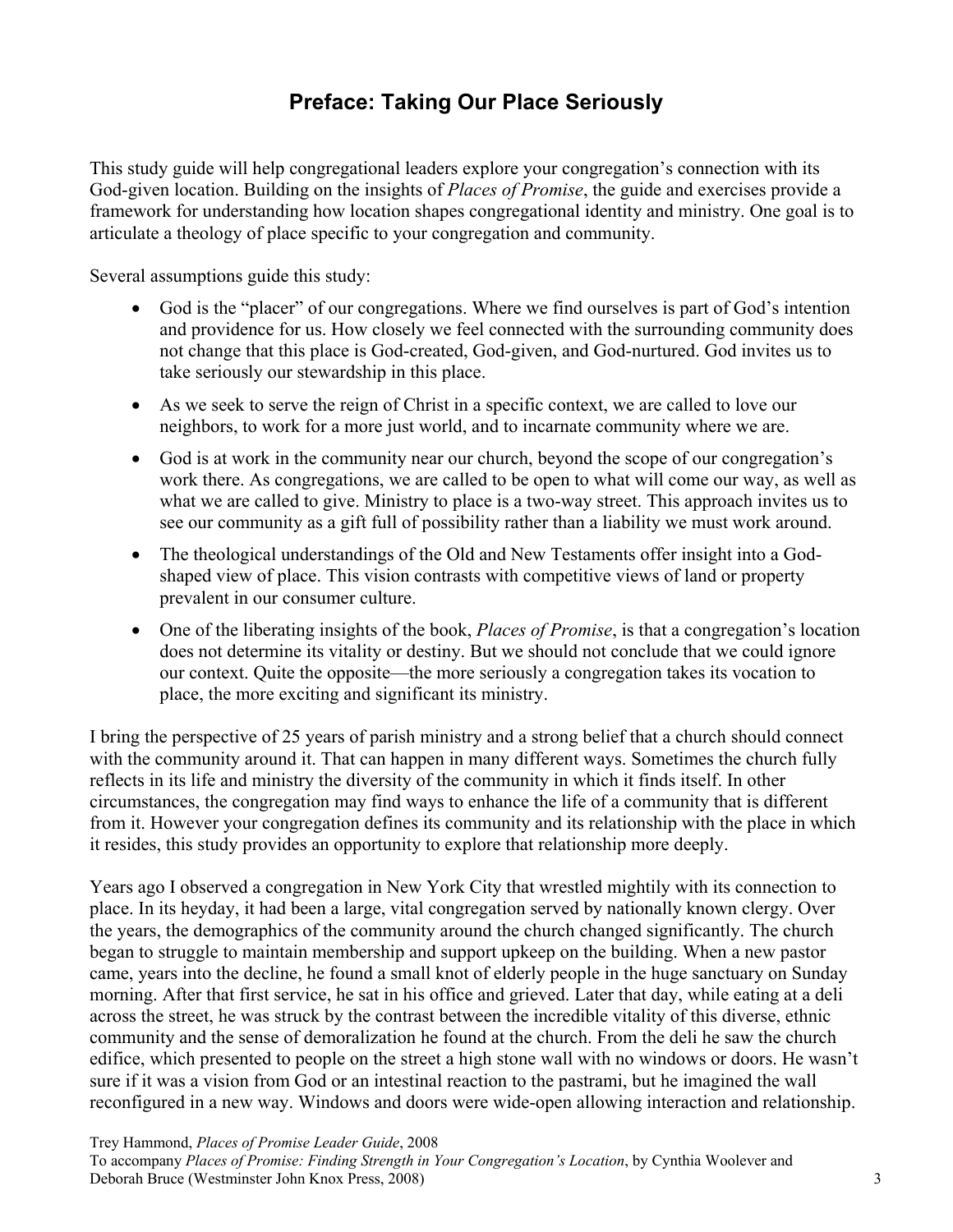He sensed the vitality of the community flowing into the church and God's love, held fast by that faithful community, pouring out into the neighborhood.

He shared the vision and expressed his hope that the church might become more deeply connected with its neighbors. Though leaders and members had tried other things before, they were open to doing something new to be the body of Christ in that place. They spent time considering what they might offer. The valuable gift they realized they had to share was the many seasoned grandmothers among them. In a community with lots of young mothers, many of whom were immigrants far from their own mothers and grandmothers, this just might be a door. Their grandmothering program became hugely successful and provided a wonderful gift to the community. The love and concern shown by the grandmothers and the vitality of the community began to transform the congregation's sense of a future.

They had not yet seen a large influx of people from the surrounding community come into membership of the church. Yet they still hope that will happen as relationships deepen over time. Nonetheless, they have many new friends and a renewed sense of purpose. They connected with their place in a faithful, incarnational, and transforming way.

May all of our congregations be so connected to their God-given place.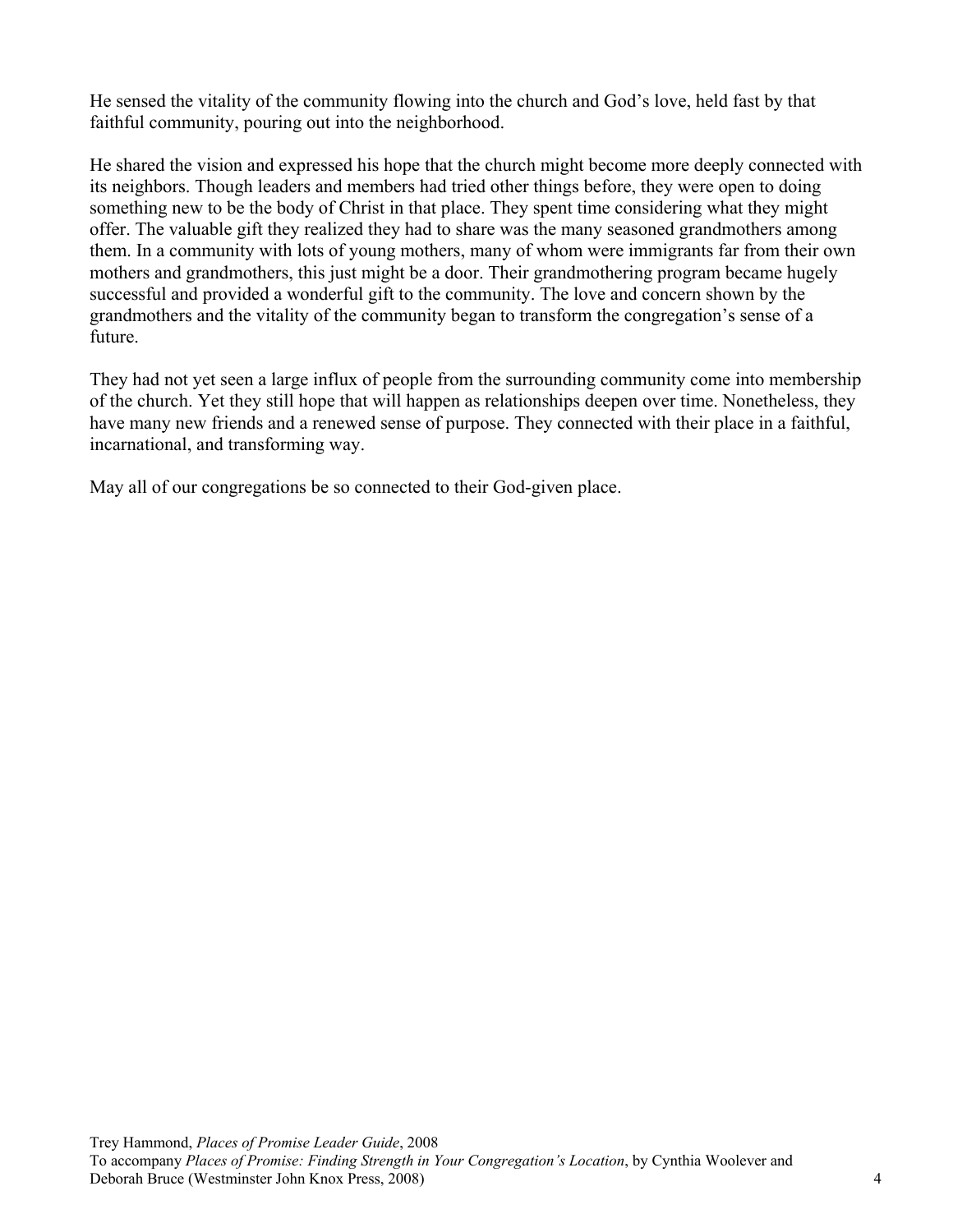## **Session I Our Script of Place: Introduction**

### • *Welcome and Getting Acquainted Exercise*

Hand each participant a four-by-six-inch index card and a pen or pencil. Give these directions:

- 1. Write your name in **large** letters in the center of the card.
- 2. In the upper left-hand corner of the card, write the *year* and the *season* of the year (winter, spring, summer, or fall) when you were born.
- 3. In the upper right-hand corner of the card, write the name of a significant *geographical place* in your life story.
- 4. In the lower left-hand corner of the card, write the name of a *person who influenced your life*.
- 5. In the lower right-hand corner of the card, write the name of a *geographical place* where God was present in your life.

Invite participants to find a person they do not know (or don't know well) and sit beside him or her. Ask each partner to relate the information on the card to the other. Remind them they have no more than ten minutes for both partners to share their answers. When the group reconvenes, have each person introduce his or her new friend to the group, describing how place shaped that friend's life.

### • *Defining Your Congregation's Place*

Discuss your congregation's location and help the group come to a consensus about how to define your congregation's geographic community. What are the boundaries that define that place? A boundary could be a street or river, a radius in miles, or a particular community or neighborhood. Draw a rough outline of the map of your community on a flip chart.

## • *Exercise 1: Timeline of Place*

Use the exercise on page 16 (Session 1, Exercise 1).

## • *Exercise 2: Assumptions about Our Congregation's Place*

Use the exercise on page 17 (Session 1, Exercise 2). Answer the questions together.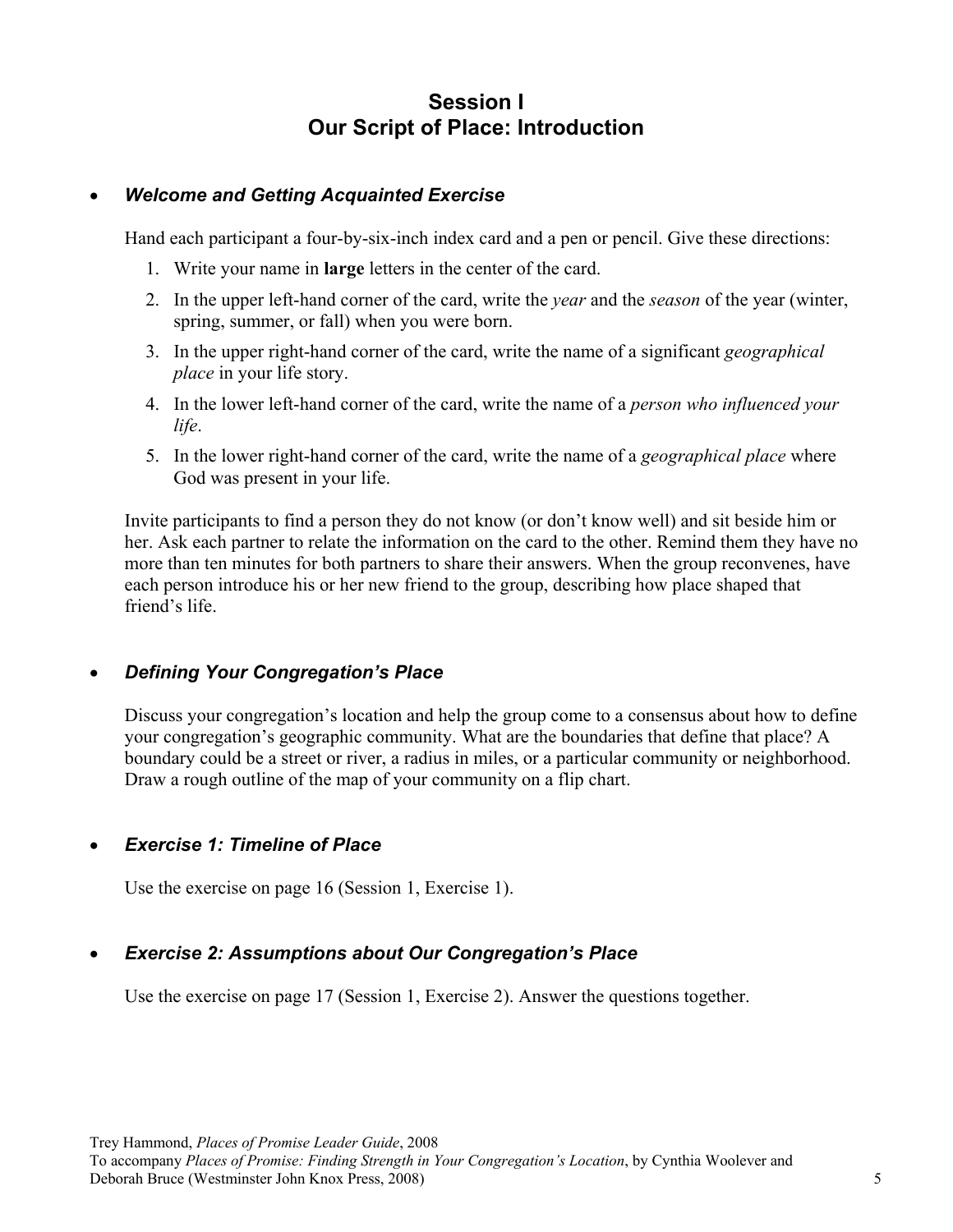## • *Prepare for Session 2: Interviewing Key Leaders and Exploring the Church's History*

- 1. Brainstorm to identify some thoughtful, long-time members of the congregation. Have someone interview a few of them about the church's history and relationship to its place. In particular, try to find someone with additional information about the church's birth story.
- 2. Brainstorm to identify leaders who know the community and its history well. Have someone interview some of them to get their perspective on your church's role as they see it and how it has changed over time.
- 3. Assign someone to go through the church's historical records and archives with an eye to better understanding the church's relationship to its location.
- 4. Distribute copies of the exercise description, *Creating a Script of Place* (Session 2, Exercise 1 on pages 18-20), for discussion at the next session.
- 5. Save the *Timeline of Place* to be used again in Session 2.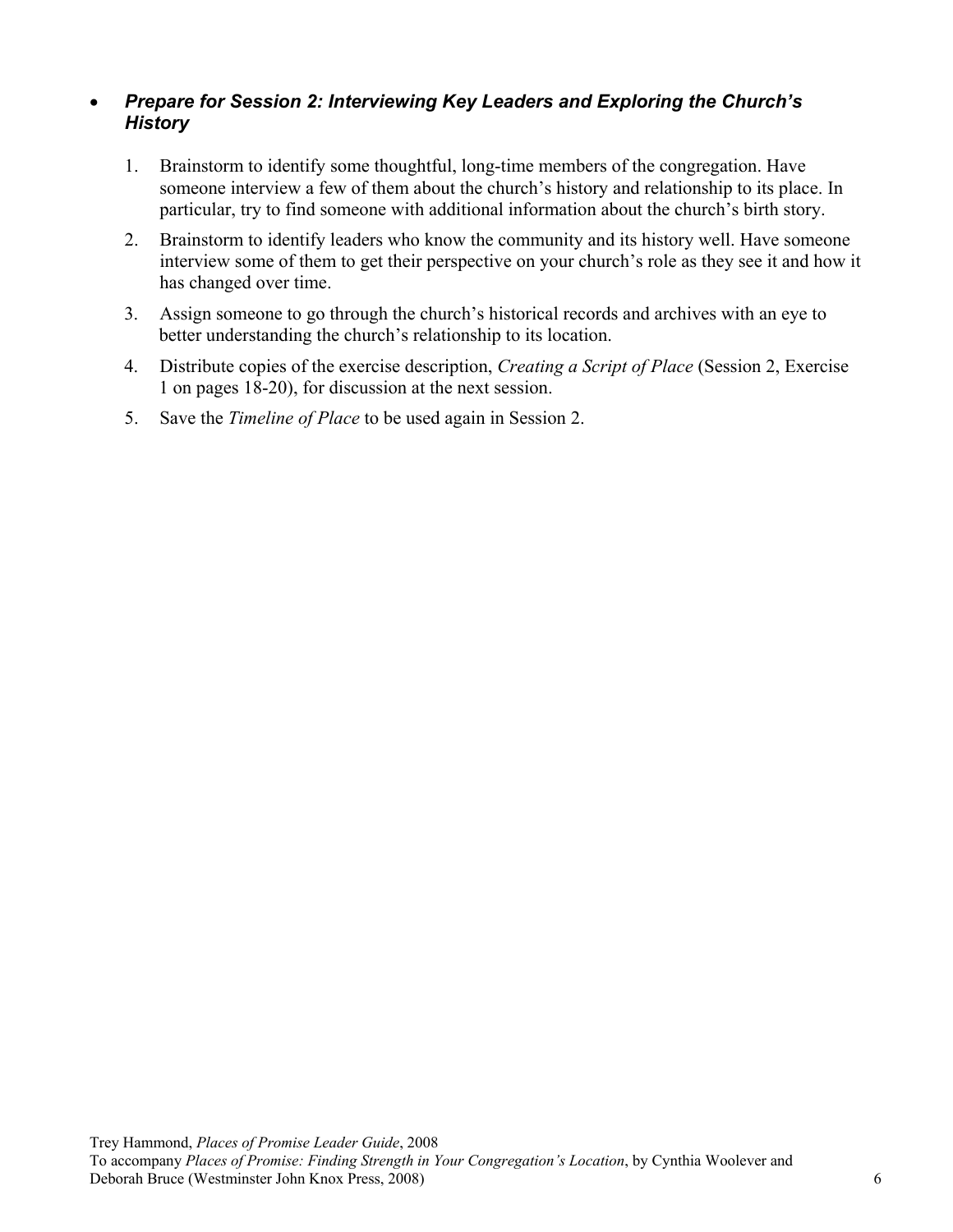## **Session 2 Our Script of Place: Creating Our Historical Narrative of Place**

## • *The Church's Meaning*

Begin the session by asking people to describe how the church, as a place, has had meaning for them. Is there a space in the church that especially comforts or challenges you?

## • *Gather Collected Information*

Ask participants to report to the group the results of their visits, conversations, interviews, and historical research. Summarize their insights on a flip chart.

Revisit the *Timeline of Place*, adding any insights discovered in the previous discussions, and later, in subsequent group reflections.

## • *Exercise 1: Creating a Script of Place*

- 1. Discuss the essay *Creating a Script of Place*. What were some helpful insights for exploring your congregation's narrative of place?
- 2. Begin creating your congregation's script by describing some chapters in your congregation's narrative of place. Some might be inclined to have a chapter for each pastor, but try to arrange the story based on how the congregation perceived and interacted with the community. Name and date the chapters as best you can.
- 3. Take information from the *Timeline of Place*, your interviews, archival study, and your own experiences to begin filling in the details of each chapter.
- 4. What might this script of place mean for your congregation's current ministry? What new chapter might you want to initiate in relationship to your community?

## • *Prepare for Session 3: Describing Our Ministry Setting*

- 1. Distribute copies of the demographic exercises that will be prepared for the group to review at the next session. Assign three participants the task of completing one each of the three worksheets (Session 3, Exercise 1; Session 3, Exercise 2; Session 3, Exercise 3 on pages 21- 26). Access to the Internet and some familiarity with using online resources is essential.
- 2. Ask all participants to read chapters 2, 3, and 4 from *Places of Promise*.
- 3. Ask someone to take the group's notes from the *Creating a Script of Place* exercise and draft a summary for review at the next session.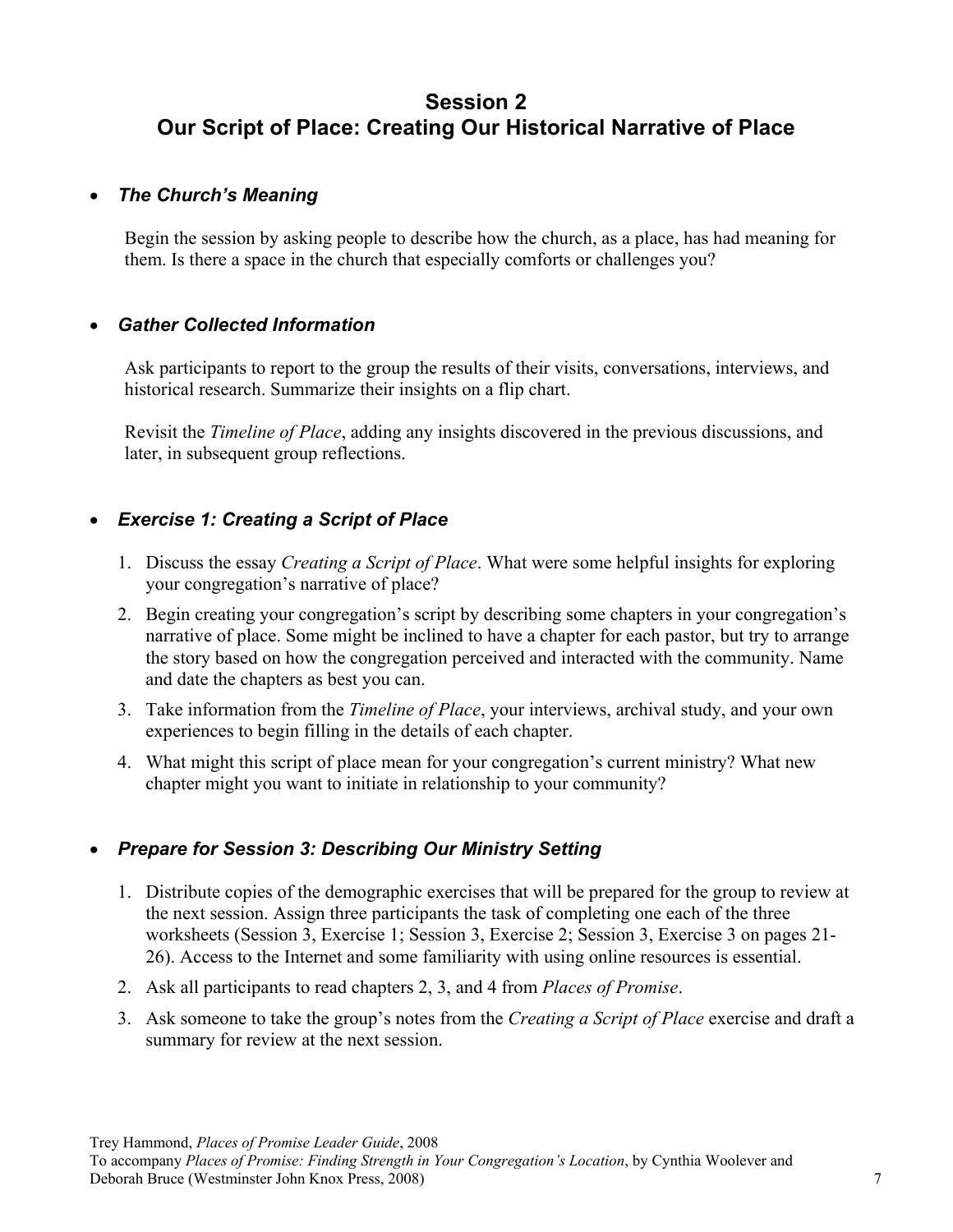## **Session 3 Our Place of Promise: Describing Our Ministry Setting**

### • *Review Session 2*

Hand out copies of your congregation's *Script of Place* that was drafted after Session 2. What further thoughts have you had about the narrative of your congregation's place?

## • *Exercise 1: The Religious Composition of Our Community*

Distribute copies of the completed Session 3, Exercise 1 worksheet, prepared for the group to review. Discuss the findings and their implications for your congregation using the questions provided. How does your congregation's experience reflect the national research findings described in Chapter 2, "Strength in Religious Geography," in *Places of Promise*?

## • *Exercise 2: Our Congregation's Community Type*

Distribute copies of the completed Session 3, Exercise 2 worksheet, for the group to review. Discuss the findings and their implications for your congregation using the questions provided. How does your congregation's experience reflect the national research findings described in Chapter 3, "Strength in the Community," in *Places of Promise*?

## • *Exercise 3: Comparing Our Worshipers to Community Members*

Distribute copies of the completed Session 3, Exercise 3 worksheet, prepared for the group to review. Discuss the findings and their implications for your congregation using the questions provided. How does your congregation's experience reflect the national research findings described in Chapter 4, "Strength in a Perfect Match," in *Places of Promise*?

### • *Prepare for Session 4: Mapping Our Community*

- 1. Ask participants to read Session 4 (pages 9-10) so they are ready to participate.
- 2. Have someone plan a community field trip based on how you defined the congregation's place of ministry. Create a route and arrange for enough vehicles to accommodate everyone. A map for each driver is recommended.
- 3. Ask participants to drive through the community on their own before the next session and note their impressions. Who lives here? What are the key community institutions? How would they describe the type and quality of the built environment?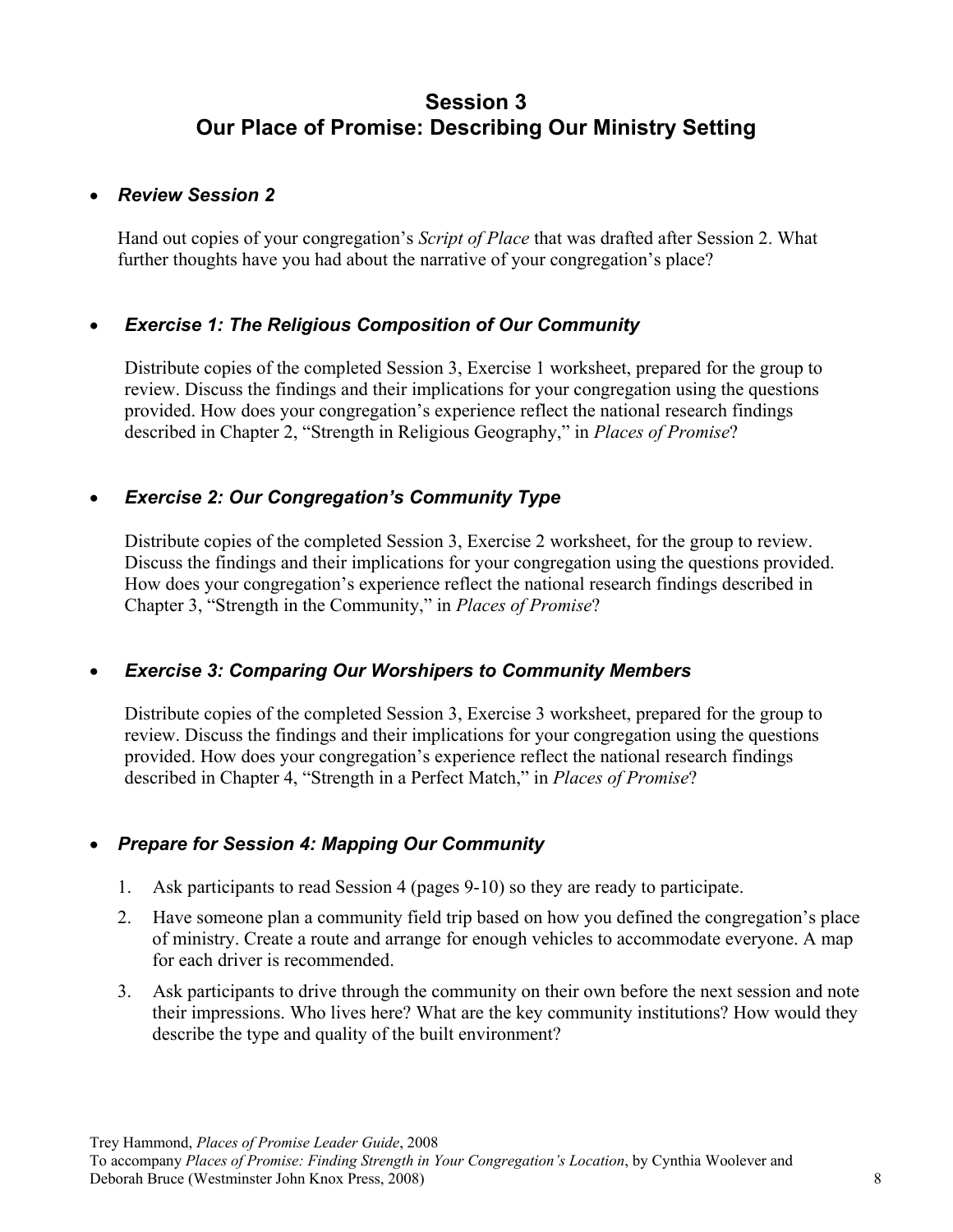## **Session 4 Our Place of Promise: Mapping Our Community in the Present**

"What begins with facts and figures of a contextual analysis must end with the incarnation of this knowledge in poetry and song. If we are to learn what it means to dwell in a place, we have to discover it in the songs and stories that speak of its uniqueness."

Geoffrey Lilburne, *A Sense of Place*<sup>1</sup>

## • *Review Session 3*

What do the demographic materials tell you about who lives in the community? What are their lives like? What questions does this information raise for your congregation's ministry?

How much similarity is there between the demographics of your congregation and the community? If there are differences, how would you describe them?

## • *Exercise 1: Taking a Community Tour*

### **First, get the lay of the land:**

- 1. Begin by driving the boundaries of the congregation's place as you have defined it. Now tour as much of the interior of the congregation's community as time allows.
- 2. Identify major streets, railroads, natural barriers, and gathering places.
- 3. Identify major land use areas—residential, commercial, industrial, and others.
- 4. Identify anchor institutions—schools, churches, libraries, police stations, non-profit agencies, government facilities, hospitals and clinics, and banks.
- 5. Note the general condition of the housing. Is it mostly single-family homes or apartments? Can you determine if houses are owner-occupied or rented? How much housing inventory is on the market? How old are the homes?
- 6. Note the general condition of the community's economic infrastructure. What kinds of businesses are in your community? Do they provide needed services? What services seem to be lacking?

### **Second, get the pulse of the people:**

- 1. Who do you see in the community? What populations and lifestyles can you identify? Are your observations consistent with the demographic data? Are there any surprises?
- 2. Are there people who would be invisible (in the demographic material), such as persons who are homeless, undocumented, or disabled?
- 3. Who are the community's newcomers? Who are the community's long-time residents? Is a population transition taking place in the community?

Trey Hammond, *Places of Promise Leader Guide*, 2008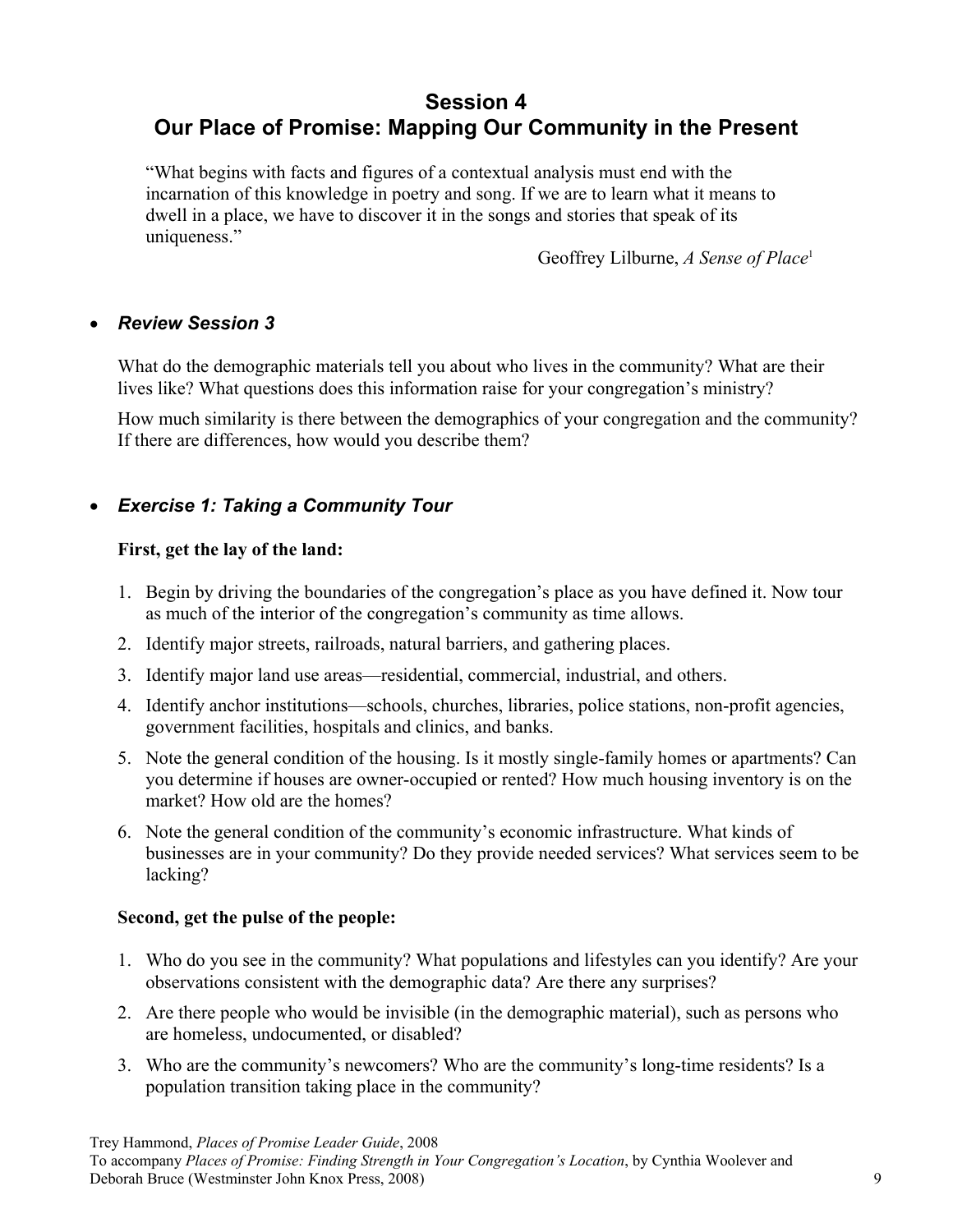## **Third, note tangible and intangible forces at work: 2**

- 1. Identity the "tangible" economic, political, and social dynamics that appear to be at work in your community.
- 2. What "intangible" forces are identifiable—those that are more psychosocial in nature (e.g., the community appears healthy, struggling, fearful)?

## • *Putting it All Together: Create and Analyze Your Community Map*

- 1. Draw a large map of your neighborhood and translate your observations from the tour to the map. Pay special attention to the community's physical layout. Identify the populations in various parts of the community.
- 2. Test your assumptions. How did what you saw square with what you had previously assumed about the neighborhood? How did it compare to what you learned in Session 3?
- 3. Identify some of the community's assets—physical, social, and human.
- 4. Describe the kind of relationship the congregation has with the community's other anchor institutions.
- 5. What anchor institutions are lacking in your neighborhood?
- 6. What did you observe about the people who live in the community? Can you name some of the challenges they face?
- 7. What do you believe are the tangible and intangible forces at work in the community?
- 8. Taking everything you have studied and seen into consideration, what might be some implications of this new view of your community for your congregation's ministries?

## • *Some Further Steps to Consider*

- 1. Get to know community residents and hear their views:
	- a. What do they like most about living there? What do they like least?
	- b. In what direction do they see the community heading?
	- c. Whom do they see as the community's key leaders and respected voices?
- 2. Interview some of the key leaders in anchor institutions to:
	- a. Explore their mission.
	- b. Understand their take on the community—its assets and challenges.
	- c. Explore common interests and potential collaboration.
- 3. Interview people in the schools or on city staff who have responsibilities in the area. They often have the best real-time information about the population and community needs.
- 4. Meet with the city council representative, state legislative representative, or school board member to assess their take on the community. Ask them what agenda shapes their decisionmaking.

Trey Hammond, *Places of Promise Leader Guide*, 2008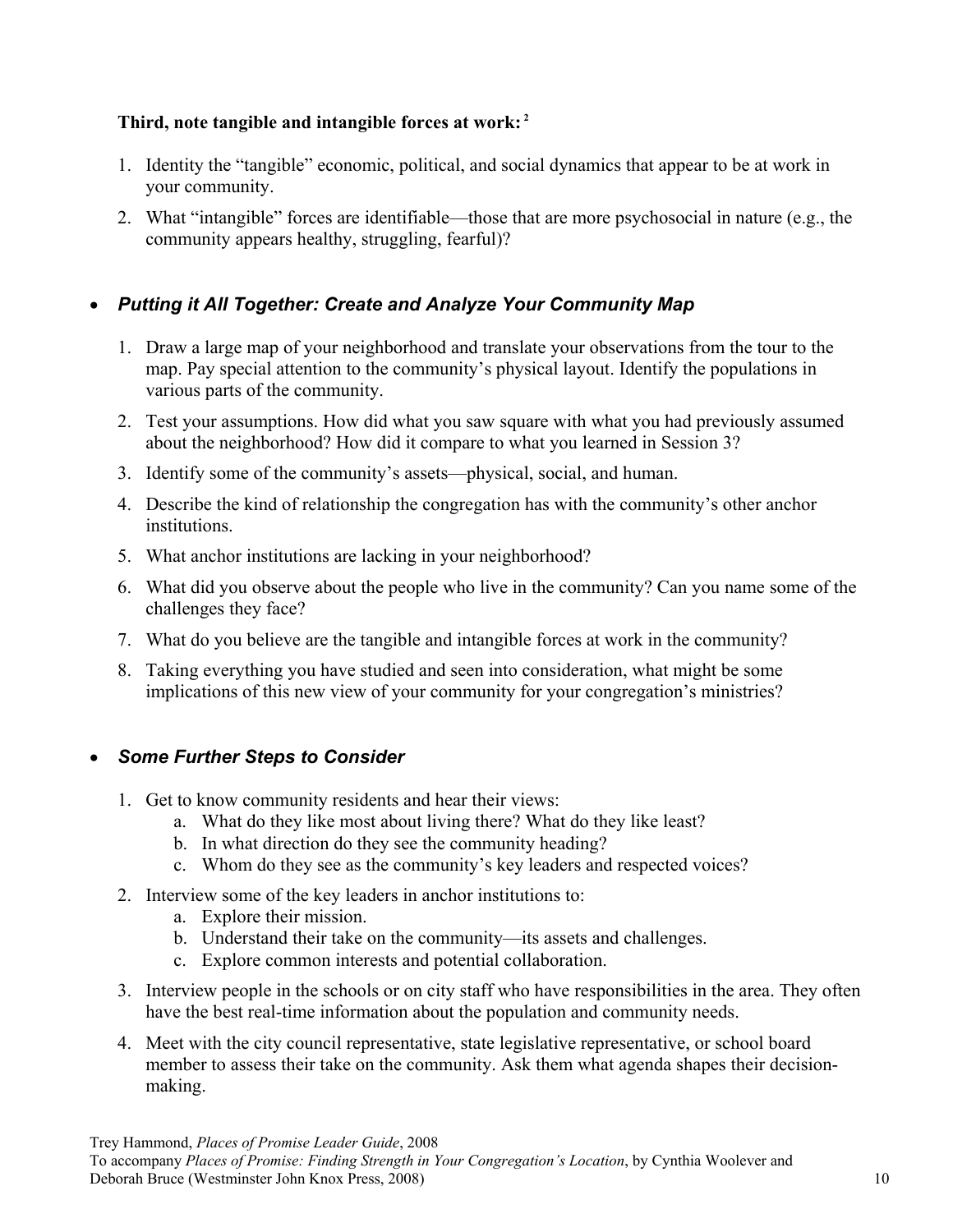- 5. Visit with other congregations in your community to find out more about their concerns and mission. Ask where they see potential for collaboration.
- 6. Find out if there are community organizing or community development organizations working in your community. If so, interview their leaders about community needs and areas for collaboration.

## • *Prepare for Session 5: Creating Our Theology of Place*

- 1. Distribute copies of the readings for the next session: *Quotes Pertaining to a Theology of Place*  (Session 5, Reading 1 on pages 27-30) and *A Theology of Place: Look Out Your Window* (Session 5, Reading 2 on pages 31-36).
- 2. Note: The leader might look at the biblical themes in the essay *A Theology of Place: Look Out Your Window.* See if one of the biblical themes in particular speaks to your congregation's situation. If so, plan to use those passages as a beginning Bible study for the group's next meeting.

## **Note**

<sup>1</sup> Geoffrey Lilburne, A Sense of Place: A Christian Theology of the Land (Nashville: Abingdon Press, 1989), p. 130. <sup>2</sup> See the description by Carl S. Dudley in *Community Ministry: New Challenges, Proven Steps to Faith-based Initiatives* (Bethesda, MD: The Alban Institute, 2002), pp. 42-50, for more resources related to the "intangible forces" and "invisible people" concepts.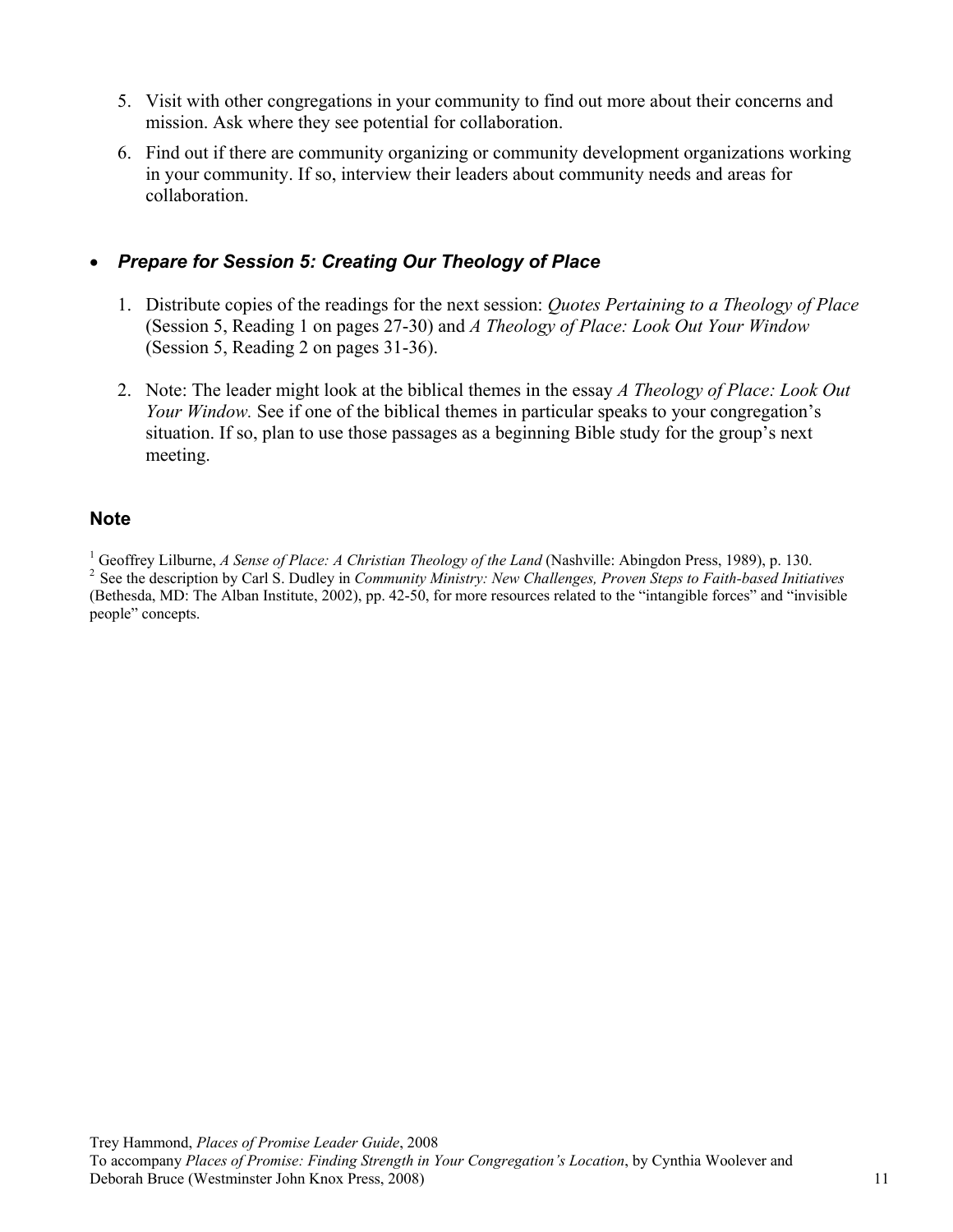## **Session 5 Creating Our Theology of Place**

## • *Bible Study*

Begin with a Bible study based on passages identified from the essay *A Theology of Place: Look Out Your Window.* 

## • *Quotes Pertaining to a Theology of Place*

Reflect together on *Quotes Pertaining to a Theology of Place*:

- 1. What quotes did you find helpful? How did they further your reflection on place?
- 2. What quotes did you find confusing or hard to agree with?

## • *A Theology of Place: Look Out Your Window*

Discuss the essay—*A Theology of Place: Look Out Your Window*. Use these questions to get started:

- 1. If a theology of place begins with looking out the window, what do you see as the theological implications of what you have discovered about your community?
- 2. The essay suggests that before we can begin to have a theology of place we must answer the question, "Do we claim this place?" How would you respond to that question?
- 3. Walter Brueggemann's definition of place is widely quoted. How does it provoke your thinking about place in new ways?
- 4. The essay offers six biblical themes as starting points for a theology of place. Briefly discuss the ideas in each of those sections and see how they might apply to your ministry setting.
- 5. What would be some other theological themes you might have chosen?

## • *Exercise 3: Create Your Own Theology of Place*

- 1. Building on all of the work you have done in studying your congregation, the community, and our biblical story, brainstorm about some of the elements of your particular theology of place. Consider biblical stories that might be helpful in shaping your theology.
- 2. What would some of the implications of this theology be for your congregation and its ministries?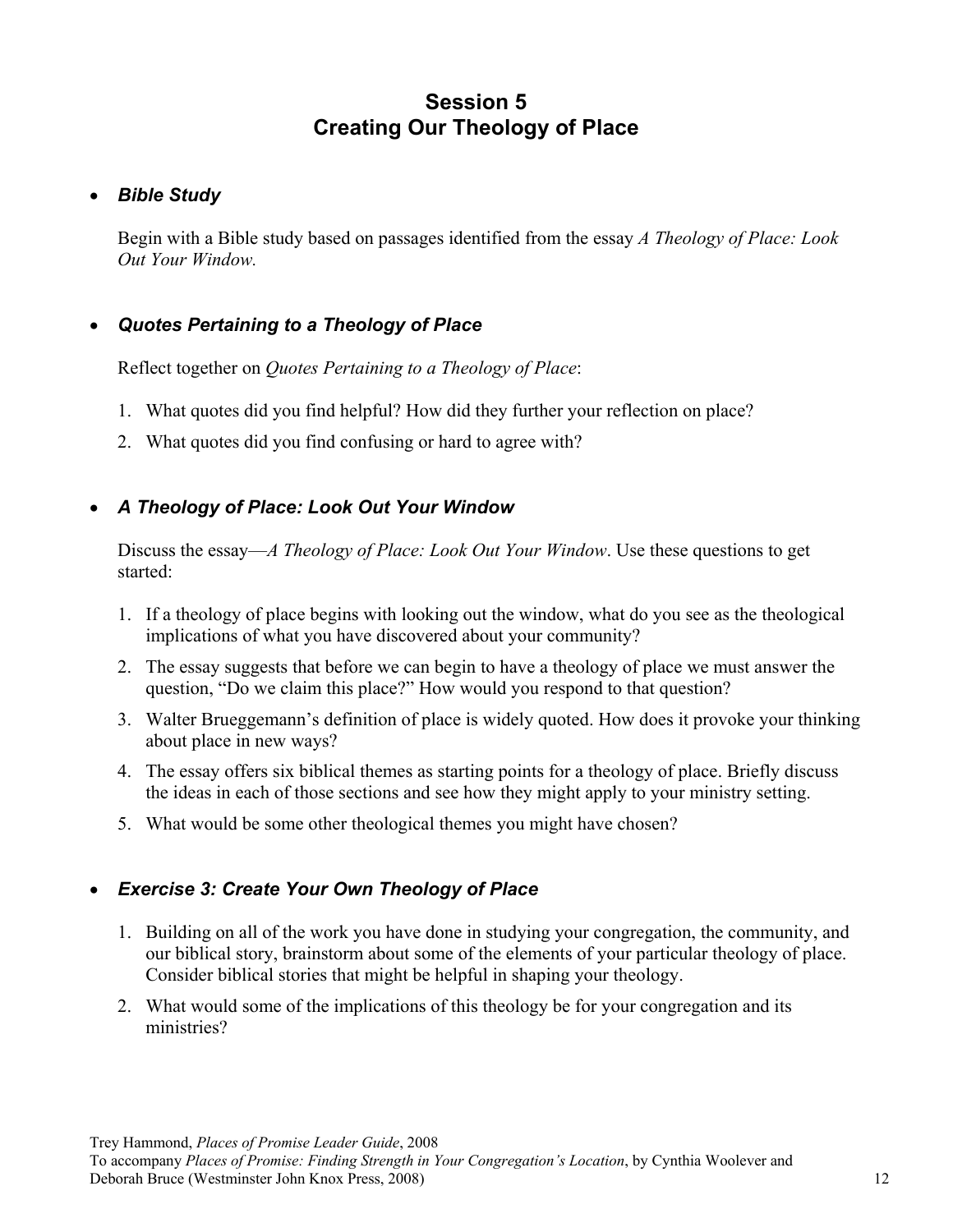## • *Prepare for Session 6*

- 1. Distribute copies of the readings for next session: *Exploring Models of Congregation and Place* (Session 6, Reading 1 on pages 37-40) and *Exploring Some Myths about Place* (Session 6, Reading 2 on pages 41-42).
- 2. Ask someone to take the group's insights from this session on creating a theology of place and draft a document capturing the spirit of the discussion.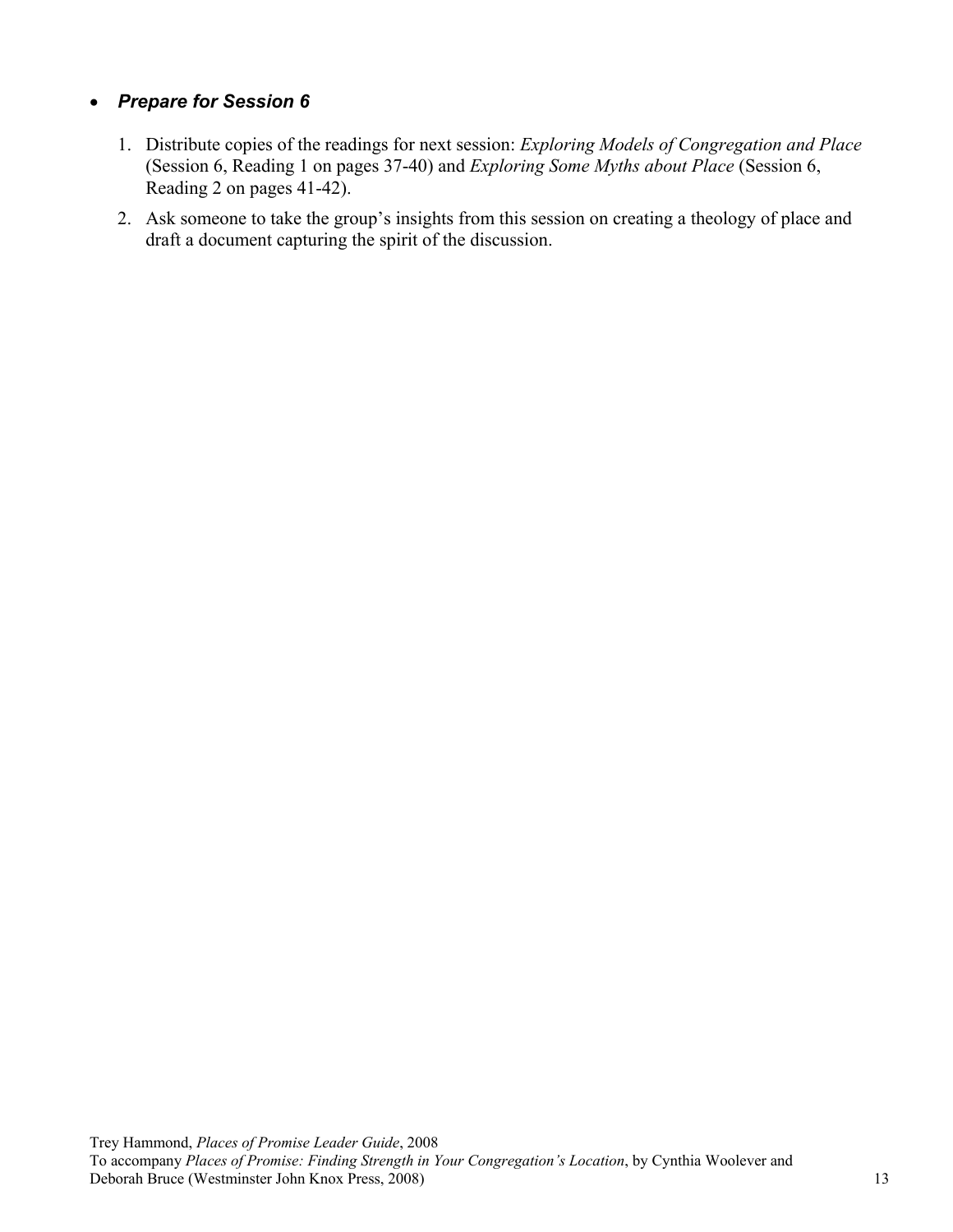## **Session 6 Incarnating Place: Where Is God Leading Our Ministry?**

You have done much to take your God-given place seriously. You have created a *Timeline of Place,* a *Script of Place*, explored your current context, and articulated a *Theology of Place*. This last session will focus on how God might be inviting your congregation to incarnate place.

## • *Exploring Ways Congregations Relate to Place*

Briefly reflect on the essay *Exploring Models of Congregation and Place.*

- 1. Barbara Wheeler's typologies describe the interaction of a congregation with a community as passive, cultural, or voluntary. What in her analysis did you find helpful? What did you find hard to make sense of? Which model best describes your congregation's worldview? Or is there another perspective you feel better describes your congregation?
- 2. Robert Linthicum writes about the posture of a congregation's ministry as "in, to, or with" a community. What did you find helpful in his analysis? What was challenging? How would you describe your congregation's posture toward the community? It may be that different ministries of your congregation reflect different postures.
- 3. Nancy Ammerman describes a number of ways that congregations deal with change. What did you find useful in her typology? If your congregation is in a changing environment, what path do you see your congregation taking? Do you think it is the best course of action or might there be other options?

## • *Place as Shaping Your Congregational Identity and Ministry*

- 1. Consider the relationship of place to two aspects of your congregation's life—its identity and its ministry. Identity is *who you understand yourself to be*. Ministry is *what you feel called to do*.
- 2. Does your church have a mission statement? This is often your understanding of your congregational identity. Is there anything in your mission statement that is connected to place? In light of all that we have considered, is there a sentence you could craft that captures how your congregation's identity takes into account its theology of place?
- 3. How do you see your congregation's ministry as shaped by your location? How does it shape your mission efforts, the view of your property, evangelism, worship, educational activities, or other aspects of congregational life?

## • *Incarnating Place*

1. Where do you sense God is leading your congregation in relationship to place? Have these exercises opened up some new ways for you to think about your ministry? What might be the next chapter in your *Script of Place*?

Trey Hammond, *Places of Promise Leader Guide*, 2008

To accompany *Places of Promise: Finding Strength in Your Congregation's Location*, by Cynthia Woolever and Deborah Bruce (Westminster John Knox Press, 2008) 14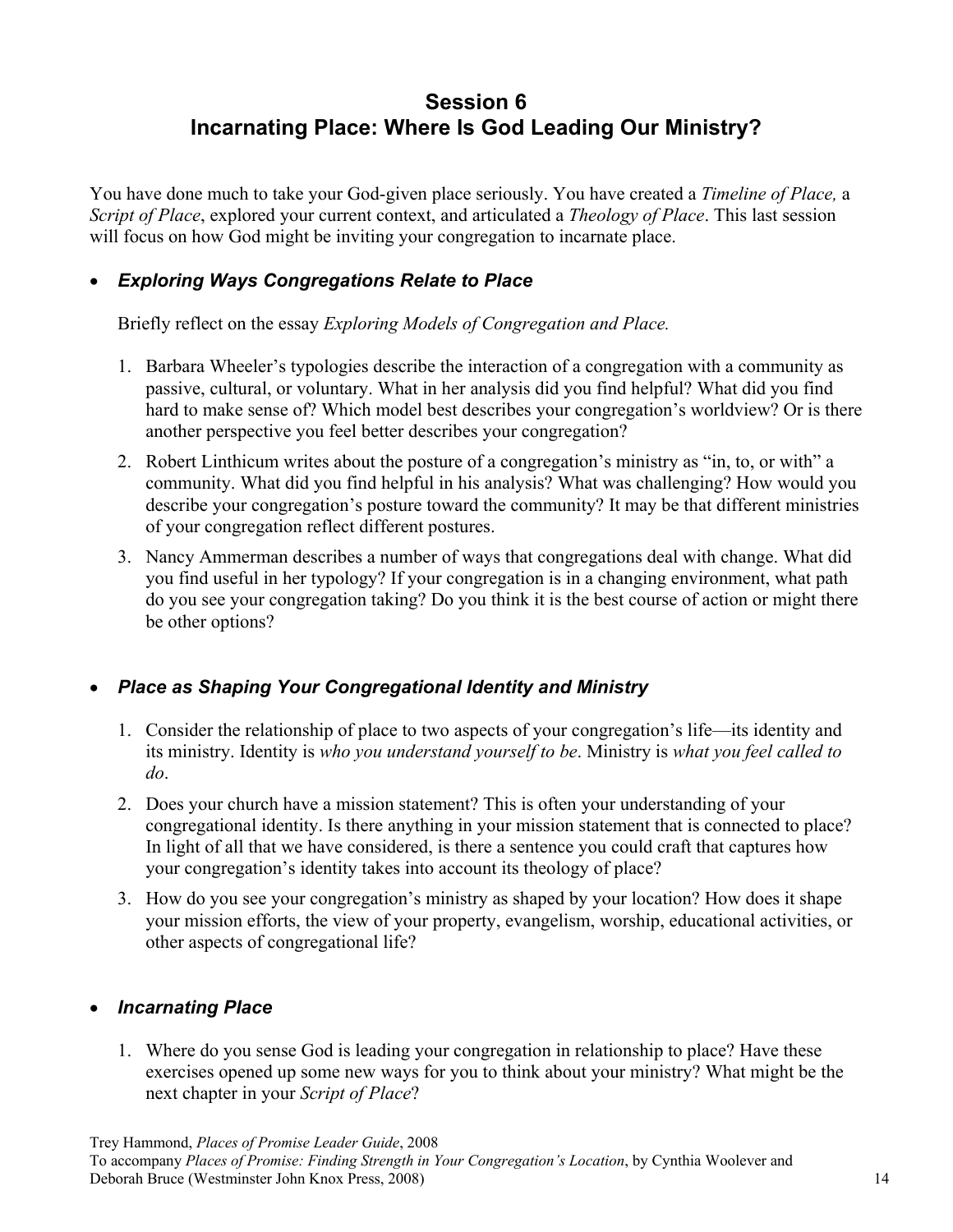2. Brainstorm some ideas about how you might move ahead in ministry. Strategize about how to move these ideas forward with your congregation's leadership and membership as a whole. Are there ways to share your *Script of Place* and your *Theology of Place* with the rest of the congregation? Has this study series opened up new ways for you to think about the place of your ministry?

## • *A Final Bonus Activity—Exploring Some Myths About Place*

Read the essay *Exploring Some Myths About Place*.

- 1. What in this essay did you find helpful? What did you disagree with? Are any of these myths operating in your setting?
- 2. What might be some other myths of place that characterize your context?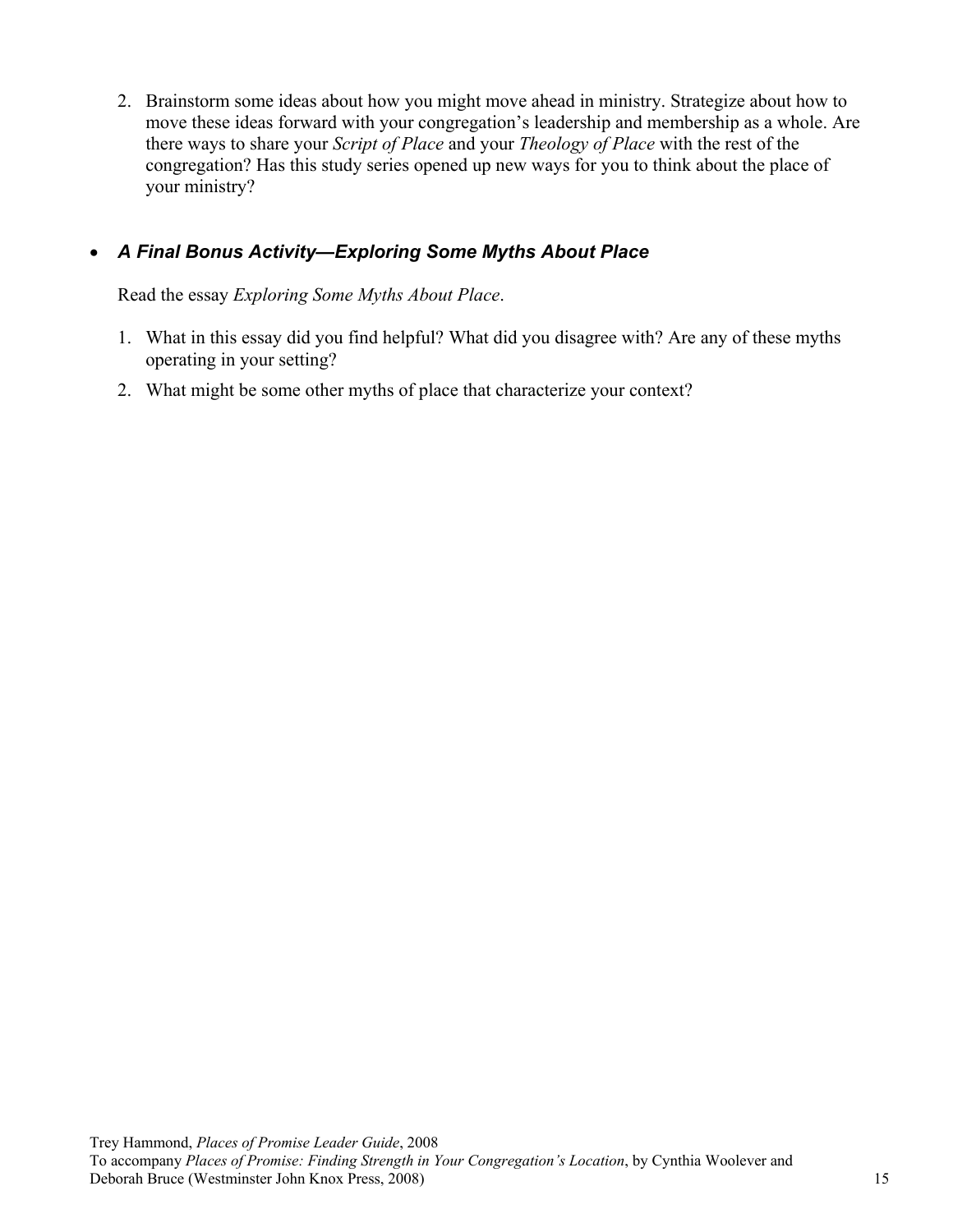**Time needed:** One or more hours. (Be generous—people like to keep going!)

**Items needed:** Butcher paper (about 20 feet long), markers of different colors, masking tape, a volunteer to record events and lead discussion.

**How to use:** Hang the butcher paper on a smooth wall. Draw a dark horizontal line from one end of the paper to the other, about half way down from the top of the paper. The line represents the years in the congregation's life. At the far left, label the line with the year the congregation was organized. At the far right, label the line with the current year. Mark off years on the line. For example, every yard could represent 10 years. If the congregation is very old, you may wish to have the first 100 years or so represented by a single foot of wall space, with more space to the right dedicated to more recent years.

The space below the line will be used to record people or events *internal* to the congregation. The space above the line will record people or events *external* to the congregation. For example, World War II or the closing of a local plant would appear above the central line, but the start of a new community ministry would be below the central line.

Make three additional lines above the central line: One to stand for events in the local community, one for events in your city or town, and a final line for events in the region or nation. Try to note instances where the congregation interacted with the community. Consider naming chapters of your congregation's history with respect to the relationship the congregation had with the community. It also helps to use a marker of one color for people or events internal to the congregation and a different color marker for people or events external to the congregation.

**Items to mark on the Timeline of Place:** Explain the purpose for the project—to explore the connections between the congregation's ministry and history and its location. Ask each person to come forward to put his or her name or initials on the line at the point that represents the year he or she became a part of the congregation. (Or have a volunteer do all the markings.) Ask people to share memories of the congregation as you work through the decades of time. Above the horizontal line, write about events happening outside the congregation that had an impact on the congregation (war, plant closings, new neighbors).

**How to process:** After the exercise is completed (or you run out of time!), ask people to make some initial observations about what they have produced. Continuities in congregational priorities and identity will be discovered.

**Adapted from:** *Studying Congregations: A New Handbook* (Nashville: Abingdon Press, 1998), edited by Nancy T. Ammerman, Jackson W. Carroll, Carl S. Dudley, and William McKinney.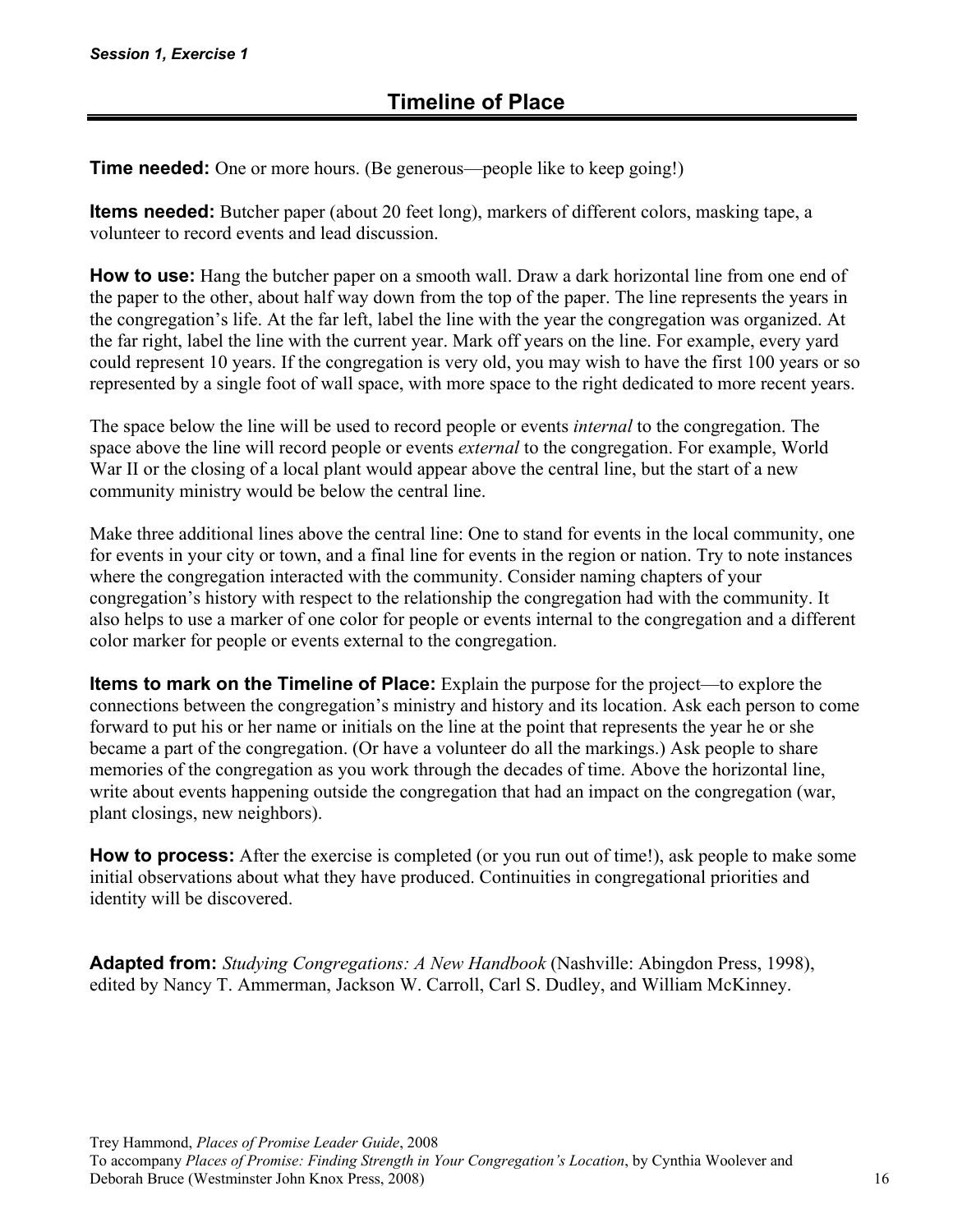### **Review two of the central assumptions about place that guide this study:**

- God is the "placer" of our congregations. Where we find ourselves is part of God's intention and providence for us. How closely we feel connected with the surrounding community does not change that this place is God-created, God-given, and God-nurtured. God invites us to take seriously our stewardship in this place.
- God is at work in the community near our church, beyond the scope of our congregation's work there. As congregations, we are called to be open to what will come our way, as well as what we are called to give. Ministry to place is a two-way street. This approach invites us to see our community as a gift full of possibility rather than a liability we must work around.

## **Discuss the following:**

- What are some of your reactions to these assumptions? Do they fit with how you think about your congregation's location or do they challenge current operating assumptions?
- As you reflect on the *Timeline of Place* exercise, do you see any evidence (perhaps a specific event) that points to God's intention and providence for our congregation in this place? Where do you see evidence that God is at work in the community near our church?
- What are the key assumptions that guide our congregation's understanding of place?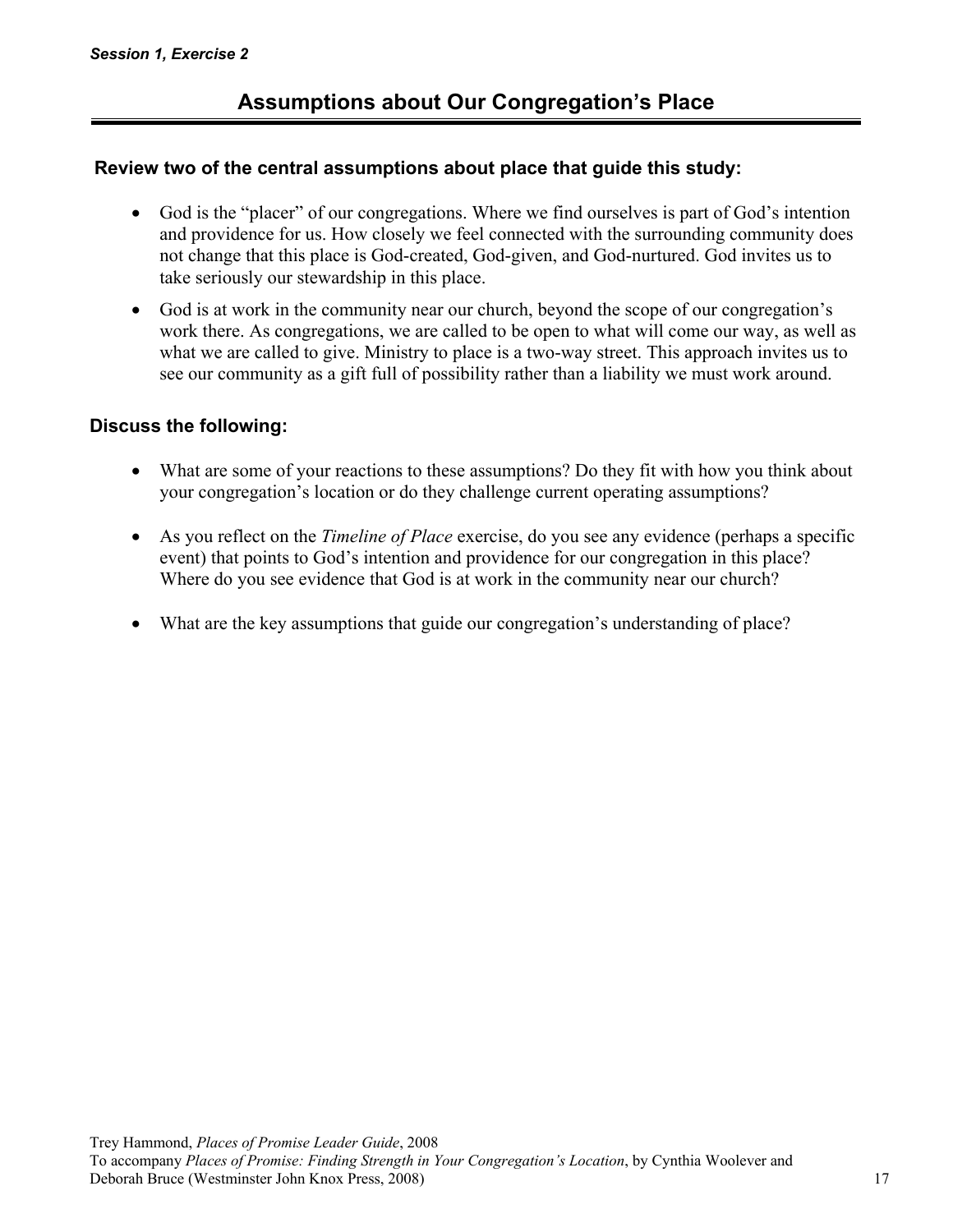**"**All places belong to God. Only for a time are places entrusted to us. In the most fundamental sense, a congregation's location is their birthright."

Cynthia Woolever and Deborah Bruce, *Places of Promise* 

In *Places of Promise*, the authors write about congregational place scripts—a way of thinking about location. These "scripts are necessary for a congregation's identity . . . it identifies the congregation's goals, helps cement a sense of purpose, and supplies a feeling of security. Yet the congregation's location script can either fit or be at odds with the congregation's present core values."<sup>1</sup> The script can shape the congregation's perception of its place in a positive and energizing way. Or the script can be negative and limiting. Sometimes the scripts of place are well articulated, but often they are implicit, even unconscious. Articulating our script means we can learn from our history, see if our current worldview is consistent with our understanding of God's purposes, and imagine moving into a new ministry chapter.

The script is a narrative telling how the congregation relates to the many circles of place in which it resides—from the national level to the local community. This script will focus largely on the area the congregation defines as its local community. Congregations and their places co-evolve, influencing each other over time. Local communities may change quickly and remain fluid. On the other hand, congregations are by nature very stable places where change happens more slowly and deliberately. Congregations located in a specific place for any length of time experience how the changing community presents them with new challenges and opportunities.

In developing your congregation's script of place, divide the congregation's narrative into chapters that relate to the congregation's relationship with its context. In congregational timeline exercises like the *Timeline of Place*, a congregation's chapters often follow the tenure of clergy or periods of crisis. In this effort, please create a narrative grounded in *place*. If your congregation is relatively young, your script will have fewer chapters and you'll have time to explore your context in depth. However, most congregations have been in existence long enough, and the communities around them have been dynamic enough, that several chapters can be identified that relate to location decision-making. These chapters about place may not be completely discrete or linear in time. In some periods, several things are happening at once, so do not worry if there is overlap.

Consider some of these examples as possible "chapters" of your congregation's life:

**I.** *Birth Narrative* – What were the circumstances that lead to the founding of your congregation in that place? Who were the key players? What was the community surrounding the congregation like at that time?

**II***. Time of Congruity* – Did the congregation reflect the community in which it was born? How did the place shape the identity and mission of the congregation as it developed?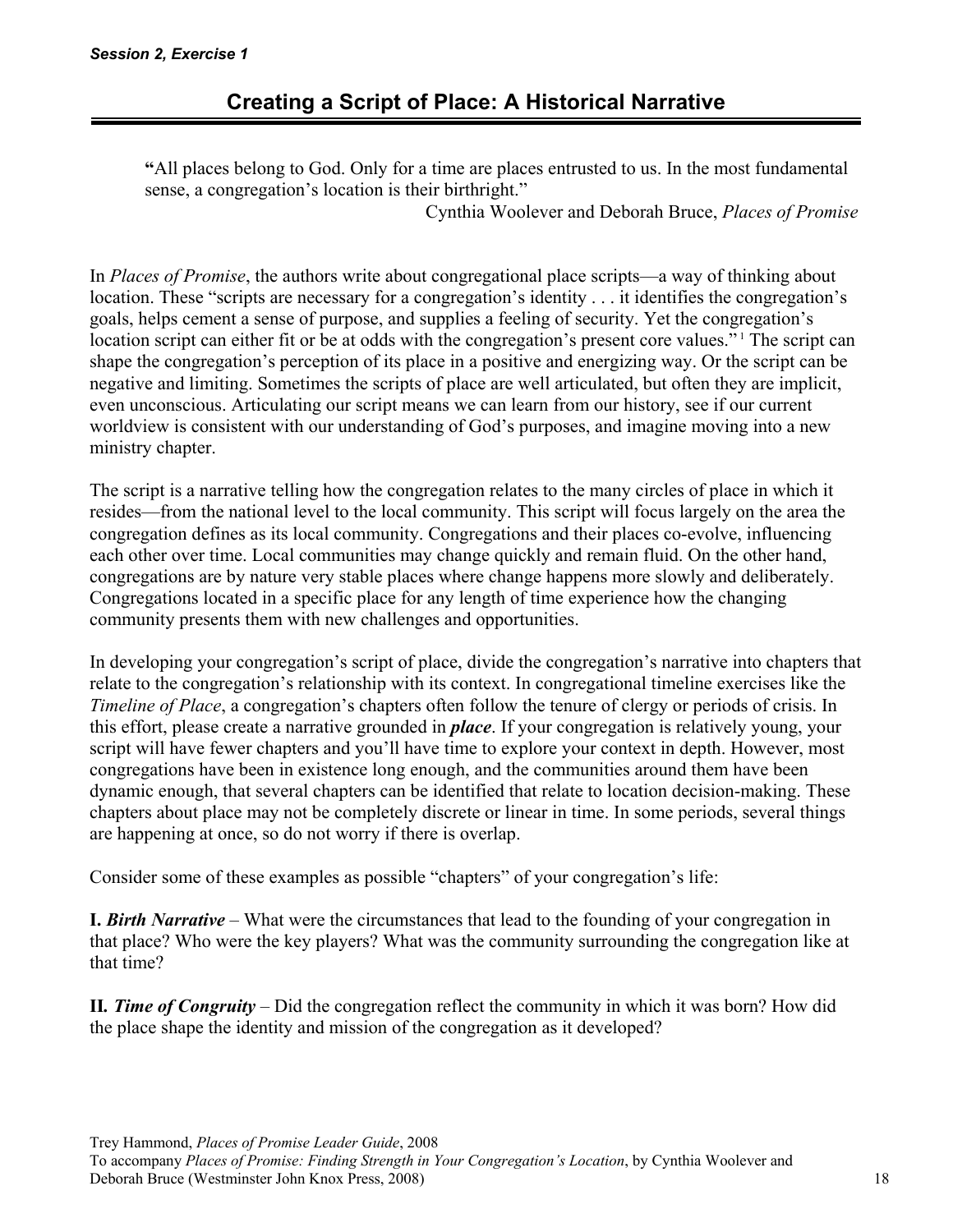**III.** *Community Changes* – Was there a time when the community went through a significant change—demographically, physically (like a highway bisecting the community), or economically? How would you characterize the community after that change?

**IV.** *Time of Incongruity* – Was the congregation able to change its identity, mission, or membership to absorb or address the community change, or did a social distance develop between the congregation and community? In that time, did the congregation change its ministry to reach communities other than the geographic one, such as affinity communities with particular interests?

**V***. Discernment/Decision* – Was there a time when the congregation had to wrestle with the possibility of moving to another location, merging with another congregation, or even closing the congregation? How was this resolved and what were the arguments posed? If the congregation moved, what drove that decision and what kind of location was chosen? If the congregation merged, what was the rationale for that decision and the hope on which it was based? If the congregation remained, what drove that decision? How did the identity and ministry of the congregation change in the process?

**VI.** *Time of Engagement* – After a move, merger, or a decision to remain, how did the congregation view its location? Did things change? If so, how and why? Were the membership and life of the congregation transformed over time? Did the congregation have a renewed sense of purpose and passion?

The following is a sample *Script of Place* for the La Mesa Presbyterian Church in Albuquerque, New Mexico.

## **La Mesa Presbyterian Church's Script of Place**

## *I. Birth Narrative*

La Mesa Presbyterian Church began as a mission church in 1942 Edge of the city Bedroom community for Sandia Labs, a weapons complex that grew up after World War II Post-war boom in the church Located not on a major street, but in the heart of a neighborhood

## *II. Time of Congruity*

Neighborhood grew up around the church The church boomed in the 1950s and 1960s, with strong youth programs, two worship services Church reflected the demographics of the community:

Scientist, engineers, technical people, support staff from the labs Other professional people

Maximum size in 1960, some 600 people strong

## *III. Community in Transition*

In the 1960s, the community went through a radical transition Large number of homes converted into small apartment complexes Demographic change—more people of color, lower income households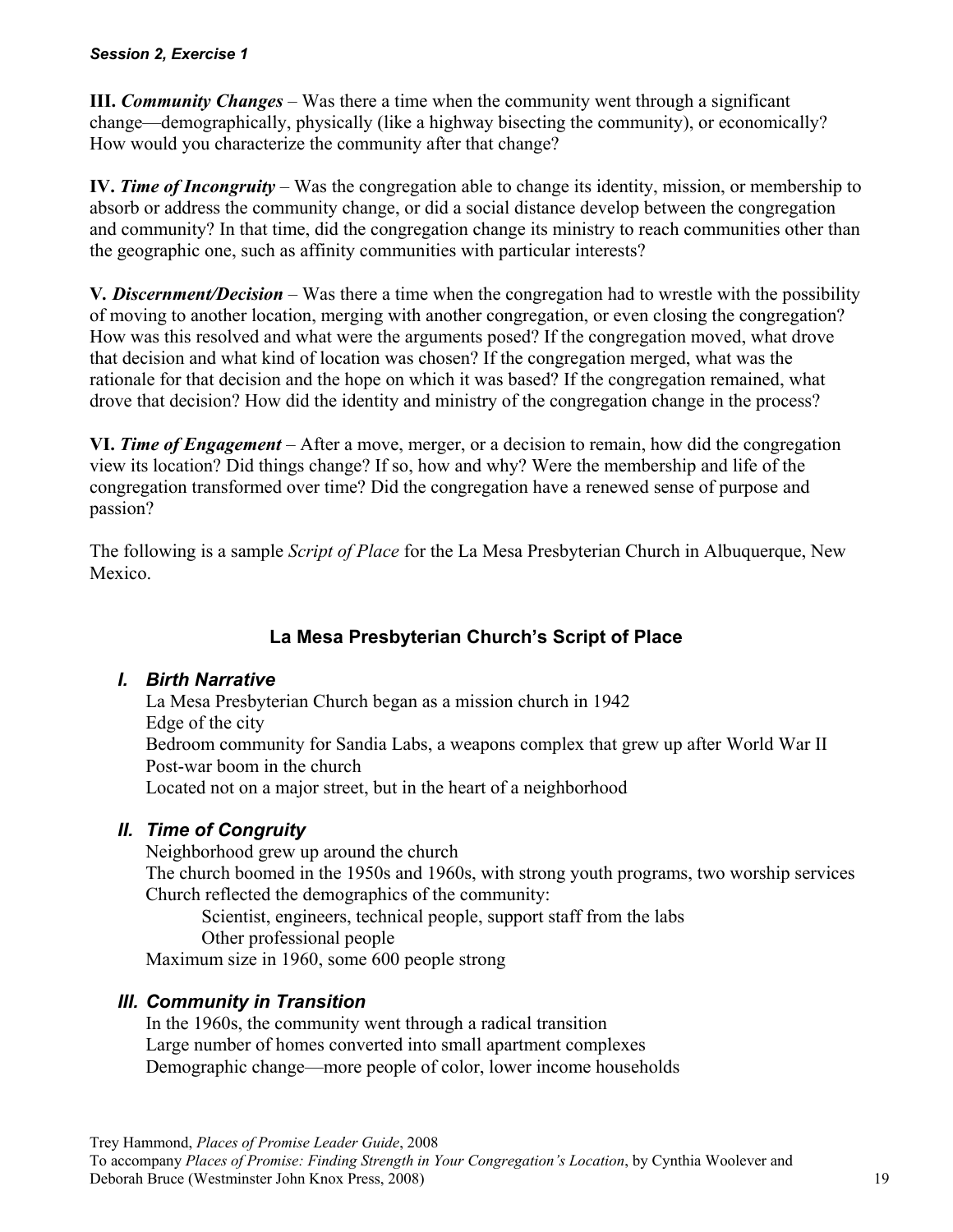### *IV. Time of Incongruity*

 Older members moved farther and farther from the church Fewer and fewer people from the immediate neighborhood joining

Church strives to serve the needs of those in the neighborhood through a variety of programs, including a quality, affordable day care center, first run by the church and later by partner

non-profit agencies Building in need of repair Long decline in membership

Financial struggles

### *V. Time of Discernment/Decision*

Long pastorate provided stability for congregation to examine its future Pastor a leader in community issues

Options explored for the congregation's future—move into growing neighborhood closer to current membership or stay in the community and be committed to its welfare

Decision made to build new wing, including a fellowship hall to serve as community space Funds raised to renovate and expand the facility

### *VI. Time of Engagement*

Building strong relationships with partner institutions, especially the elementary school Involvement with community organizing effort to strengthen community and church and to engage effectively in public issues

Additional renovation of the building for use by the community and the church

Theology of abundance begins to shape congregation's view of money

Building becomes a community center, providing a safe place to meet seven days a week

Not simply a "landlord" to groups using the building but an effort to build vital, mutually supportive partnerships

Community viewed as an asset

Calling of a Native American associate pastor

Increasing diversity in the membership and leadership of the church

Membership decline stopped and gradual growth in membership and worship attendance began

#### **Note**

<sup>1</sup> Cynthia Woolever and Deborah Bruce, *Places of Promise: Finding Strength in Your Congregation's Location* (Louisville, Kentucky: Westminster John Knox Press, 2008), p. 90.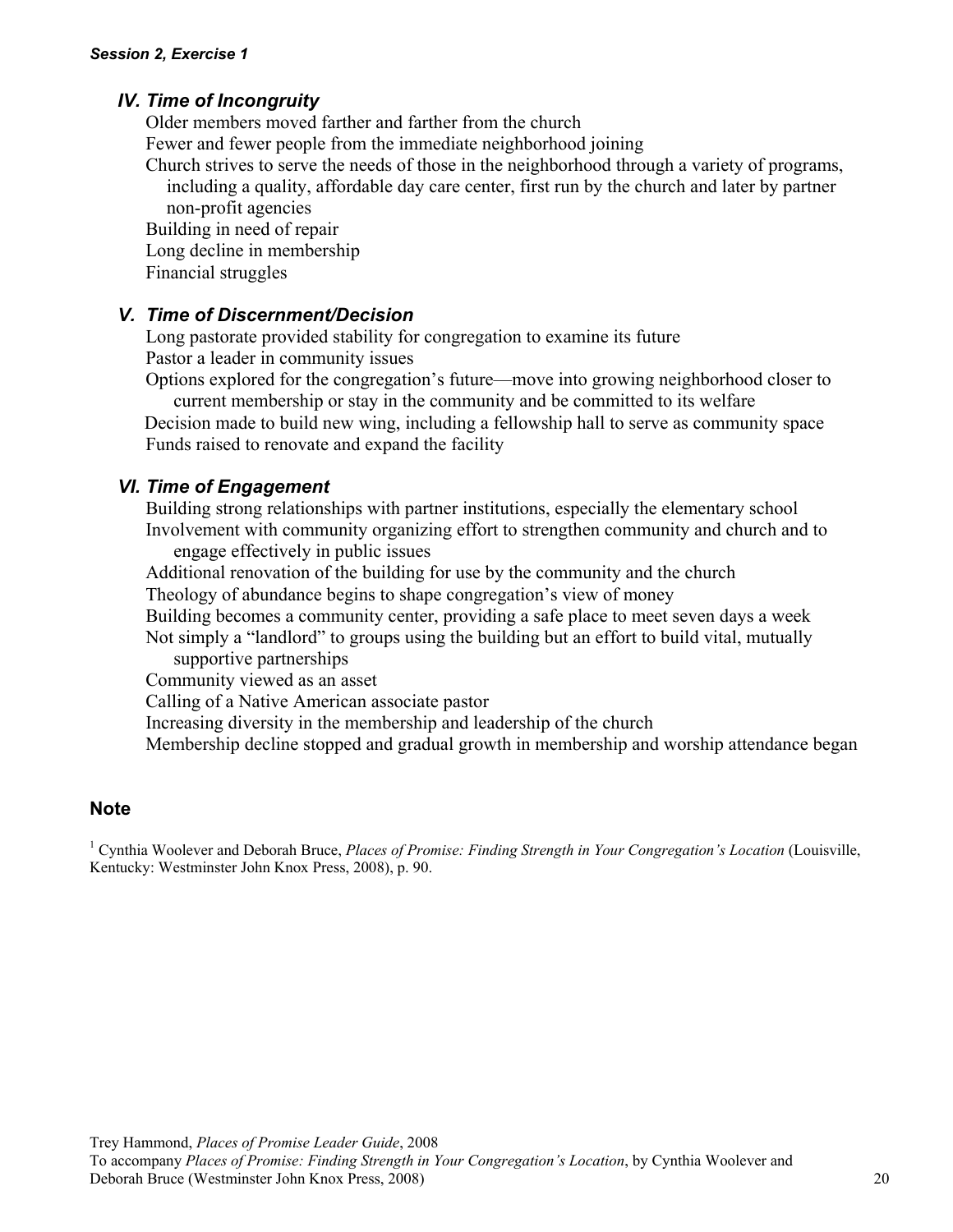- **1. Decide which area is most relevant for your congregation—the county or the metro area?**  Your decision should be guided by considering the geographic area served by your ministry and/or where your worshipers live.
- **2. Gather information about the religious composition of your county or metro area** to complete the following table**:**

### **Predominant Religious Affiliations of Residents of \_\_\_\_\_\_\_\_\_\_\_\_\_\_\_\_\_\_\_\_\_County/Metro Area**

Information to complete this table is found on the Association of Religion Data Archives Web site (http://www.thearda.com/mapsReports, under "U.S. Congregational Membership Reports"); data come from the Religious Congregations and Membership Survey. (Note that the reports on this Web site will print better in landscape mode.)

| <b>Denomination</b><br>(Ten largest based on numbers of<br>adherents in 2000) <sup>1</sup> | <b>Number of Adherents in</b><br>the County/Metro Area <sup>1</sup> | <b>Adherents as</b><br>$%$ of<br><b>County/Metro</b><br>Population <sup>2</sup> |
|--------------------------------------------------------------------------------------------|---------------------------------------------------------------------|---------------------------------------------------------------------------------|
| 1.                                                                                         |                                                                     |                                                                                 |
| 2.                                                                                         |                                                                     |                                                                                 |
| 3.                                                                                         |                                                                     |                                                                                 |
| 4.                                                                                         |                                                                     |                                                                                 |
| 5.                                                                                         |                                                                     |                                                                                 |
| 6.                                                                                         |                                                                     |                                                                                 |
| 7.                                                                                         |                                                                     |                                                                                 |
| 8.                                                                                         |                                                                     |                                                                                 |
| 9.                                                                                         |                                                                     |                                                                                 |
| 10.                                                                                        |                                                                     |                                                                                 |
| Total Adherents (all groups)                                                               |                                                                     |                                                                                 |
| Unclaimed <sup>3</sup>                                                                     |                                                                     |                                                                                 |

<sup>1</sup> From http://www.thearda.com/mapsReports

<sup>2</sup> Divide the number of adherents in each of the top ten denominations by the county/metro population (county/metro population is also shown on the printout from www.thearda.com).

<sup>3</sup> From http://www.thearda.com—Unclaimed are people who are not adherents of any of the 188 denominations included in the Religious Congregations and Membership data.

Trey Hammond, *Places of Promise Leader Guide*, 2008

To accompany *Places of Promise: Finding Strength in Your Congregation's Location*, by Cynthia Woolever and Deborah Bruce (Westminster John Knox Press, 2008) 21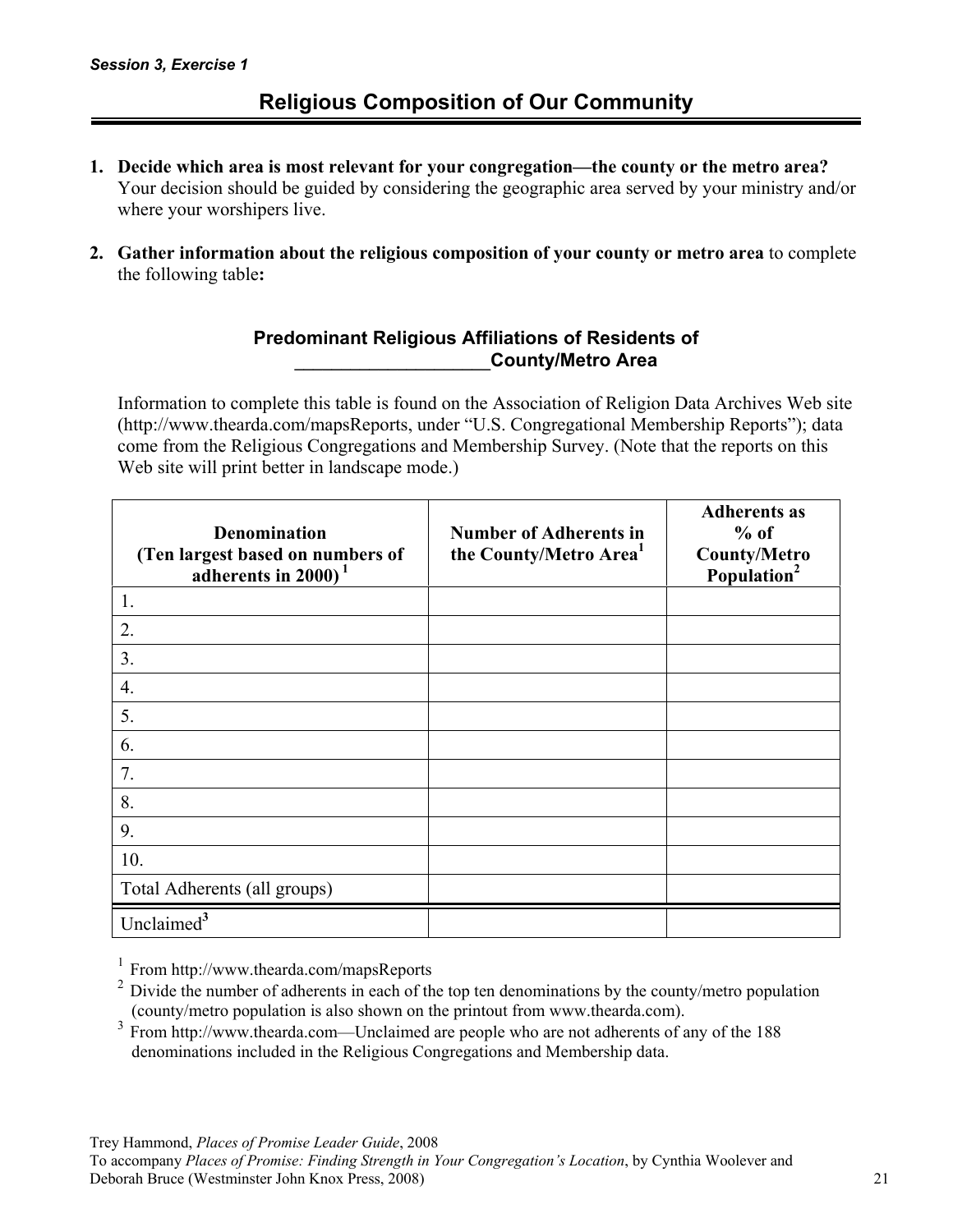#### **3. What Does it Mean?**

- a. Nationwide about 50% (unadjusted) to 63% (adjusted) of the population are adherents of a religious group. How does this compare to your county or metro area?
- b. What implications does this have for your congregation?
- c. What are the five largest denominations or faith groups in your county or metro area? Are they in the same denominational family (e.g., evangelical Protestant, mainline Protestant, etc.)?
- d. Is your congregation in one of these denominations? Is your congregation in the same denominational family? What implications does this have for your congregation?
- e. Click on the tab for "1990-2000 Change." Use the information there to complete the following table. Which denominations experienced the greatest membership increases in your county/metro area in that period? Which experienced the greatest membership declines?

| <b>Denominations with Greatest Increases</b> |                | <b>Denominations with Greatest Decreases</b> |                             |                |                 |
|----------------------------------------------|----------------|----------------------------------------------|-----------------------------|----------------|-----------------|
|                                              | % Increase     | <b>Number</b>                                |                             | % Decrease     | <b>Number</b>   |
| <b>Name of Denomination</b>                  | in             | of New                                       | <b>Name of Denomination</b> | in             | of Lost         |
|                                              | <b>Members</b> | <b>Churches</b>                              |                             | <b>Members</b> | <b>Churches</b> |
|                                              |                |                                              |                             |                |                 |
|                                              |                |                                              |                             |                |                 |
|                                              |                |                                              |                             |                |                 |
|                                              |                |                                              |                             |                |                 |
|                                              |                |                                              |                             |                |                 |

*Note: The population in*  $Country/Metro\ area\ grew/decimal \t 96 from\ 1990 to\ 2000.$ 

f. Is your congregation in one of these categories? What implications does this have for your congregation?

Trey Hammond, *Places of Promise Leader Guide*, 2008

To accompany *Places of Promise: Finding Strength in Your Congregation's Location*, by Cynthia Woolever and Deborah Bruce (Westminster John Knox Press, 2008) 22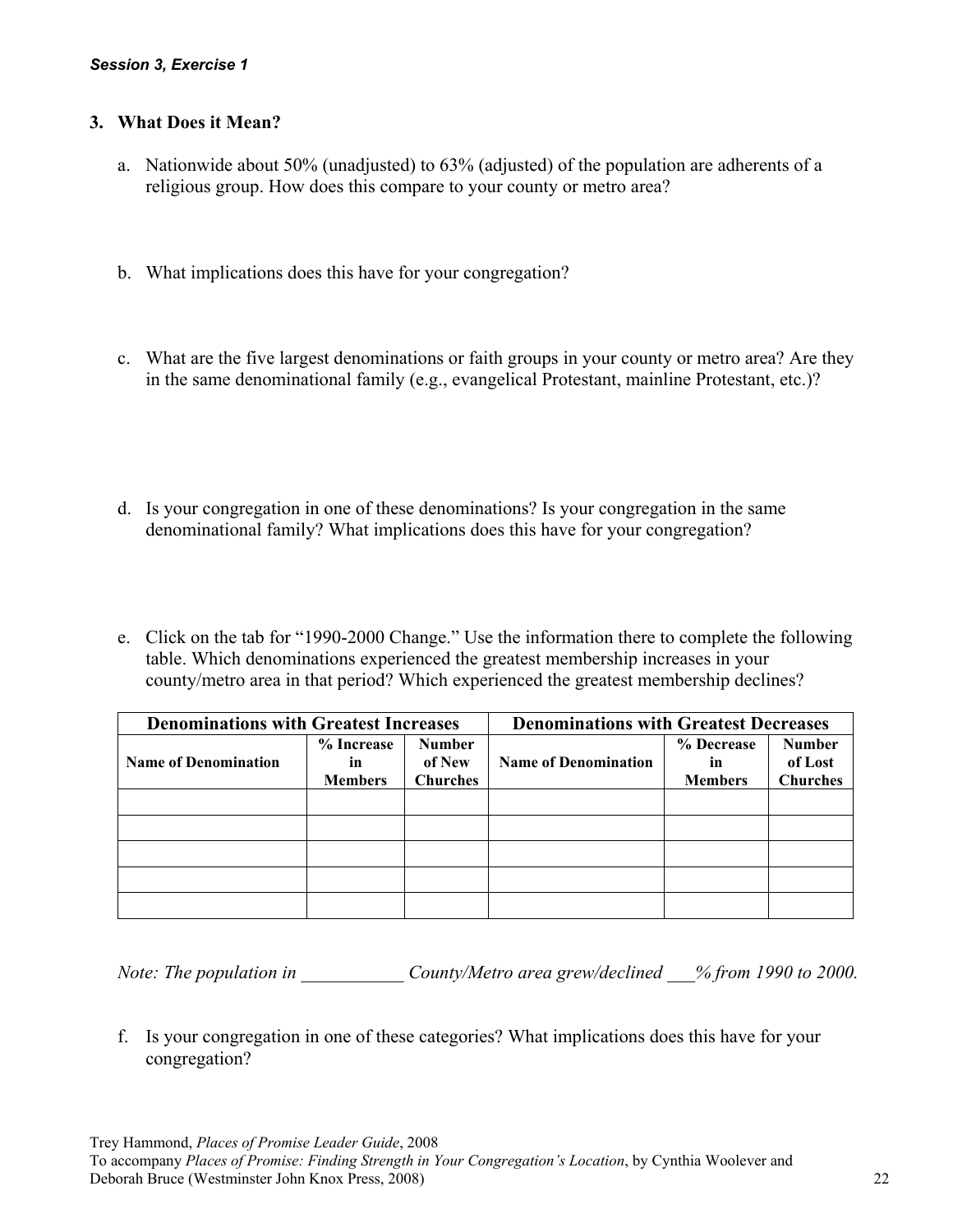#### **1. Define Your Congregation's Location:**

We are located in \_\_\_\_\_\_\_\_\_\_\_ Zip code. The population in our Zipcode was \_\_\_\_\_\_\_\_\_\_\_\_\_\_\_\_\_\_\_\_\_\_\_\_\_\_ in 2008 (or most recent year available).

We are located in \_\_\_\_\_\_\_\_\_\_\_\_ city or town. The population in our city was  $\frac{1}{2}$   $\frac{1}{2}$   $\frac{1}{2}$   $\frac{1}{2}$   $\frac{1}{2}$   $\frac{1}{2}$  in 2008 (or most recent year available).

We are located in County. The population in our county was  $\frac{1}{2008}$  (or most recent year available).

- **2. Which location describes our congregation's community best—Zipcode, city/metro area, or county?** (Your decision should be guided by considering the geographic area served by your ministry and/or where your worshipers live.)
- **3. Gather U.S. Census information about the people who live in this area.** Complete the last column in the Our Community table on the next page. Sources of Census data are listed on the next page. (Some figures will need to be calculated from Census data.)
- **4. Compare the figures for Our Community to those from each community type in the table.**  First, examine the table line by line, circling the community type percentage in each line that is *closest* to the percentage in your community. Second, count the number of circled percentages for each community type. Which community type did you circle most often? Does this seem like the community type our congregation's area is most like?

Are there any circles in other columns for other community types? If so, in what ways do our congregation's community percentages differ from its dominant community type profile (for example, lower percentages of households in poverty)? In what ways is our community different from that community type?

- **5. What surprises us about the Census information for our community?**
- **6. What are some of the needs in our community that are not currently being met?**
- **7. What can our congregation do to meet those needs?**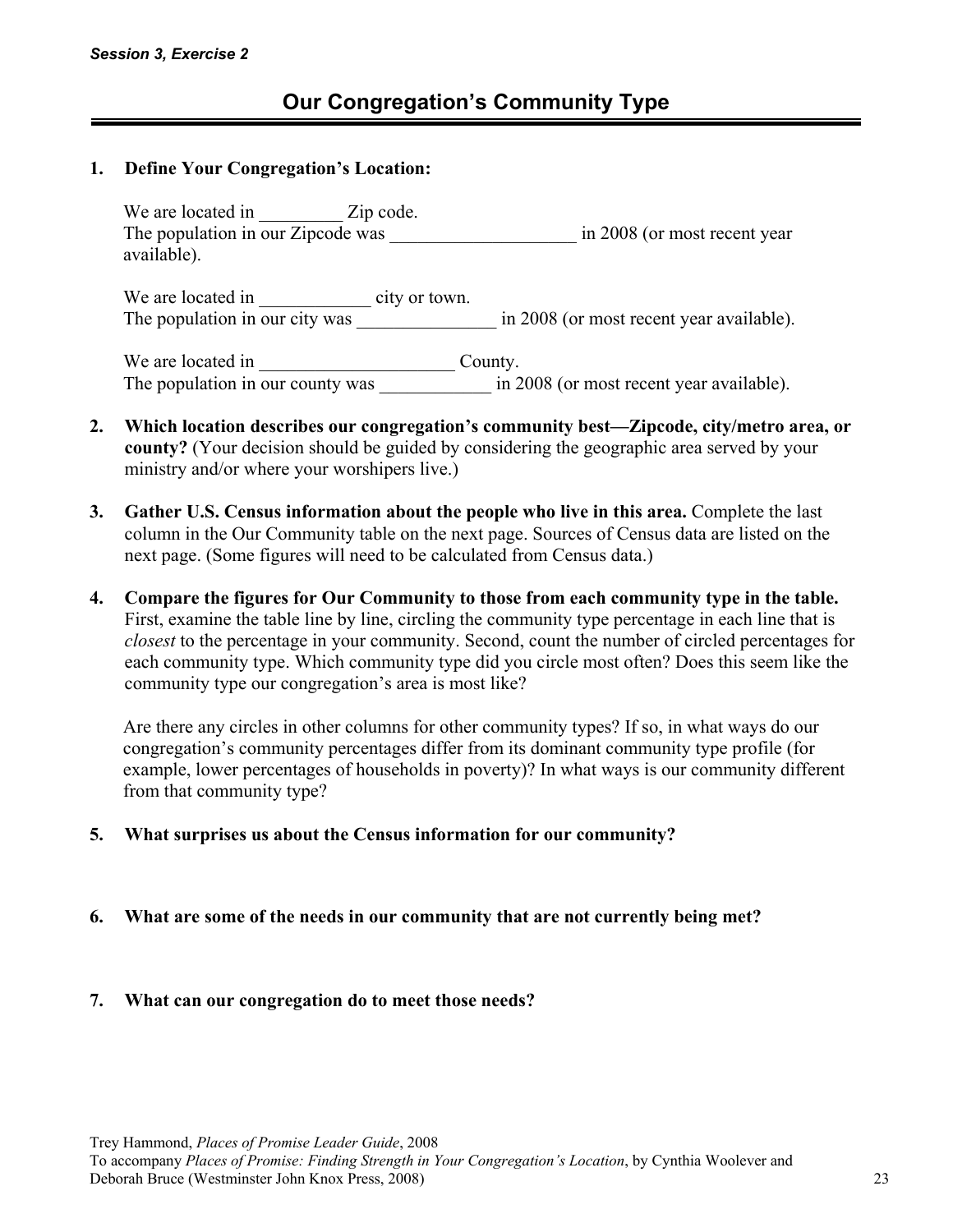|  | <b>Our Community</b> |  |
|--|----------------------|--|
|--|----------------------|--|

|                                          | <b>Community Types:</b> |                     |                                                       |                                            |                                  |                          |
|------------------------------------------|-------------------------|---------------------|-------------------------------------------------------|--------------------------------------------|----------------------------------|--------------------------|
|                                          | <b>Rural</b>            | Growing<br>Suburban | <b>Small</b><br>Cities &<br><b>Stable</b><br>Suburban | Econ.<br><b>Distressed</b><br><b>Urban</b> | High<br><b>Mobility</b><br>Urban | Your<br><b>Community</b> |
| Population, Housing, and Households:     |                         |                     |                                                       |                                            |                                  |                          |
| Percent mobility (moved in past 5 years) | 38%                     | 46%                 | 45%                                                   | 46%                                        | 64%                              |                          |
| Percent minority                         | 12%                     | 20%                 | 17%                                                   | 58%                                        | 32%                              |                          |
| Percent foreign born                     | 2%                      | 11%                 | 4%                                                    | 7%                                         | 12%                              |                          |
| Average household size                   | 2.62                    | 2.63                | 2.37                                                  | 2.64                                       | 2.24                             |                          |
| Percent owner-occupied housing           | 80%                     | 75%                 | 64%                                                   | 56%                                        | 40%                              |                          |
| Percent new housing                      | 14%                     | 16%                 | 6%                                                    | 5%                                         | 10%                              |                          |
| Population growth in past 5 years        | 14%                     | 26%                 | 2%                                                    | 1%                                         | 15%                              |                          |
| <b>Families:</b>                         |                         |                     |                                                       |                                            |                                  |                          |
| Percent married with kids at home        | 26%                     | 28%                 | 20%                                                   | 18%                                        | 14%                              |                          |
| Percent married; no kids at home         | 34%                     | 32%                 | 28%                                                   | 21%                                        | 19%                              |                          |
| Percent female headed households         | 5%                      | 5%                  | 8%                                                    | 12%                                        | 5%                               |                          |
| <b>Education:</b>                        |                         |                     |                                                       |                                            |                                  |                          |
| Percent college degree                   | 13%                     | 36%                 | 20%                                                   | 16%                                        | 40%                              |                          |
| Percent some college                     | 25%                     | 29%                 | 28%                                                   | 28%                                        | 27%                              |                          |
| Percent no high school degree            | 22%                     | 10%                 | 19%                                                   | 27%                                        | 14%                              |                          |
| <b>Employment and Income:</b>            |                         |                     |                                                       |                                            |                                  |                          |
| Average household income                 | \$44,841                | \$72,412            | \$44,065                                              | \$40,091                                   | \$50,370                         |                          |
| Percent working professionals            | 25%                     | 42%                 | 30%                                                   | 26%                                        | 39%                              |                          |
| Percent working service or sales         | 36%                     | 40%                 | 43%                                                   | 46%                                        | 45%                              |                          |
| Percent working farming, construction    | 37%                     | 18%                 | 26%                                                   | 28%                                        | 16%                              |                          |
| Percent unemployed                       | 4%                      | 3%                  | 6%                                                    | 9%                                         | 8%                               |                          |
| Percent in poverty                       | 10%                     | 5%                  | 13%                                                   | 21%                                        | 21%                              |                          |
| Age:                                     |                         |                     |                                                       |                                            |                                  |                          |
| Percent under age 18                     | 26%                     | 25%                 | 24%                                                   | 28%                                        | 17%                              |                          |
| Percent 18-29                            | 13%                     | 13%                 | 16%                                                   | 19%                                        | 38%                              |                          |
| Percent 30-44                            | 23%                     | 24%                 | 22%                                                   | 22%                                        | 20%                              |                          |
| Percent 45-64                            | 24%                     | 24%                 | 22%                                                   | 20%                                        | 16%                              |                          |
| Percent age 65 or older                  | 13%                     | 13%                 | 16%                                                   | 12%                                        | 9%                               |                          |

## **Sources for Community Information:**

- U.S. Census (http://quickfacts.census.gov provides information for counties and cities/towns with more than 25,000 people; http://factfinder.census.gov provides information on cities/towns, counties, or zipcodes—use the "show more" links for additional information)
- Your denomination's Web site may offer community or demographic information.
- The Association of Religion Data Archives provides community data and other tools (http://www.thearda.com/DemographicMap and http://www.thearda.com/profile).

Trey Hammond, *Places of Promise Leader Guide*, 2008 To accompany *Places of Promise: Finding Strength in Your Congregation's Location*, by Cynthia Woolever and Deborah Bruce (Westminster John Knox Press, 2008) 24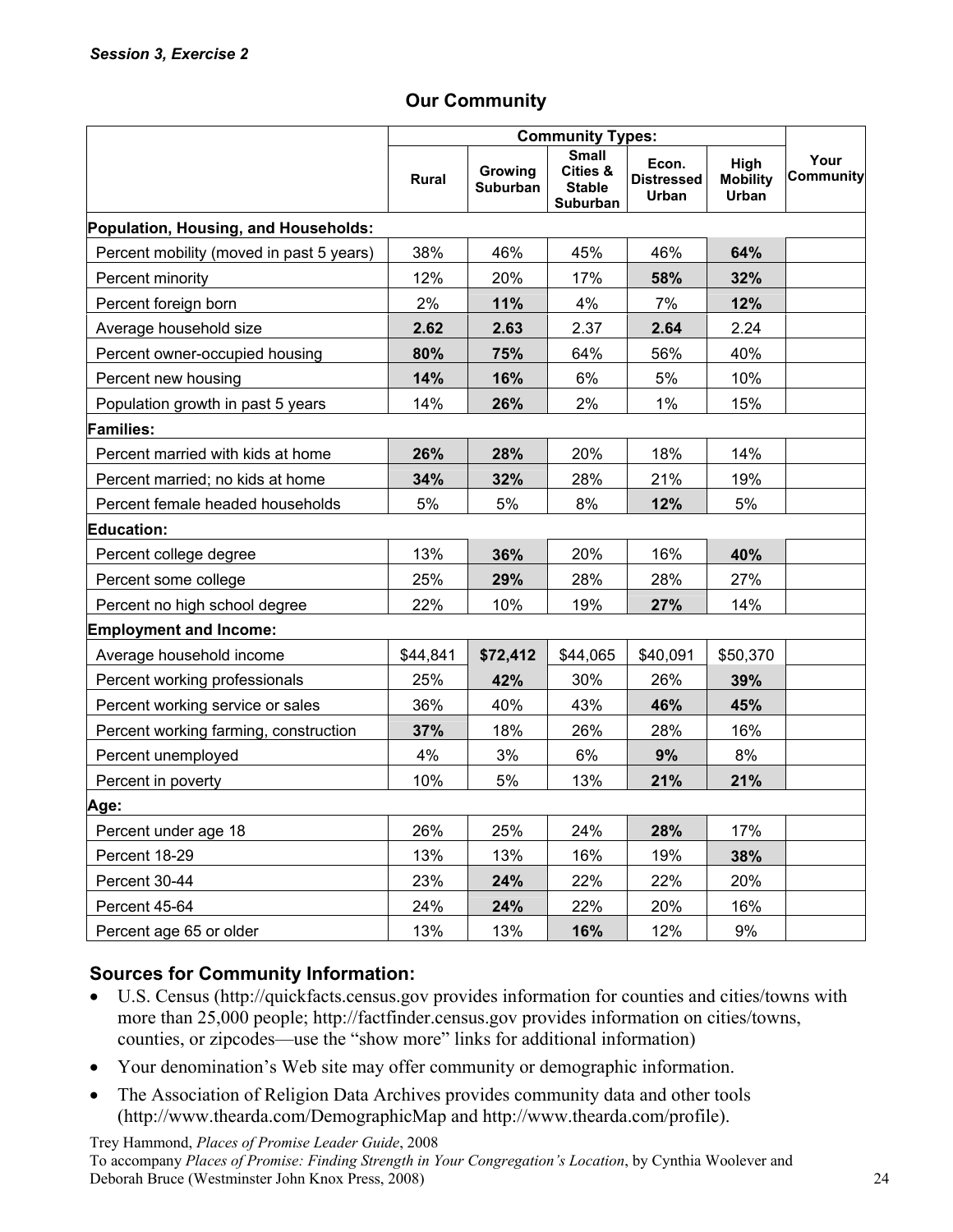## **Comparing Our Worshipers to Community Members**

**1. Gather Information About Your Worshipers and the People Living in Your Location:** 

Information about your community is the same as the table in Session 3, Exercise 2. Information about your worshipers will come from a variety of sources, including results from the U.S. Congregational Life Survey (or another congregational survey), from congregational records, and from key leaders' estimates based on their knowledge of your worshipers.

|                                             |  | Your Community Your Worshipers |  |  |  |
|---------------------------------------------|--|--------------------------------|--|--|--|
| <b>Population, Housing, and Households:</b> |  |                                |  |  |  |
| Percent mobility (moved in past 5 years)    |  |                                |  |  |  |
| Percent minority                            |  |                                |  |  |  |
| Percent foreign-born                        |  |                                |  |  |  |
| Average household size                      |  |                                |  |  |  |
| Percent owner-occupied housing              |  |                                |  |  |  |
| <b>Families:</b>                            |  |                                |  |  |  |
| Percent married with kids at home           |  |                                |  |  |  |
| Percent married; no kids at home            |  |                                |  |  |  |
| Percent female-headed households            |  |                                |  |  |  |
| <b>Education:</b>                           |  |                                |  |  |  |
| Percent college degree                      |  |                                |  |  |  |
| Percent some college                        |  |                                |  |  |  |
| Percent no high school degree               |  |                                |  |  |  |
| <b>Employment and Income:</b>               |  |                                |  |  |  |
| Average household income                    |  |                                |  |  |  |
| Percent working professionals               |  |                                |  |  |  |
| Percent working service or sales            |  |                                |  |  |  |
| Percent working farming, construction       |  |                                |  |  |  |
| Percent unemployed                          |  |                                |  |  |  |
| Percent in poverty                          |  |                                |  |  |  |
| Age:                                        |  |                                |  |  |  |
| Percent under age 18                        |  |                                |  |  |  |
| Percent 18-44                               |  |                                |  |  |  |
| Percent 45-64                               |  |                                |  |  |  |
| Percent age 65 or older                     |  |                                |  |  |  |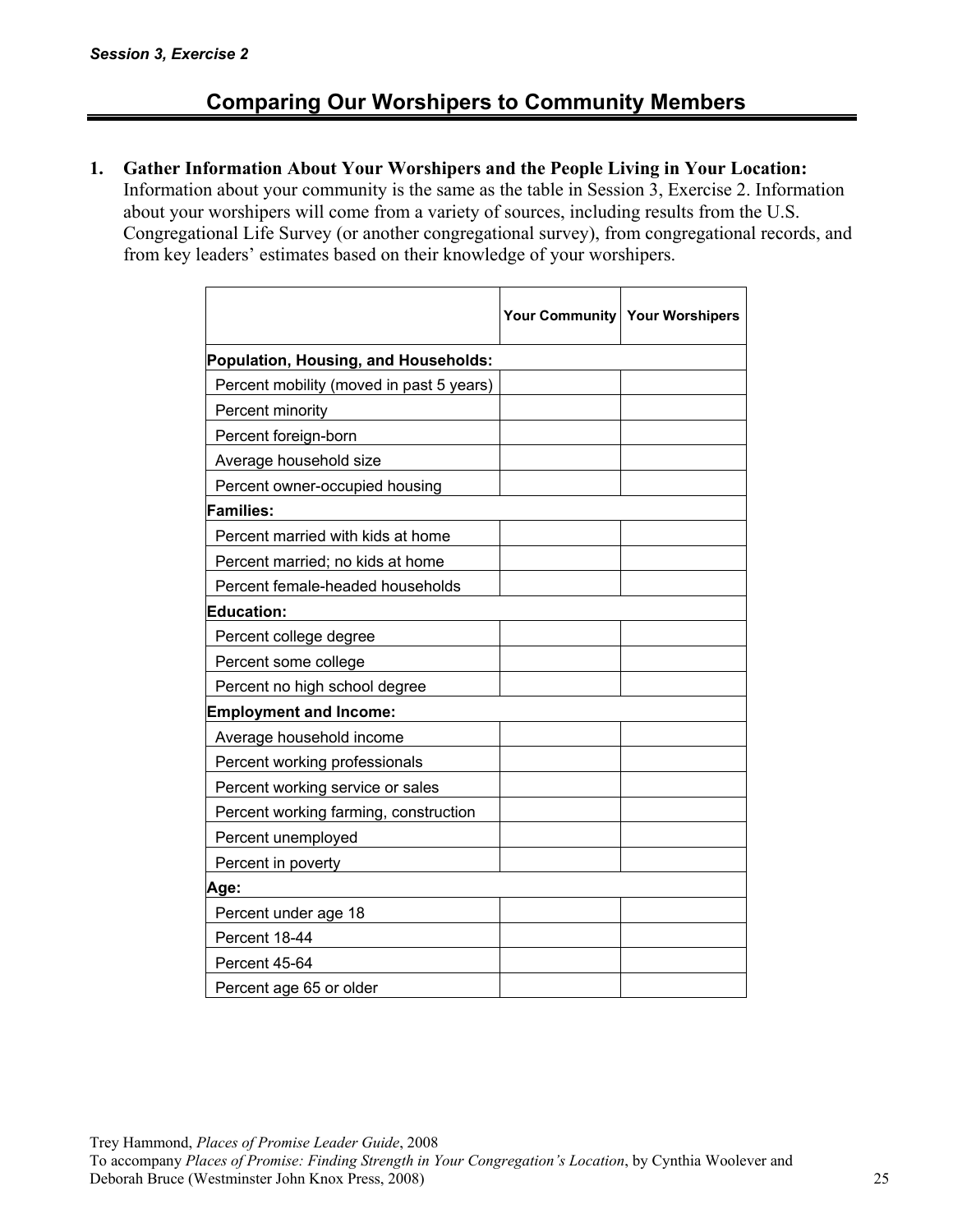#### *Session 3, Exercise 2*

#### **2. What Does It Mean?**

- a. Our worshipers are similar to people in our community in these areas:
- b. Our worshipers are different from people in our community in these areas:
- c. These similarities and differences surprise us:
- d. What implications do these similarities and differences have for our congregation? Do they suggest any new areas of mission and ministry? Do they suggest new avenues for outreach?

### **Sources for Community Information:**

- U.S. Census (http://quickfacts.census.gov provides information for counties and cities/towns with more than 25,000 people; http://factfinder.census.gov provides information on cities/towns, counties, or zipcodes—use the "show more" links for additional information)
- Your denomination's Web site may offer community or demographic information.
- The Association of Religion Data Archives' *Community Profile Builder* (http://www.thearda.com/profile) provides additional tools and Web sites with community data.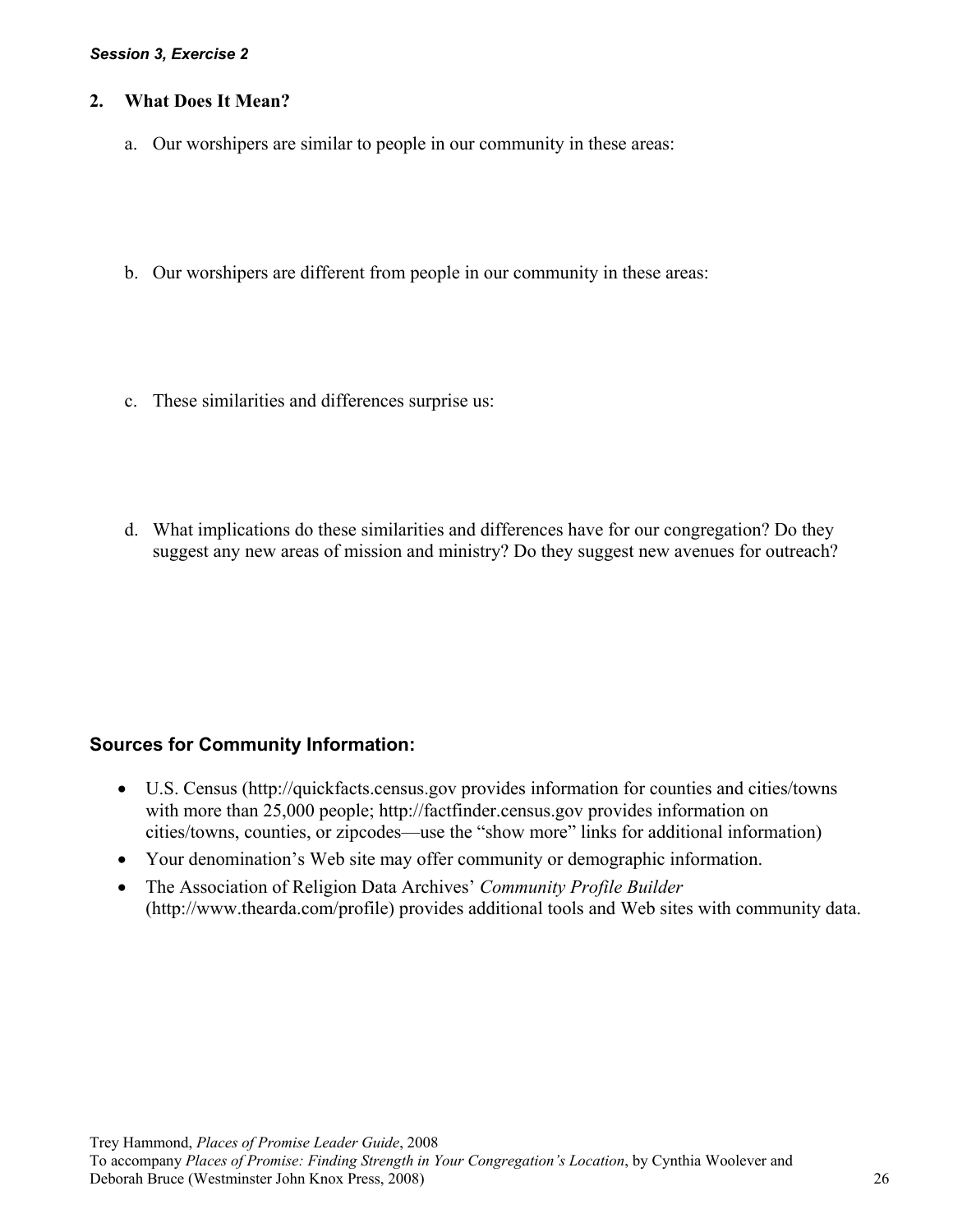## **Walter Brueggemann—***The Land: Place as Gift, Promise, and Challenge in Biblical Faith<sup>1</sup>*

"Land will be used to refer to actual earthly turf where people can be safe and secure, where meaning and well-being are enjoyed without pressure or coercion. Land will also be used in a symbolic sense, as the Bible itself uses it, to express the wholeness of joy and well-being characterized by social coherence and personal ease in prosperity, security, and freedom.

Land is never simply physical dirt, but is always physical dirt freighted with social meanings derived from historical experience."<sup>2</sup>

### **Philip Sheldrake—***Spaces for the Sacred: Place, Memory, and Identity*<sup>3</sup>

"The concept of space refers not simply to geographical location, but to a dialectical relationship between environment and human narrative. Place is space that has the capacity to be remembered and to evoke what is most precious." 4

"The meaning of places unfolds in stories, myths, rituals, and in naming. The social significance of places finds expressions in music, art, and architecture.<sup> $5$ </sup>

"Unlike non-place, place has three essential characteristics—it engages with our identity, with our relationships, and with our history." 6

"To put matters theologically, God is not revealed to us in the immediacy of raw nature. The only spirituality that is accessible is incarnational—that is mediated though the cultural and contextual overlays we inevitably bring to nature and to our understanding of the sacred. If place is, first of all landscape, it is also memory."<sup>7</sup>

## **John Inge—***A Christian Theology of Place* <sup>8</sup>

"When we think of space, most of us will tend to think of "outer space" and "infinity," but when we think of place, on the other hand, we tend to think of locality, a particular spot. What is undifferentiated space becomes for us a significant place by virtue of our familiarity with it. The two terms might be thought of as tending towards opposite ends of a spectrum, which has the local at one end and the infinite at the other. Spaces are what are filled with places."<sup>9</sup>

In this chapter, "Place in Western Thought and Practice," Inge argues that unlike older cultures where place was fundamentally important, in the "modern" period, beginning in the  $16<sup>th</sup>$  century, place was less valued. Societies became less rooted in place, while science and philosophy turned their attention to space and time as defining categories. He even sees theological reflection in the modern period largely mirroring this neglect of place. He notes a strand of protest to this worldview by thinkers in the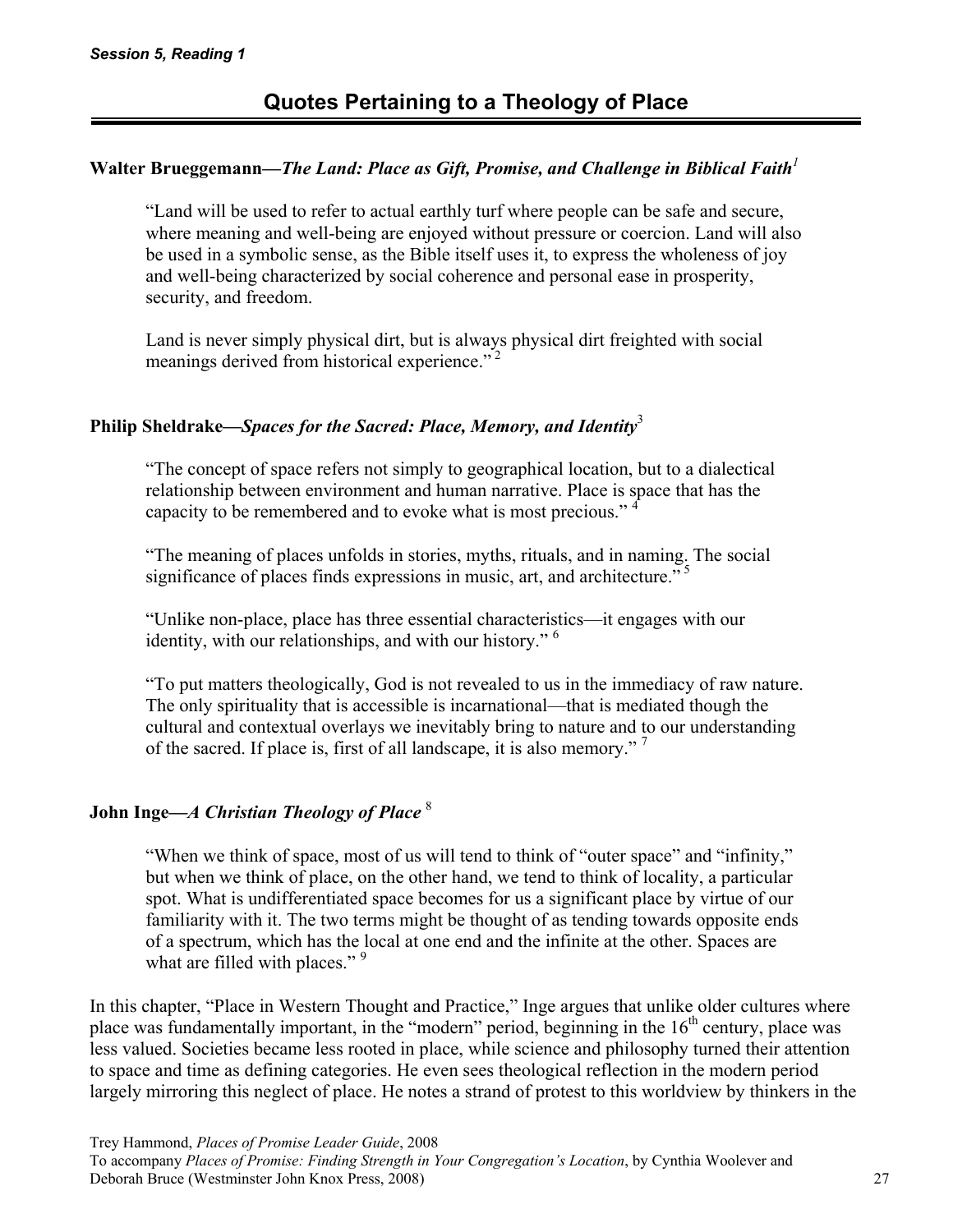past century who have taken a renewed interest in the significance of place for individuals and communities. He notes:

"Much of this protest thinking . . . fits loosely into what might be termed 'postmodern.' A consequence of the postmodern suspicion of grand narratives is an attempt to recover a sense of the importance of the particular. One aspect of the particular is place, and much postmodern writing recognizes the significance of spatial factors in human experience which was lost in modernity."  $10$ 

In discussing the importance of "neighborliness," Inge quotes Daniel Kemmis, who writes:

"Places have a way of claiming people. When they claim very diverse types of people, those people eventually have to learn to live with each other; they must learn to inhabit their place together, which they can only do through the development of certain habits of inhabitation which both rely upon and nurture the old fashioned civic virtues of trust, honesty, justice, tolerance, cooperation, hope and remembrance. Neighborliness of this sort is something which is central to what being Christian is all about, and as such Christians should be able to give a lead in its recovery in order to assist what Kemmis terms 'inhabitation.' If members of Christian communities could learn to be good neighbors to one another and to the larger communities of which they are apart, they would have something infinitely worthwhile to offer to the world. And it would be the very best form of evangelization."<sup>11</sup>

## **Geoffrey Lilburne—***A Sense of Place: A Christian Theology of the Land* <sup>12</sup>

"What lay behind the seemingly irreconcilable differences (between an aboriginal Australian community and an oil company contesting over sacred tribal land) was a clash in understanding of the land: between land as economic resource and land as sacred heritage, between land as commodity and land as repository of religious meaning."  $13^{\circ}$ 

"In the (Old Testament's) covenantal view of land tenure we see a set of relationships which define the nature of the possessions. The relationships exhibit a threefold pattern. There is first the relationship between human persons and their God; second, the relationships between the various members of their community; and the third, the relation of the human persons to the land itself. Each of these relationships is regulated by the covenanted understanding and its radical sense of the sovereignty of God which gives land to the faithful people."<sup>14</sup>

"This Hebrew understanding can richly inform a Christian theology of the land. The land, as God's creation and gift, is valued for its own sake. It has meaning and value far beyond its mere economic value. It is not a blank space upon which we write our history of dominance; rather, it is a religious space upon which is written the story of God's dealings with us and our dealing with God. These dealings provide the enduring marks of our history on the land. Land is not held for purely personal gain; it is held in trust. This means that the inherent qualities, the limitations, and the capabilities of the

Trey Hammond, *Places of Promise Leader Guide*, 2008

To accompany *Places of Promise: Finding Strength in Your Congregation's Location*, by Cynthia Woolever and Deborah Bruce (Westminster John Knox Press, 2008) 28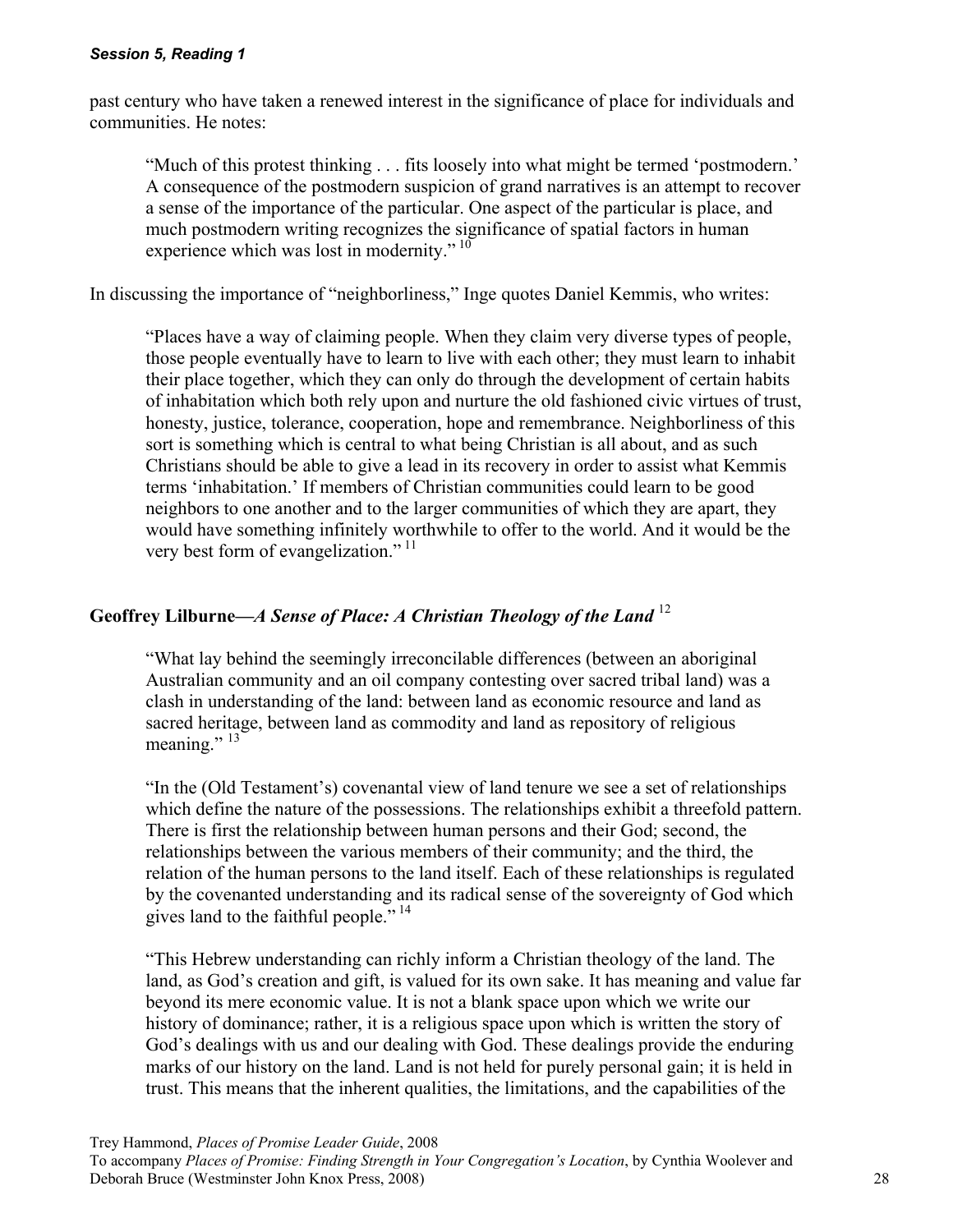land must be respected. As property held in trust must be passed on intact to those members of the community who will follow us in possession."<sup>15</sup>

From the chapter, "Incarnation and the Land":

"If God became human in Jesus Christ, as Christianity has always maintained, then God became human in a particular time and a particular place. In seeking a theology which is local, that is, a theology which develops the images of a local context, we are doing no more than calling for a truly incarnational theology." <sup>16</sup>

"The assurance that Jesus Christ is here, and that God chooses to dwell with this community in this place, is the basis for a local incarnational lifestyle. God has entrusted to those redeemed by Christ the task of fashioning the dwelling place of God. That this should involve at least the loving care of the environment is obvious. That it should encompass the work of justice and peace, the building of security and plenty for the human community on an inclusive and universal scale, flows directly from the table ministry of Jesus."<sup>17</sup>

"In like manner, then, the Christian communities were to find their place in the communities in which God had established them. If in his life Jesus sanctified places by his presence and loving relationships, so too the community was to sanctify and care for the places of their life."  $18$ 

From the chapter, "Defining Incarnational Praxis":

"If our whole lives are bound up with the land, and if our physical, spiritual, emotional, and communal life flows out of the relationship with the locality we inhabit, then issues of the locality need to become the focus of our corporate ad religious life. This insight is in line with the implications of the Incarnation for our understanding of place. As much as anything that churches may *do,* there is a far more significant ministry in what churches *are.* Their reality is to be the local expression of the kingdom of God, and their calling is to incarnate in this locality the love and care with which God loves all of the creation. If the task of the local congregation is to love the place with the love that God has for all creation, what does it mean to love a place? To love a place is to seek its well-being and the well-being of the creatures it supports."<sup>19</sup>

#### **Robert M. Hamma—***Landscapes of the Soul: A Spirituality of Place* <sup>20</sup>

"Thus in Jesus' view, every place has the potential to be a holy place because the reign of God can come anywhere. For Jesus, the holiness of the place is dependent not on how beautiful it is, on whether it has been dedicated as a place of prayer, or even on what has happened in the past there. It is dependent on whether the signs of the kingdom's presence are there."<sup>21</sup>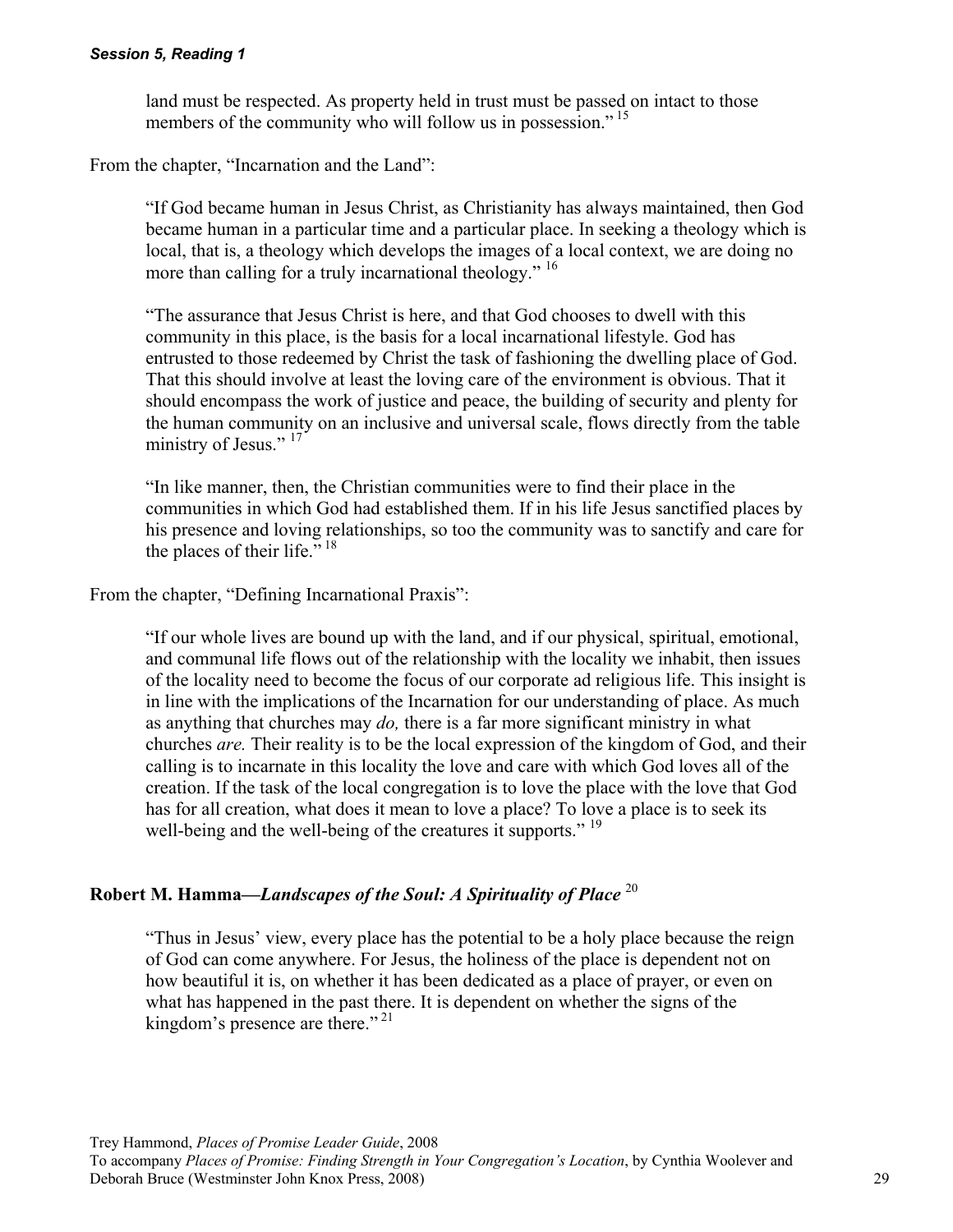## **Tim J. Gorringe—***A Theology of the Built Environment: Justice, Empowerment, Redemption* <sup>22</sup>

"To be human is to be placed: to be born in this house, hospital, or stable (according to Luke). It is a live in a house, apartment, or mansion. It is to go to school through this street or lane; to shop in this market, that mall; to work in this factory, office, farm. These facts are banal, but they form the fabric of our everyday lives, structuring our memories, determining our attitudes. How, as Christians, should we think of them, great theologians have glimpsed in this direction, but the built environment forms no locus in theological reflection except as it has dealt with land and property, and with the city as a metaphor of community, or our final destination . . . Form follows function; buildings serve a purpose. For good or ill buildings, from the humblest garden shed to the noblest cathedral, make moral statements."<sup>23</sup>

"In relationship to the built environment we can say that God the Creator is the one who brings order out of chaos, and is therefore the source of all order and of the planning which gives form to our world. God the Reconciler is the one who 'breaks down the walls of partition' between God and humans and between humans themselves. God is therefore the source of all attempts to realize community and of the justice without which community cannot survive. God the redeemer is the author of all dreams and visions, the author of the imagination which seeks the New Jerusalem and anticipates it in structures here and now." <sup>24</sup>

#### **Notes**

- $2$  Brueggemann, p. 2.
- <sup>3</sup> Philip Sheldrake, *Spaces for the Sacred: Place, Memory, and Identity* (Baltimore: John Hopkins University Press, 2001).
- <sup>4</sup> Sheldrake, p. 1.
- $<sup>5</sup>$  Sheldrake, p. 6.</sup>
- $6$  Sheldrake, p. 9.
- 7 Sheldrake, p. 16.
- <sup>8</sup> John Inge, *A Christian Theology of Place* (Burlington, VT: Ashgate, 2003).
- $\frac{9 \text{ Inge, p. 2}}{9 \text{ Inge, p. 2}}$
- 10 Inge, p. 24.
- <sup>I1</sup> Inge, p. 135 and Daniel Kemmis, *Community and the Politics of Place* (Norman, OK: University of Oklahoma Press, 1990), p. 119.
- <sup>12</sup> Geoffrey Lilburne, *A Sense of Place: A Christian Theology of the Land* (Nashville: Abingdon Press, 1989).<br><sup>13</sup> Lilburne, p. 13.<br><sup>14</sup> Lilburne, p. 60.
- 
- 
- $15$  Lilburne, pp. 50-51.
- $16$  Lilburne, p. 87.
- <sup>17</sup> Lilburne, pp. 102-104.
- $18$  Lilburne, p. 105.
- $19$  Lilburne, p. 123.
- <sup>20</sup> Robert M. Hamma, *Landscapes of the Soul: A Spirituality of Place* (Notre Dame, IN: Ave Maria Press, 1999).<br><sup>21</sup> Hamma, p. 84.
- 
- 22 Tim J. Gorringe, *A Theology of the Built Environment: Justice, Empowerment, Redemption* (New York: Cambridge University Press, 2002).
- $23$  Gorringe, p. 1.
- $24$  Gorringe, p. 5.
- $25$  Gorringe, p. 40.

Trey Hammond, *Places of Promise Leader Guide*, 2008

To accompany *Places of Promise: Finding Strength in Your Congregation's Location*, by Cynthia Woolever and Deborah Bruce (Westminster John Knox Press, 2008) 30

<sup>&</sup>lt;sup>1</sup> Walter Brueggemann, *The Land: Place as Gift, Promise, and Challenge in Biblical Faith* (Minneapolis: Augsburg Fortress, 2002).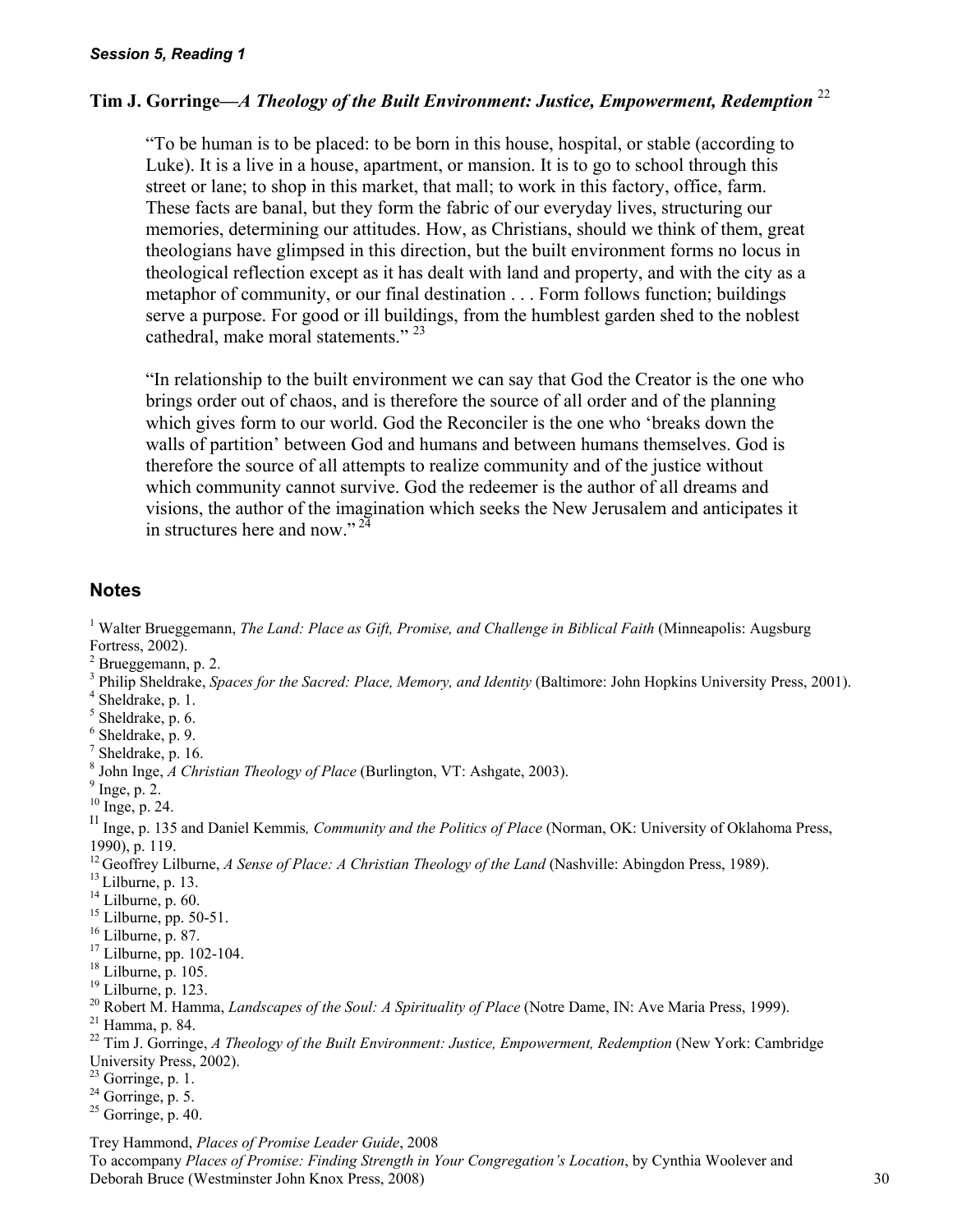I talked to a friend about the challenge of expressing "a theology of place." He caught me off guard by saying, "That's not so hard. You look out the window. You see the school across the street. You think about the children there—how beautiful and full of life they are, what challenges they face, the hope God has for them. You think about the families, many of them immigrants trying to make it in a new land. You consider how your congregation might be a good neighbor. Just do that and you're well on your way to a theology of place."

He's right. You look out the window. My friend knows something about our context. Our congregation's neighbor is an elementary school. That institution, along with the children, families, and teachers who comprise the school's lifeblood, are our neighbors. God has given us this unique place, this particular corner, this La Mesa neighborhood, to take seriously. Our place provides ample opportunities to love and serve our neighbors. Justice issues and greater societal concerns find unique expression in this community. Our urban neighborhood's natural beauty and vitality reveal God's handiwork.

We begin a theology of place by "looking out our window." This is contextual theology. We may think we know what is around us, but there is always more going on than meets the eye. Neighborhoods are always changing, incredibly dynamic by nature. If our congregation had not done an in-depth community assessment in the last three years, we might be unaware of new trends and populations. Also, we always see through lenses that capture less than everything there is to see. We have to push past our self-interested view, shaped by our institutional concerns, and try to see our community on its own terms. Then, maybe, we can begin to imagine that place through the eyes of God, who is seeking to create a "new heaven and a new earth" in the places we inhabit.

Why might a theology of place be important? Beneath our congregation's genesis story—about the how and why our congregation was located at its present site—divine intentionality is at work. This is the central question: What is God's on-going relationship to this place we claim and the human communities, built environment, and natural systems that inhabit it? This question puts a different trajectory on thinking about the community around us than simply asking: "How does our location impact our congregation?" Our location is a God-created, God-shaped, and God-given place. This divine purpose may be hidden behind urban squalor, rural out-migration, or suburban sprawl, but it is still there. How does God's on-going incarnation in this place shape the congregation's identity and ministry? This theology is not academic or systematic, but biblical, contextual, and concrete.

Another question we must answer before we consider God's purpose for our community: *Do we really claim this place*? Do we value this context? Are we interested in its people and in seeking relationships with them? Do we know the community's concerns and problems? Do we value its human and material assets? Are we committed to shaping its future? How we answer these questions will shape the way we theologize on place. These questions are important if your congregation is currently in sync with the community. But the questions take on greater importance if the neighborhood has changed. Perhaps your congregation feels that some distance needs to be overcome to reconnect with your neighbors.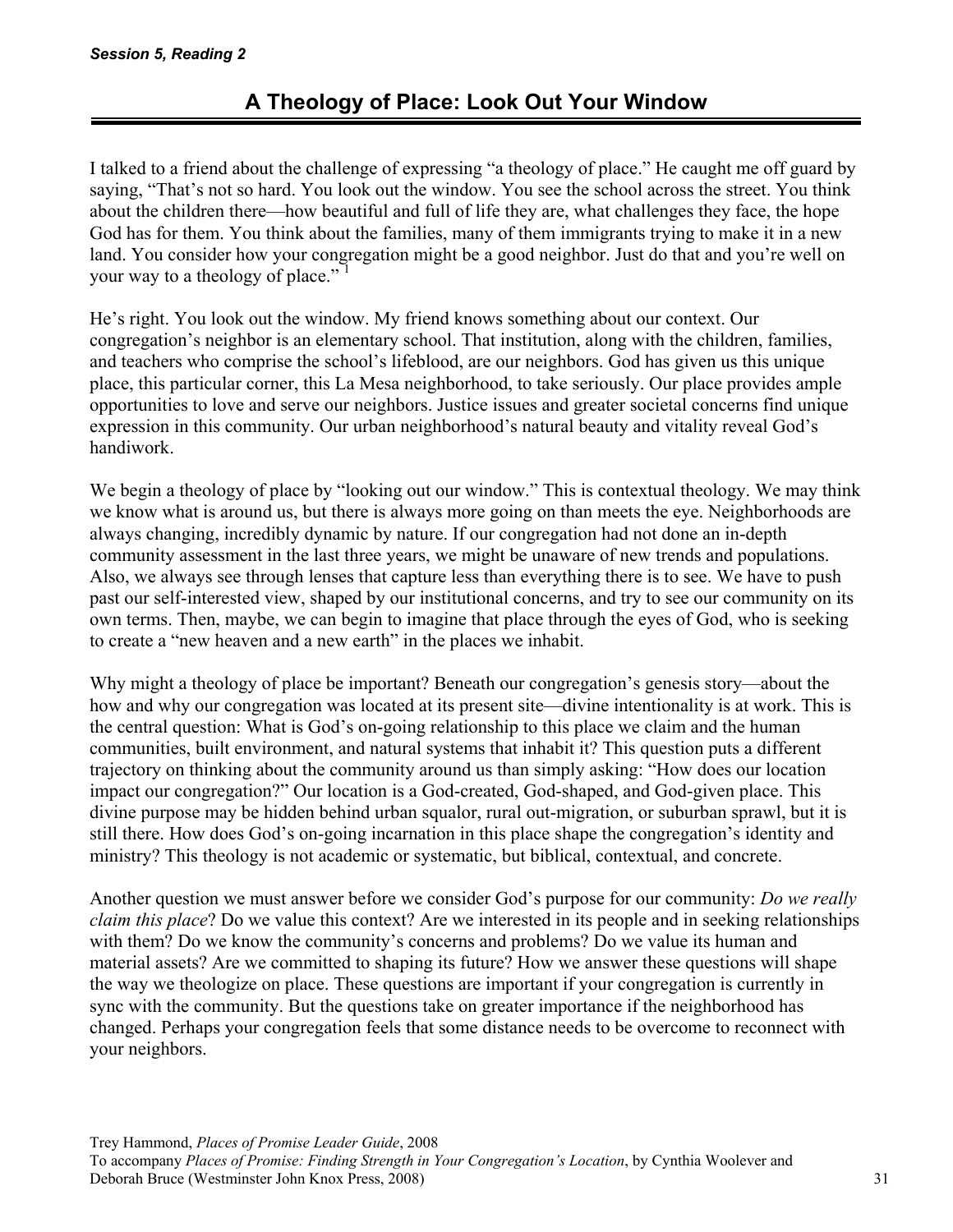Having made the case for a "theology of place," let me confess that I do not have a full-blown one to offer, only some starting points to stir your imagination. Old Testament scholar Walter Brueggemann helps frame the discussion through his evocative definition of place:

"Place is space that has historical meaning, where some things have happened that are now remembered and that provide continuity and identity across generations. Place is space in which important words have been spoken that have established identity, defined vocation, and envisioned destiny. Place is space where vows have been exchanged, promises have been made and demands have been issued."<sup>2</sup>

Many biblical themes offer insight about God's relationship to place, but consider these six—three from the Old Testament and three from the New Testament:

- 1. Place as the land we are called to steward (Genesis 1:1–2:4a; Genesis 2:4b–2:25)
- 2. Place as gift and birthright (Deuteronomy 8:7–10; Genesis 25:19–35, Jeremiah 32:6–15)
- 3. Place as the fulfillment of prophetic vision (Mark 1:9–20; Luke 4:14–24)
- 4. Place as the locus of incarnation (John 1:1–14)
- 5. Place as a community of neighbors (Luke 10:25–37)
- 6. Place as the tangible expression of the reign of God (Luke 4:16–21, Mark 1:14–15)

### *Place As the Land We Are Called to Steward*

A congregation generally calls some part of creation its home—a street address, a plat in the city's register, a portion of God's good earth. The creation stories in Genesis place human kind in relationship with God-given place as stewards. Stewardship involves the enjoyment of the good benefits that are given, as well as responsibility for the well-being of that habitat. In a similar way, we are placed in a portion of God's creation as a faith community. The place where we live lays claim to us just as we lay claim to it by a legal title. The Old Testament's covenantal theology is predicated on negotiated promises and commitments: between God and humanity, between human beings, and between human communities and the created order. Therefore, we are called in our congregation's place to be a good steward. This involves discerning what God would have us do, relating to those who share the place with us, and being attentive to that part of creation's well-being.

The Genesis stories pose a series of questions about the well-being of our given portion of creation the land and the built environment. Is this place ecologically healthy? Are environmental justice issues at stake in our community (perhaps related to land use, environmental degradation, or economic exploitation)? Is there natural and human-crafted beauty in this place that is valued? Does the built environment contribute to a sense of community or does it detract from it? Given the Genesis story insights and our calling as stewards, what do you sense God desires to make this place a healthy part of creation?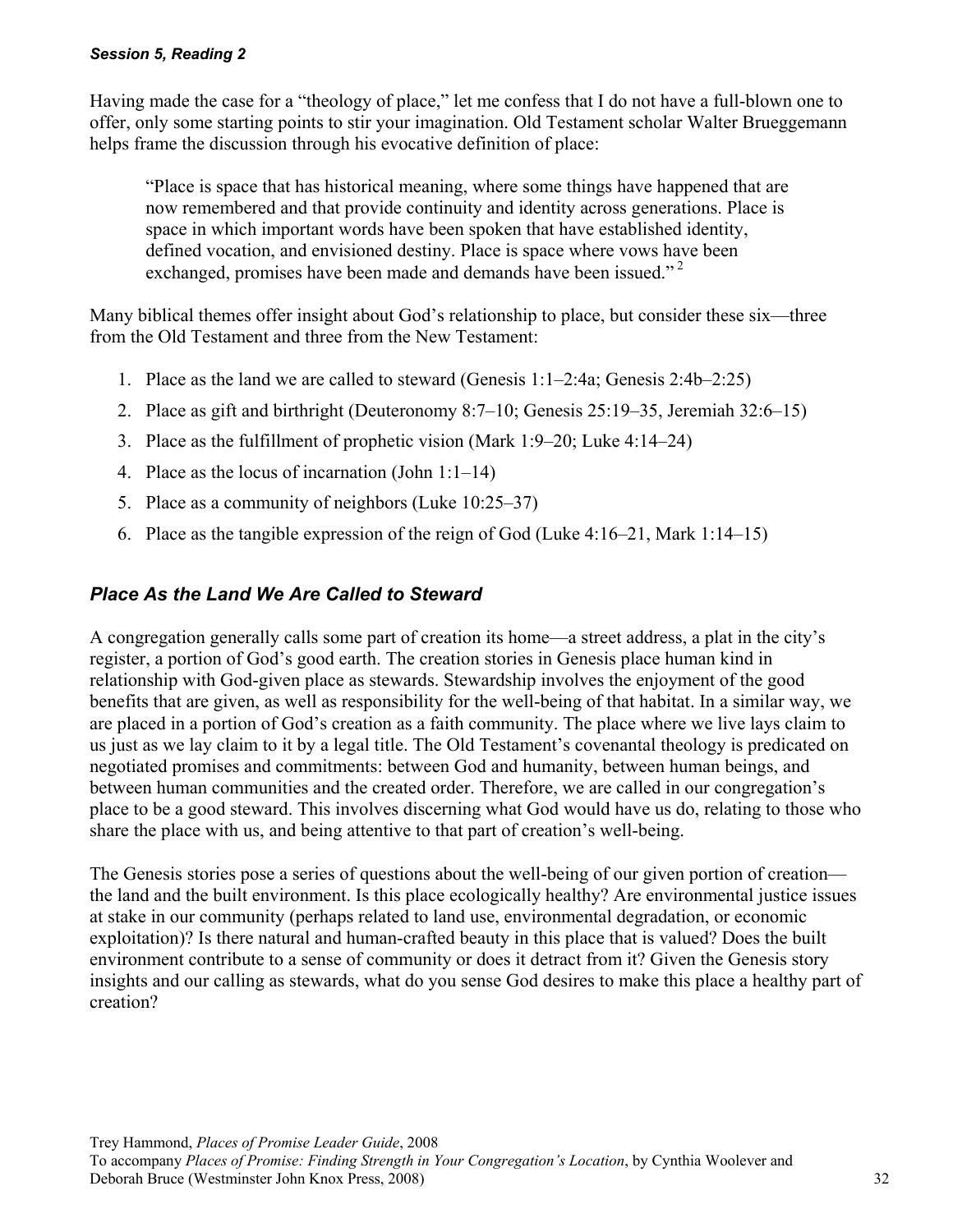## *Place As Gift and Birthright*

Walter Brueggemann claims "land is the central theme in the Old Testament."<sup>3</sup> Land is a tangible expression of God's concern for humanity. To have some place to call our own seems innate to the well-being of human beings and human communities. God promised a land to the Jewish sojourners. The Promised Land they inhabited provided for stability and a place to call home. As a gift from God, this land was to be treated with respect and responsibility. Our congregation's place is similarly a gift from God.

In *A Christian Theology of Place,* John Inge argues that place, deeply valued in older cultures like Israel, became less important as an anchoring reality in a modern worldview. As economies shifted from agricultural to industrial and scientific, the colonizing world lost place as a philosophical and theological concept. The modern era's devaluing of place, in conjunction with a rising capitalist economy, aided the transition from viewing place as an inherited birthright to seeing it as a financial commodity. 4 If the modern worldview devalued place, then it is not surprising that in postmodern thinking there is a decided re-claiming of the importance of place.

Thinking about land as a commodity is different from thinking about land as birthright. The *Places of Promise* authors recount the Esau and Jacob story as an example of a contractual posture towards the land. Esau makes "the tragic choice to give up his priceless inheritance in exchange for satisfying a momentary hunger."<sup>5</sup> Birthrights come as inherited identities with "an obligation to use it, take care of it, pass it on, and hopefully improve it."<sup>6</sup> A contractual posture contrasts with one that is covenantal, expressing itself in the idea of birthright. Birthrights are not easily traded, nor should our place be viewed as a commodity to be sold.

If the Esau story is a birthright-squandered story, then Jeremiah's story is a birthright-honored one. In Jeremiah 32, the prophet purchased the plot of land his family was about to lose, just as the real estate market was collapsing with the Assyrian invasion.<sup>7</sup> Certainly it was not a good business investment, yet he nonetheless acted out of faith and birthright. Jeremiah affirmed that God had not abandoned this place and neither would he. A gift-and-birthright understanding of place positions congregations as catalysts in a societal re-valuing of place, as one of the few institutions still rooted in communities.

### *Place as the Fulfillment of Prophetic Vision*

The land given to Israel was never fully realized as "the promised land" because they failed to live on it justly, steward it faithfully, and be in covenant with God. The prophets remind us of the promise and responsibility we have to the places we inhabit. Isaiah articulates a vision of "a new heaven and a new earth," and envisions "the world as it should be," as God created it to be. A new earth is a place where young and old are treated with respect, where all have the possibility of a home, where work is satisfying and one gets a fair reward, where the things you work for are not taken by another, and where equity and justice define public life.

In the meantime, in "the world as it is," these just relationships are not yet realized. The principalities and powers do not serve humanity in the ways God intended. Congregations live in the community "as it is" with a commitment to see that place become as God intended. We are invited to help in building that new earth where we live.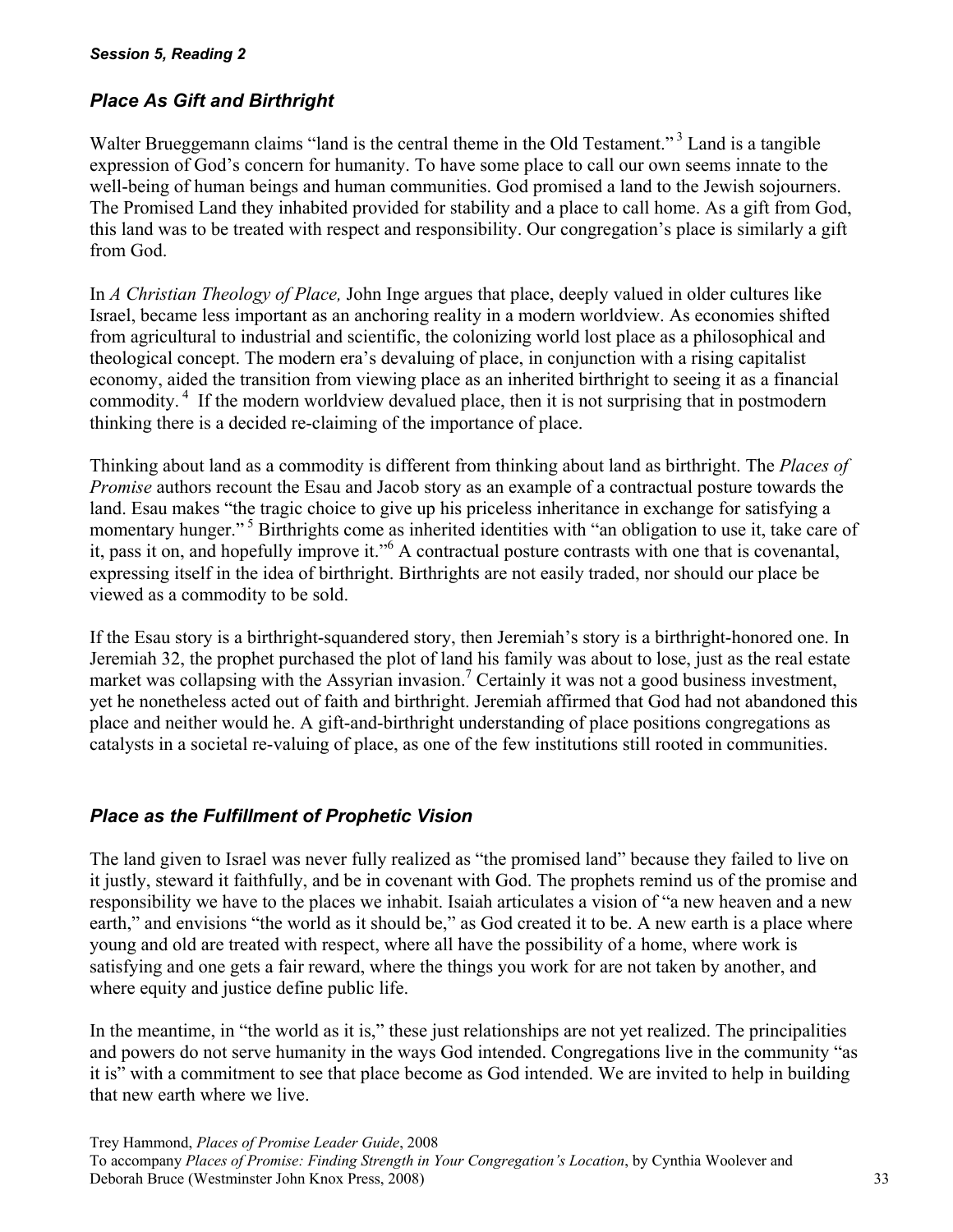Congregations can be catalysts for God's desired vision for a community in several ways. Congregations function as "mediating institutions," helping mitigate the impact of larger social realities on individuals in a sheltering and empowering way.<sup>8</sup> In the sheltering role, the congregation provides a safe community of support for people buffeted by difficult circumstances. However, this sheltering function alone will not address the circumstances that cause the hurt. In linking compassion with justice, the congregation works with people to find their voice and build power to act on their own behalf in the public arena. The congregation's role as an empowering community offers the place for people to envision what is possible and then work to realize that vision.

## *Place as the Locus of Incarnation*

Incarnation is the remarkable beginning place of the New Testament—God with us. God comes into the human experience, in the Christ moment and in all moments, to love and redeem. In his book, *A Sense of Place*, Geoffrey Lilburne observes,

"Incarnation reconstitutes place. Place is the location in time and space in which God becomes incarnate. In the person of Jesus Christ, God chose to become human. In the life of the communities that draw their identity from Jesus, this becoming human in space and time continues . . . as they love and care for the place as the very dwelling place of God."<sup>9</sup>

God is still incarnating God's reality in the communities where we live and in the congregations we call our spiritual home. If we truly believed that God was being incarnated in the community around us, we would have new eyes to see what was happening there and be blessed by it. In the Celtic Christian tradition, "thin places" happen where we catch a glimpse of the divine in the everyday. Where are the thin places in the community—where we glimpse God's incarnating work?

Tim Gorringe, who reflects on the built environment's significance to the incarnation, says "to be human is to be placed: to be born in a house, hospital, or stable (according to Luke)." He points out that our built environment is part of God's intention to house us, to place us in buildings and places that nurture our humanity.10 How do we fashion in our congregation's built environment an incarnation of Christ's love, that it might be a thin place for the community? How might we work at the built community in our location so that it serves as a place of worthy habitations for human beings?

My understanding of incarnation as the starting place of ministry came from a seminary experience. I worked in a tenant-organizing effort in a run-down tenement on the south side of Chicago. The heat was out. The pipes were busted. Management ignored the renters' complaints. We planned a protest action to get the owner's attention and hold him accountable to his lease obligations. The time came for the protest. Only a few people were willing to risk the owner's threat of eviction if they participated. I was saddened that so few stood up for their rights and felt frustrated after my hard work as the action's organizer. The tenants' powerful matriarch comforted me with a big hug, and then she spoke the truth to me. "Honey, you got to understand, that you don't know what it's like to live here, because you go home to seminary housing every night. If you want to be a truly effective organizer, you just might consider moving in." She wisely spoke a theology of incarnation, as the very word from John 1:14, that God dwelt with us, literally means, "God moved in with us."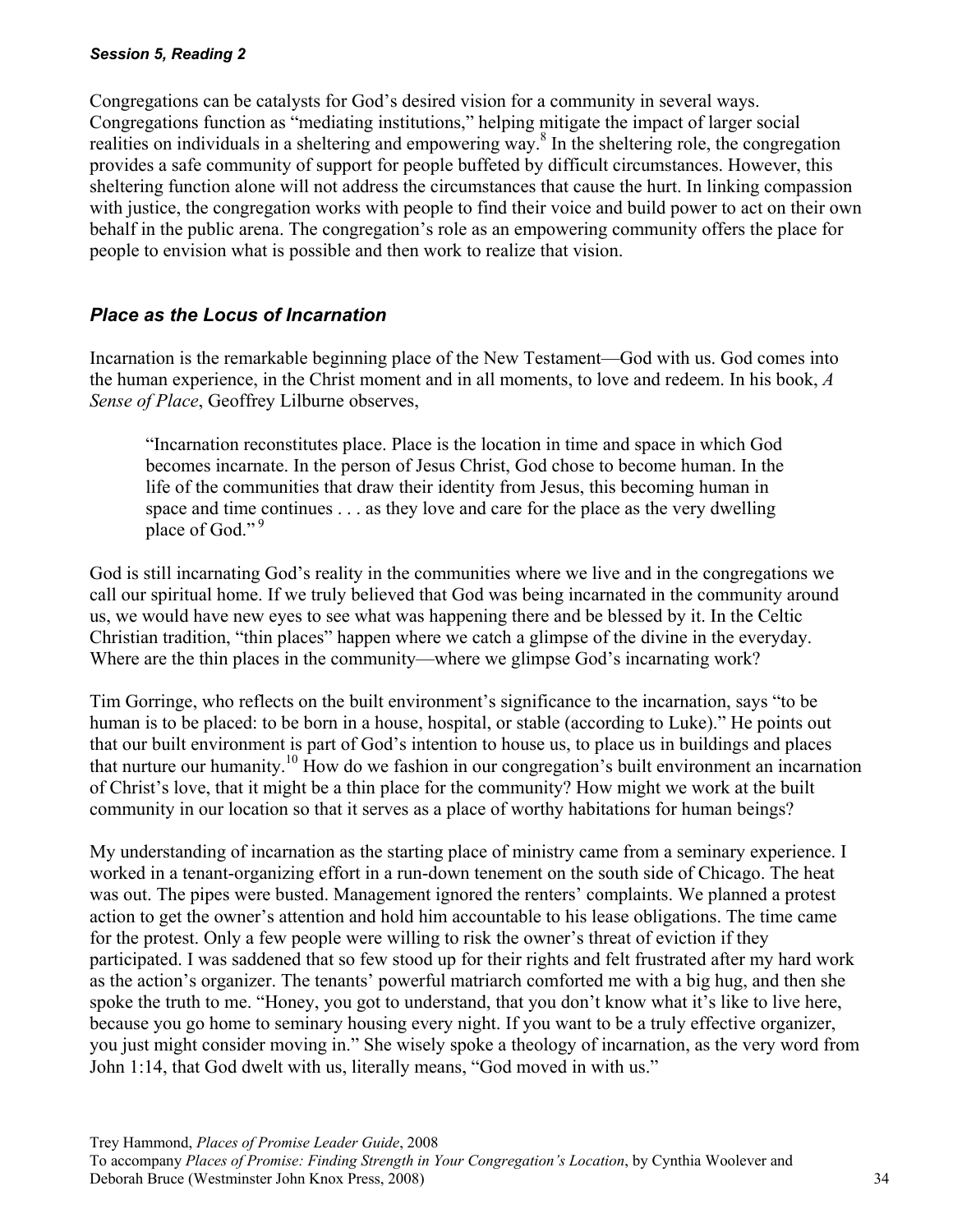If in some way, we have "moved out" of our community, by not perceiving it as central to God's purpose for us, we might consider moving back in. Our calling as congregation is to truly dwell in that place, just as God dwells in the world in the person and work of Christ.

## *Place as a Community of Neighbors*

For Jesus, the love of neighbor was a part of the great double commandment, a caring that flows from our love of God. When pressed about who was a neighbor, the Good Samaritan story teaches that we do not in fact choose neighbors, they lay claim to us. The Samaritan man responded to the real need of someone who laid claim to him. It is obvious enough that our neighborhood is a place full of neighbors. All kinds of interesting people live in the communities we serve, and being a good neighbor means being aware of their claim on us. At the very least, a response to the Samaritan story would be to get out, meet people where they are, and seek a relationship with them.

One of the key insights of community organizing for congregational ministry is the importance of building relationships and having intentional conversations with people. By taking the time to engage we receive the privilege of knowing others deepest aspirations and what motivates them in their private and public lives. In organizing, the occasion for getting to know people is called the individual meeting. In the course of a year, a congregation might consider an intentional campaign to initiate individual meetings with people in the community. Remarkable things happen out of knowing each other. A congregation that works at creating a relational culture seems consistent with what H. Richard Niebuhr says is the church's purpose—to "increase the love of God and neighbor."<sup>11</sup>

## *Place as the Tangible Expression of the Reign of God*

His understanding of the kingdom or reign of God centered Christ's ministry. Although we do not see that reign fully realized, we catch glimpses of it every now and then. Sometimes we are swept up in Christ's work expressing itself.

Jesus begins his ministry in Luke speaking of the Jubilee, the acceptable year of the Lord. Deep in their collective conscience, the Hebrews believed that God would intervene in Israel's life every fifty years—to address the inevitable injustice and inequity, returning the land to the original owners, and redistributing the resources so that all would share in the prosperity. Israel never fully enacted the Jubilee, but it was a compelling vision of God's intention. That Jesus connected Jubilee with his reign has both ethical and symbolic consequences. The ethical dimensions shape the congregation's work as a mediating community, providing shelter and empowering people, as discussed in the prophetic calling.

A congregation's second important role is as a celebratory community of Christ's reign in that place. In this celebratory role, the congregation holds up human existence, individually and collectively, to God. Here our lives are revealed in their God-given purpose, hallowing both place and time. In this joyful work, the congregation invites people to see their lives in a divine sweep—as we baptize the young and recognize their created uniqueness, as we provide places for marriage to be celebrated and nourished, and as we work to see that people experience their lives' end with purpose and dignity. At the Lord's Table we anticipate the Messianic banquet when all that divides humanity is broken down and we truly sit down together. At such times, we celebrate in one sacramental moment or event what

Trey Hammond, *Places of Promise Leader Guide*, 2008 To accompany *Places of Promise: Finding Strength in Your Congregation's Location*, by Cynthia Woolever and Deborah Bruce (Westminster John Knox Press, 2008) 35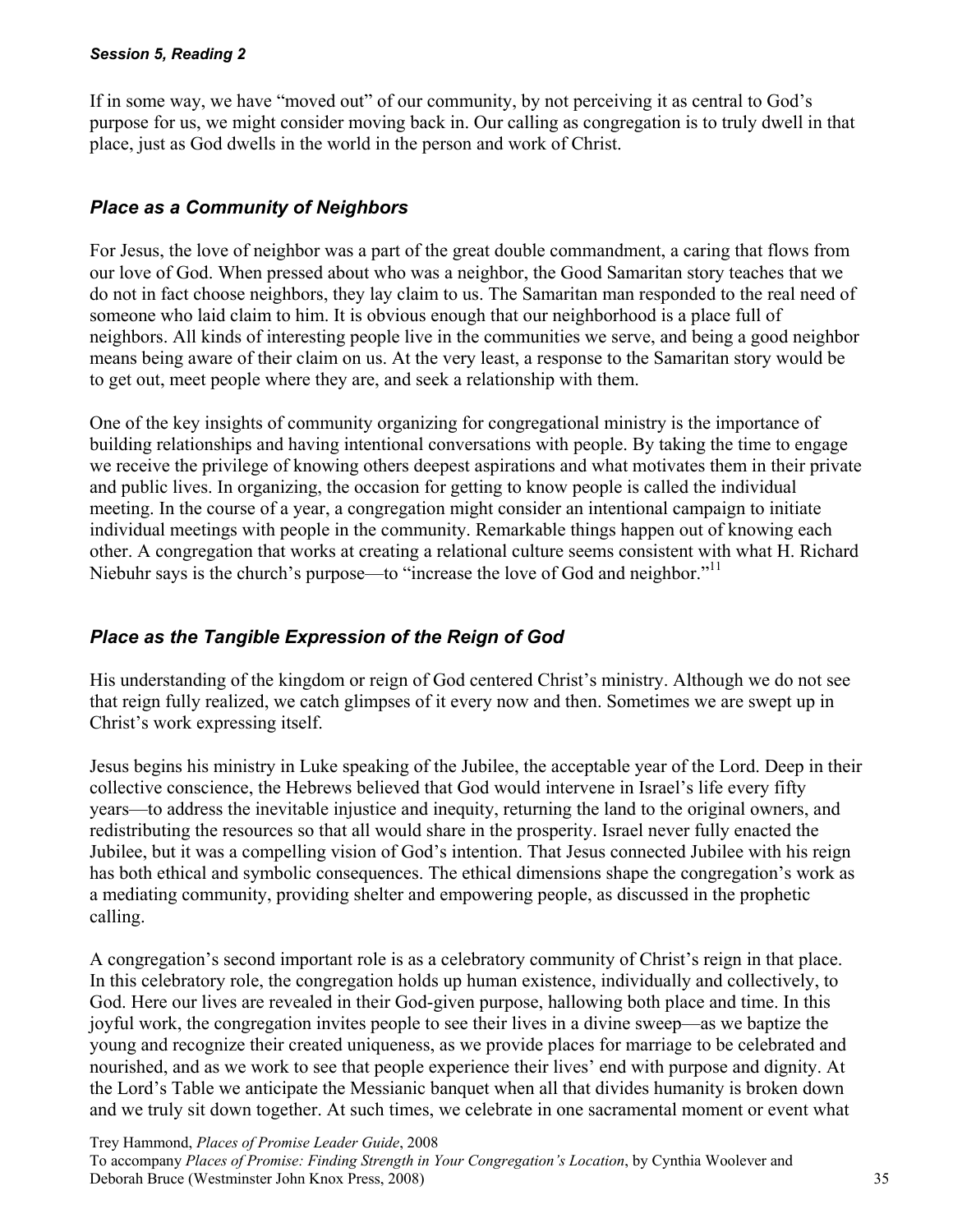we wish was true in all moments. This celebratory work includes our ritual sacraments, but the scope includes all moments in life when God's power and purpose are evident. Why might this be important? It's important because we so easily forget to see our lives and world as hopefully, lovingly, and creatively as God would have us. One important gift the congregation offers the community is that perspective as well. We can help the place around us celebrate and see what God might be intending.

In partnership with the elementary school across the street, our church hosts a school-year-end event the La Mesa Street Festival. We celebrate the neighborhood's cultural diversity. We feature the food, music, and dance of the Hispanic, Native American, African American, Asian, and Anglo cultures that share our community. In the past, people called this community "the war zone" because of high crime and social dysfunction. The community wants to change that label. Every year at the Street Festival, when the kids are dancing and good ethnic food is being savored, the neighborhood residents stand shoulder to shoulder in laughter and a common sense of community. The neighborhood receives a divine reminder of this place's gifts and the possibility of our diversity. It is not yet Jubilee, but there is something akin to the spirit of Pentecost present with us that day.

These biblical and theological examples can help us think about place. If we look out the window and explore the scriptures, we discover ample resources to create a theology of place. We begin to see the vision for that God-given place, this portion of creation that is our birthright and gift, a thin place of God's incarnating reality.

#### **Notes**

2 Walter Brueggemann, *The Land: Place as Gift, Promise, and Challenge in Biblical Faith* (Minneapolis: Augsburg Fortress, 2002), p. 4.

<sup>3</sup> Brueggemann, p. 3.

4 John Inge, *A Christian Theology of Place* (Burlington, VT: Ashgate, 2003), pp. 6-8. 5

 Cynthia Woolever and Deborah Bruce, *Places of Promise: Finding Strength in Your Congregation's Location* (Louisville: Westminster John Knox Press, 2008), p. 8-9.

<sup>6</sup> Sheldon Wolin, *The Presence of the Past: Essays on the State and the Constitution* (Baltimore: Johns Hopkins University Press, 1989), p. 138.

7 Jeremiah 32:6-15.

8 Peter L. Berger and Richard J. Neuhaus, *To Empower People: The Role of Mediating Structures in Public Policy*  (Washington, DC: American Enterprise Institute, 1977).

 $\delta$  Geoffrey Lilburne, A Sense of Place: A Christian Theology of the Land (Nashville: Abingdon Press, 1989), p. 108.  $10$  Tim Gorringe, A Theology of the Built Environment: Justice, Empowerment, Redemption (New York: Cambridge University Press, 2002), p. 1.

11 H. Richard Niebuhr, *The Purpose of the Church and Its Ministry* (New York: Harper and Row, 1956), p. 31.

<sup>&</sup>lt;sup>1</sup> George Todd, phone conversation, November 17, 2007.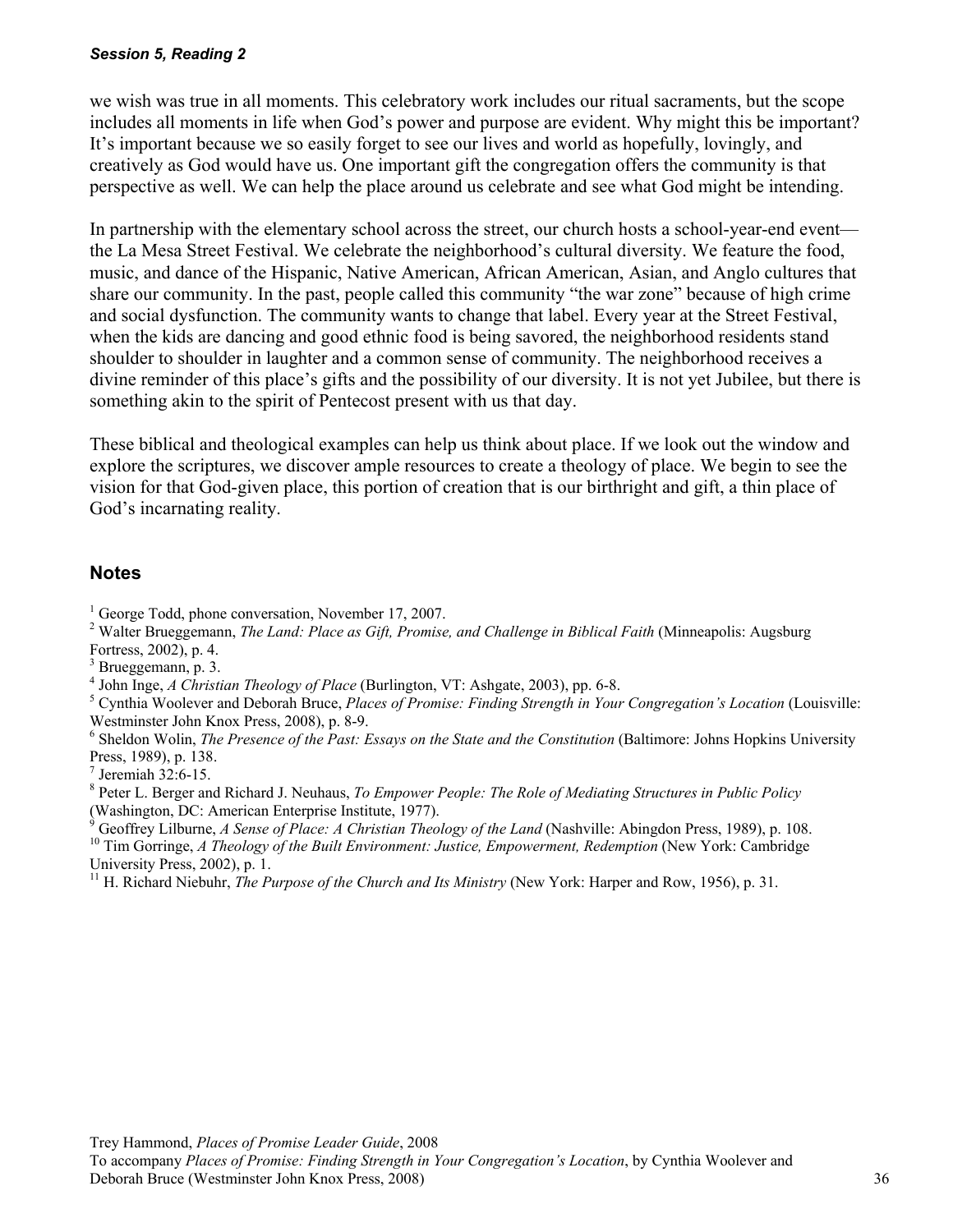In *Places of Promise* the authors consider the relationship of a congregation's location to its wellbeing. Their data lead them to the conclusion that "congregational vitality is not captive to location." They explore several levels of locale by moving from the macro level (region of the country) to the community type (urban, suburban, rural) to the congregation's actual neighborhood.

Complementing their analyses, three different typologies of congregational life add to our thinking about a congregation and its relationship to place.

## **1.** *Passive, Cultural, or Voluntary?*

The first typology comes from Barbara Wheeler in an essay, "Uncharted Territory: Congregational Identity and Mainline Protestantism."<sup>2</sup> Wheeler reviews current theories about how a congregation relates to its context. She describes three possible viewpoints as passive, cultural, and voluntary. The following paragraphs outline how her models relate directly to an understanding of congregations and their locations.

The first posture she styles as a "passive" or "wineskin" theory of congregations. In this view a particular congregation's identity is created not by what it does, but by what is done to it.<sup>3</sup> Here the congregation's vitality and future are shaped by the social reality in which it exists, including both larger social trends and the local community's dynamics. Though the congregation has some internal strength in this model, it does not have enough to rise above the larger forces shaping its environment. So, if the neighborhood around the congregation is growing and vital, the congregation will naturally enjoy the benefit. On the other hand, if the local community is in decline or undergoing great upheaval, the congregation will mirror those trends in its own life. In this model, the congregation is captive to its environment, as the place itself dictates its destiny.

James Hopewell's book, *Congregation*, presents the second theory, which Wheeler called the "cultural" viewpoint.<sup>4</sup> Here the congregation's posture is almost at the other extreme from the passive approach. The congregation has such a strong internal life, that it is nearly impervious to external forces. Wheeler notes of this theory, "congregations are richly idiomatic subcultures that construct narratives from their history that provide coherence and identity."<sup>5</sup> In this framework, a congregation maintains a largely impermeable boundary between itself and the community around it. Thus, the congregation is largely unaffected by its location. According to this model, if a congregation's identity is strong but not aligned with what is happening around it, it may remain small even as the surrounding community experiences exploding growth. On the other hand, a congregation with a strong sense of identity can flourish, even as the community is in decline.

The third model, which Wheeler calls "voluntary," finds a balance between these two extreme views. In this model the congregation lives in a dynamic relationship with both its identity and place. The congregation has sufficient internal strength that it can choose how to respond to the social forces around it. Unlike the passive model, the congregation is not seen as inert, but negotiates with the context. Unlike the cultural model, the issues shaping its location affect the congregation, but how it fares in that contest is not pre-determined. The congregation is both acted upon by its context and in turn acts upon the context. In this view the congregation is described as "an open system." The

Trey Hammond, *Places of Promise Leader Guide*, 2008

To accompany *Places of Promise: Finding Strength in Your Congregation's Location*, by Cynthia Woolever and Deborah Bruce (Westminster John Knox Press, 2008) 37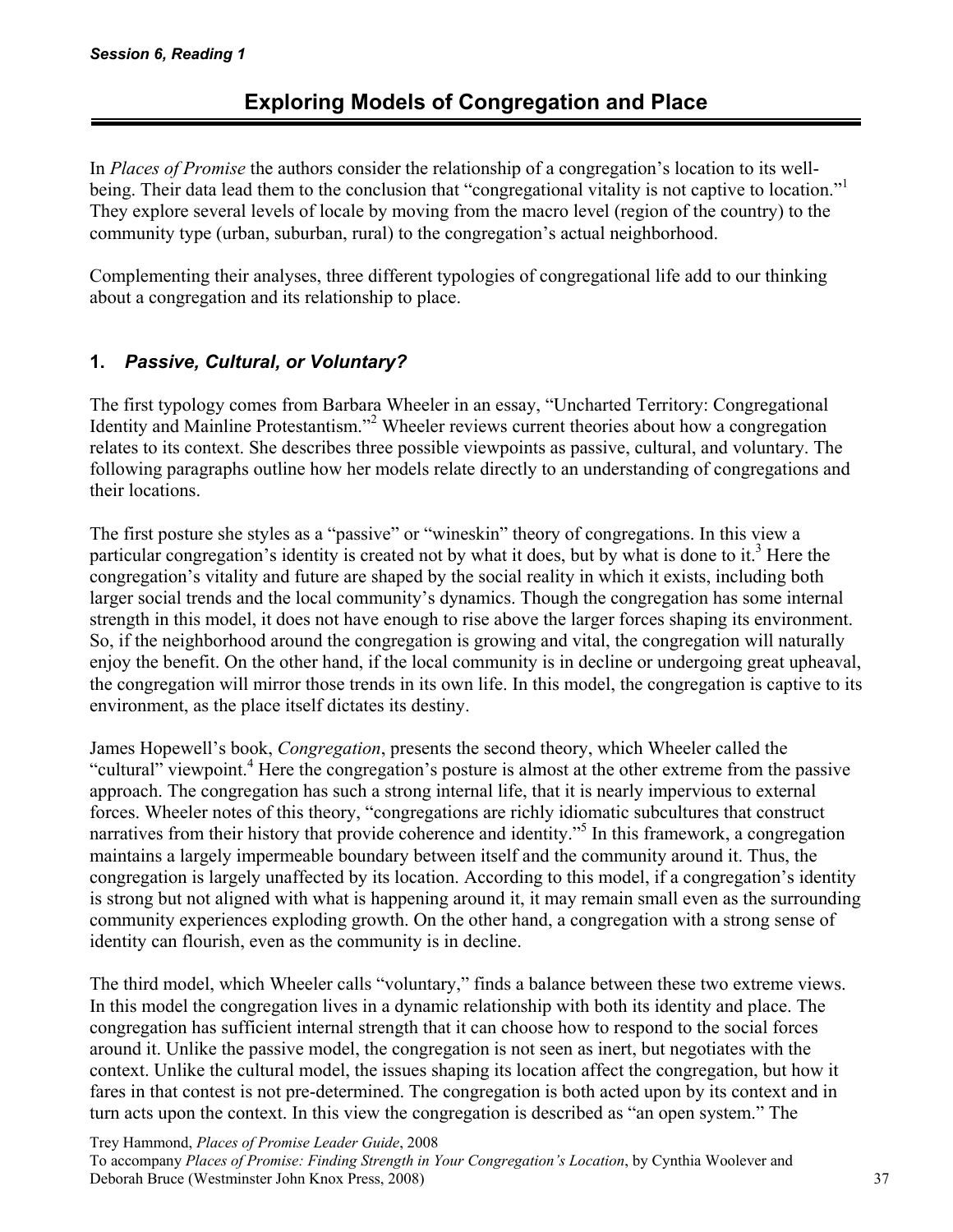congregation's identity is determined by the interplay of external forces and an internal capacity to negotiate with the context. The key word to characterize this dynamic between congregation and location would be "negotiated." Those who view the congregation through this lens believe that such a negotiation with location or place is vital in shaping the congregation's ministry.

## **2.** *In, To, or With the Community?*

The second typology describing a congregation's relationship to its community derives from Robert Linthicum's essay, "The Urban Church: In, To, or With the City."<sup>6</sup> He writes about a congregation's posture with reference to the city and its surrounding communities. Linthicum uses three prepositions to depict how a congregation relates to location—in, to, or with.

Congregations that are "in" their context have no particular attachment to that place. The congregation "just happens to be where its bricks and mortar meet the ground." It usually has little or no connection with the people who live in that community. He notes that some congregations with this worldview may have once been aligned closely with the community. However, when the context changed, the congregation became disconnected from it. Such congregations often become commuter congregations, with no psychological ownership of or connection to their community.

Linthicum's second posture for a congregation's ministry is to be directed "to" its context. Such congregations understand that they have a responsibility to the community in which they reside, even if it has changed dramatically. For example, a congregation that sees hunger might initiate a food pantry. One that sees children who are unsupervised after school might decide to launch a youth program. The common element rests with the congregation deciding what is best for the community. The problem here is that the response is often programmatic and rarely relational. Decision-making lacks input from the community about the best approach or solution. Ministry "to" a community may inadvertently reinforces the social distance between the congregation and the community it seeks to help.

The third approach is evidenced by congregations that do ministry "with" their community. Linthicum notes that here "a church incarnates itself in that community . . . it enters into the life of that community and becomes partners with the community to address the need."<sup>7</sup> In this case, the work is not primarily programmatic in nature, but relational. Trust and understanding emerge from meaningful relationships. The congregation engages the people of the community in creating solutions and exploring new possibilities. The congregation brings "social capital" to the table—human and fiscal resources, a facility that can nurture community efforts, and a community committed to God's purposes. Linthicum suggests that a congregation ministering "with" its community tends to move beyond charitable efforts to those of development, empowerment, and organizing. This strategy can narrow the social divide that often happens when a community has experienced demographic transition with which the congregation has not kept pace. Congregational members and community residents find that they have much in common. This develops from their truly knowing one another rather than knowing just the surface differences that divide them.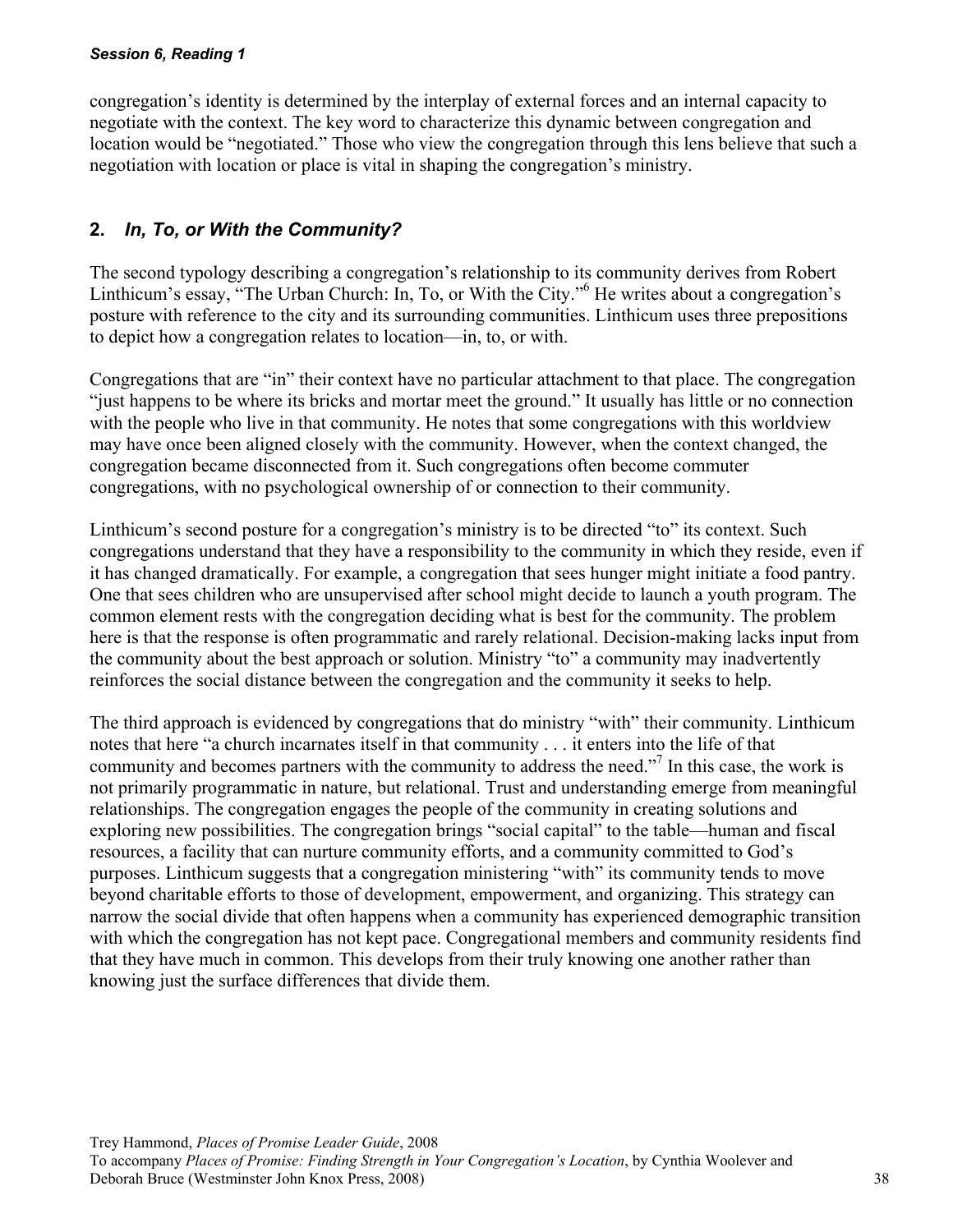## **3.** *Response to Community Change?*

The third model of congregations and their relationship to context comes from Nancy Ammerman's book, *Congregation and Community*.<sup>8</sup> She explores how congregations deal with community change. Typically these changes stem from demographic transitions in the community surrounding the congregation. She indicates that congregations can respond to those changes in a number of ways. The first type of response is persistence in the face of change. Some might characterize this response as **denial**. The usual outcome of this response is decline in numbers and vitality. A declining congregation can hang on for many years, becoming something of a hospice to its members, with little connection to the community.

The second response to community change is to **relocate**, either physically or practically. "They either move to a new location or highlight their existing identify in such a way that allows them to draw from beyond their immediate locale."<sup>9</sup> These congregations essentially do not change their identity or ministry. They just move to a location better suited to their ministry style or stay where they are and draw from a much larger area. This second strategy is often referred to as a "niche ministry." The congregation views its ministry as metro in nature, focusing their efforts on a particular affinity group—singles, senior citizens, or artists, for example.

Congregations seriously choosing to **adapt** to a changed environment represent the third strategy Ammerman found in her study. They understand that they will need to change their identity and ministry to relate to a community with different residents and interests. They choose to enter into this process understanding that worship, their current slate of programs and activities, and even decisionmaking processes are likely to be on the negotiating table. This response inevitably involves conflict. However, as differing needs are expressed, an authentic reweaving of the congregation's life and the community is possible.

The final response to community transition Ammerman mentions is **transformation**. In this type of response, a congregation looks altogether different than it did in the past. Generally, those congregations that successfully adapt to a changing context maintain some historic connection to what came before. This may not be the case at all in a congregation that is transformed or "born anew." For example, the congregation may leave its building and become a house church. Their future becomes a radical departure from their past.

## **Summary**

These models of ministry, along with insights from *Places of Promise*, provide some glimpses of how a congregation might relate to its place. The models explore the dynamic between a congregation and its community, the posture of the church towards its context, and the possible strategies a congregation may employ in responding creatively to place. In analyzing your situation through these various lenses you are invited to name what is both present and possible in your relationship to your place.

## **Notes**

<sup>1</sup> Cynthia Woolever and Deborah Bruce, *Places of Promise: Finding Strength in Your Congregation's Location* (Louisville: Westminster John Knox Press, 2008), p. 87.

Trey Hammond, *Places of Promise Leader Guide*, 2008

To accompany *Places of Promise: Finding Strength in Your Congregation's Location*, by Cynthia Woolever and Deborah Bruce (Westminster John Knox Press, 2008) 39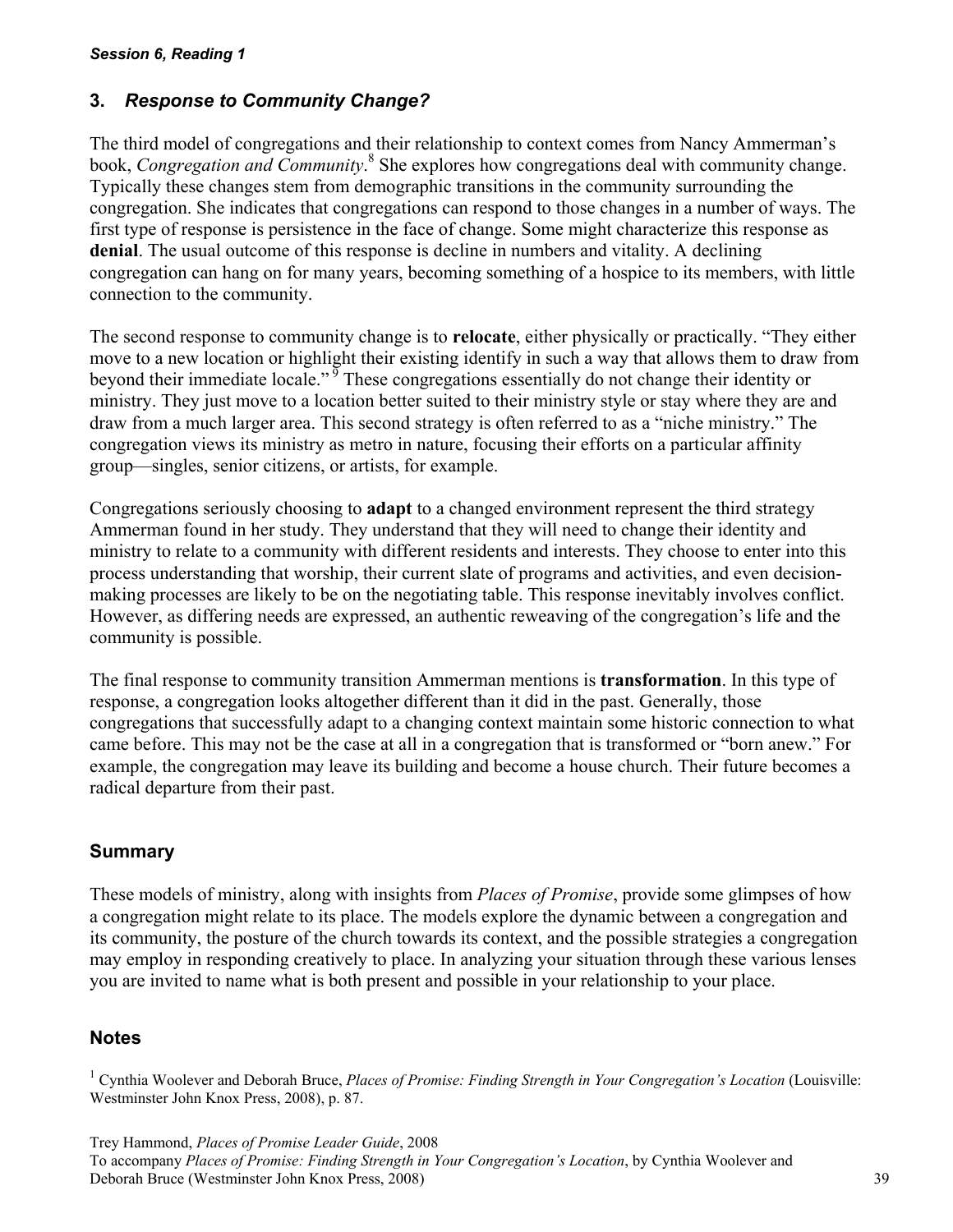2 Barbara Wheeler, "Uncharted Territory: Congregational Identity and Mainline Protestantism," in *The Presbyterian Predicament: Six Perspectives*, edited by Milton J. Coalter, John M. Mulder, and Louis B. Weeks (Louisville: Westminster John Knox Press, 1990), pp. 67-89.

 $3$  Wheeler, p. 75.

4 James F. Hopewell, *Congregation* (Philadelphia: Fortress Press, 1987).

 $<sup>5</sup>$  Wheeler, p. 77.</sup>

6 Robert C. Linthicum, "The Urban Church: In, To, or With the City," *Theology, News and Notes of Fuller Seminary*, November 1991, pp. 18-22.

 $<sup>7</sup>$  Linthicum, p. 19.</sup>

8 Nancy T. Ammerman, *Congregation and Community* (New Jersey: Rutgers University Press, 1987).

 $9 \frac{\text{Nunc}_J - \text{N}}{\text{Ammerman, p. 107}}$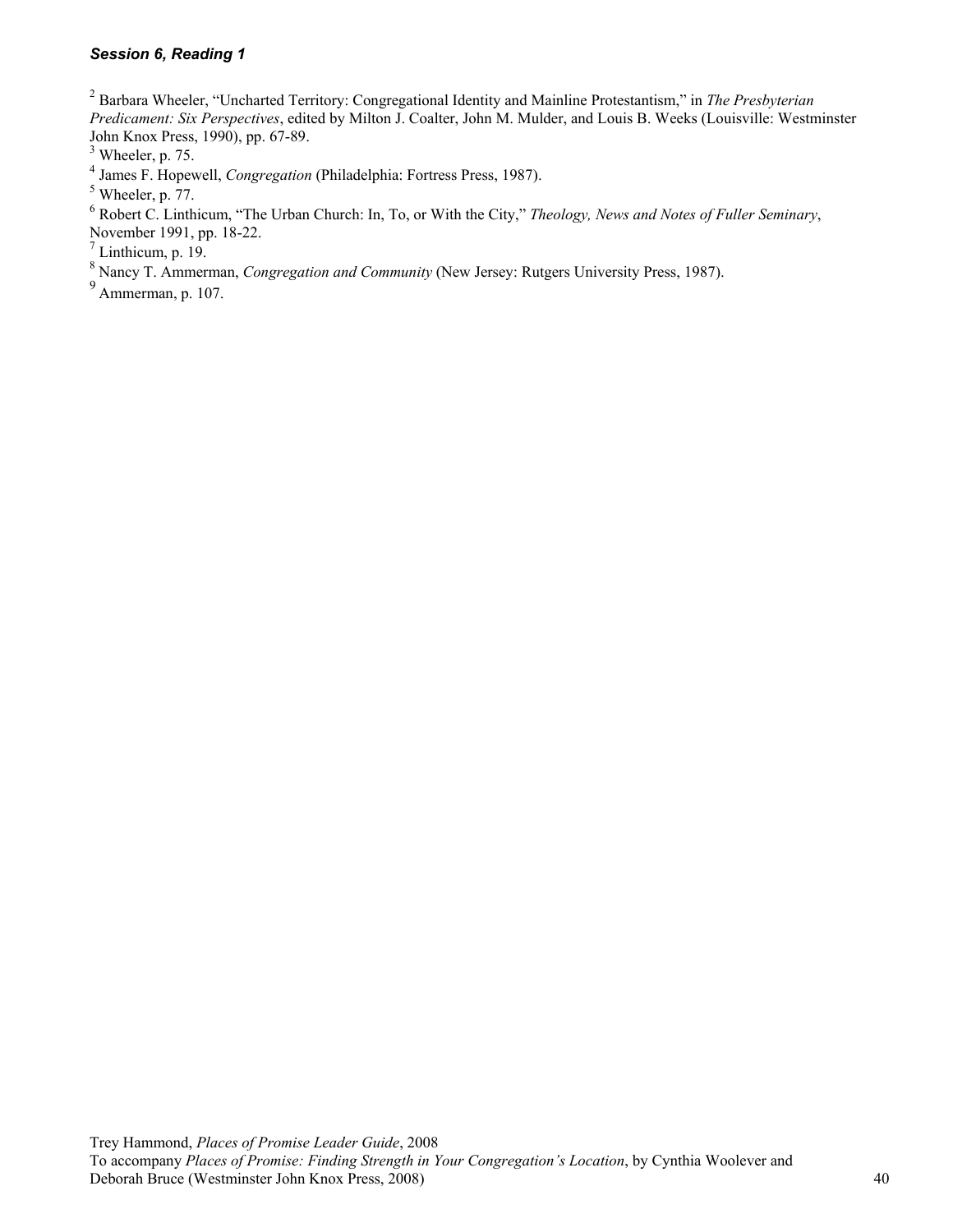## **Exploring Some Myths About Place and Surprising Outcomes**

*Places of Promise* examines some myths congregations might believe about their relationship to place. Some of the research results puzzled me and seem useful to explore in more depth.

### **Myth: Congregations in growing communities thrive, and in declining communities they falter.**

One of the study's interesting results is that place is not determinative of a congregation's well-being. Congregations in growing communities are not always successful in attracting new people. The failure of many new church developments—almost all of which are sited in growing communities—provides evidence of a weak link between congregation and community growth. If congregations do not find a way to connect with and serve the needs of their community, they are not likely to benefit from changing local dynamics.

By the same token, a numerically declining community does not mean that the local congregation is destined to decline. If a strong congregation connects with new people, either in their geographic community or in an affinity community, they can grow numerically.

### **Myth: If we do ministry to our community, it will open the door for new members.**

This may be true, but it really depends on the kind of community ministry we undertake. The survey data indicates that many numerically declining congregations see as one of their strengths a "focus on community." This finding seems somewhat counterintuitive. It may indicate that some congregations employ mission strategies that do not overcome the social distance they hope to reduce. Or they may not focus on the community until they are very late in the change cycle, near the place of sheer survival. At this point, mission is often directed "to" people they see as different from themselves rather than ministry "with" a community with whom they feel some connection. So, a congregation might wonder why people who come to the soup kitchen or food pantry never come back to worship services. Sometimes the programs we create to "help" people result in reinforcing social distance and unequal power relationships. An outreach program without an intentional relationship building or empowerment component may actually serve to deepen the social distance. This may be what the data indicates. By the time many congregations begin to focus on their community, they unknowingly choose strategies or programs that do not build bridges, but more barriers.

On the flip side, if a congregation seeks to relate to its community authentically, there are many ways to open the door and diminish any social divide. It often begins with getting to know people and having conversations. Before we start any programs, we first need to know what people really want and need. Building friendships is an important marker for congregational vitality. Maybe the critical question is not how many members did we add, but how many friendships did we begin? Building energizing relationships transforms our vitality and ministry's purpose. The introduction of the "grandmothering" outreach of the New York congregation serves as one example. Deepen those relationships enough and membership will likely follow.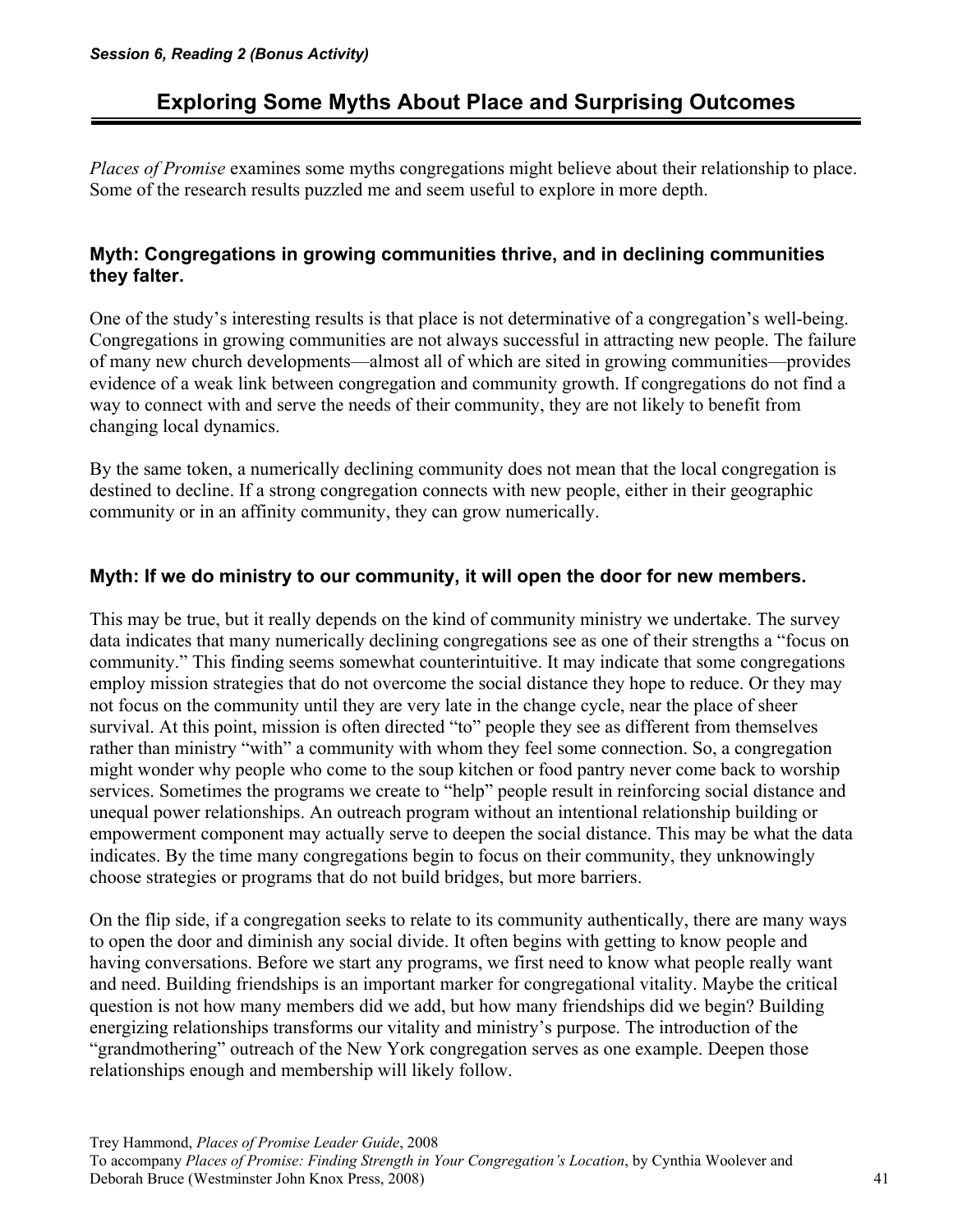#### *Session 6, Reading 2 (Bonus Activity)*

### **Myth: Studying demographics will tell us what we need to do in ministry.**

Demographic information is an important starting place in considering our context. Yet such information only takes us so far. Sometimes we assume such statistics tell us more about our situation and chart our future course more than they really can.

On the positive side, demographic data help us face the reality of our changing neighborhood. Data can lead us to ask the right kinds of questions about the people and trends they describe. However, we should never assume from reading statistics that we know what the people in our community actually want or need.

Whatever you begin to conclude from the data, test it out in the real world. Go visit people in the community, door to door. Set up interviews with leaders in key institutions in the community—the schools, city government, local businesses, and non-profit organizations. Demographics are useful as they direct us out into the community, but the most important jump is from data to conversation.

## **Myth: If we just create the right program or mission, we will turn around our numerical decline.**

No "canned program" helps a congregation thrive and be vitally connected to its place. In fact, sometimes our "programmatic" thinking gets in the way of effective ministry. We must remember that ministry emerges primarily out of relationships, not programs. To engage with our community we first need to make a commitment to take our place seriously. Along with that, we should commit to building deeper relationships within the congregation and out in the community. We explore the community with an emphasis on its assets and challenges. We try to assess what things we have to offer as a community of faith. Then we move out—not waiting for the community to come to us, but initiating the interaction. We trust that God is already at work in that place. We expect to discover gifts for us as well. A signpost along the way is when your place connection begins to shape your identify as well as your ministry.

### **Myth: If our congregation moves or merges, we have failed.**

Moving and merging may be indications that the incongruity between the congregation and the community was too much to overcome. They represent failure only if the congregation learns nothing in the process about itself or how to conceive of ministry in its new place. If a merger means two congregations, disconnected from their community, join forces to persist in resisting change, success is unlikely. If in the process of envisioning a renewed sense of purpose and ministry, the merged congregation takes seriously its place, then the merger serves God's incarnating purpose in that new reality. Likewise, if a congregation moves closer to its membership base, then it should be more intentional in getting to know and connect with its new location. The move can provide an opportunity to be claimed by a new God-given place.